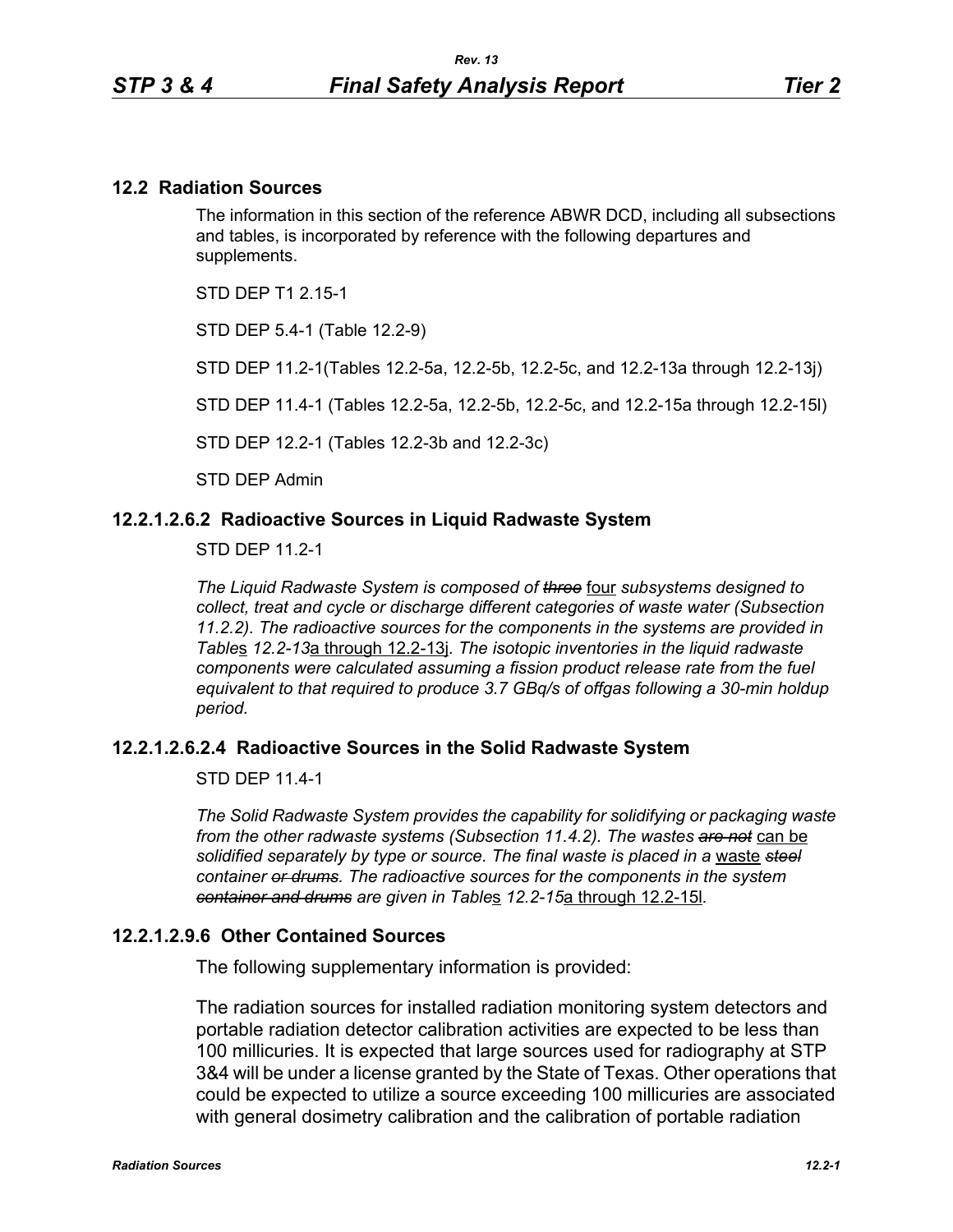monitoring equipment utilized by Health Physics personnel. These activities are expected to be performed by the Metrology Laboratory for STP Units 1 & 2.

Procurement, receipt, inventory, labeling, leak testing, control, storage, issuance for use, and disposal of all sources (including sources that contain Special Nuclear Material) maintained on site is in accordance with plant procedures developed to comply with the radiation protection program elements required by 10 CFR Parts 19 and 20, to maintain personnel exposure ALARA. Sources brought to the site and utilized by contract or vendor personnel are controlled in accordance with the provisions of the license held by the contractor or vendor. If required while on site, storage of vendor-supplied sources is in accordance with site procedures.

#### **12.2.1.2.10 Post-accident Radioactive Sources**

STD DEP Admin

STD DEP T1 2.15-1

*With respect to the Reactor Building, the overall plant design has divided the Reactor Building into three separate and independent divisions. ECCS components are contained in each division in separate isolated rooms such that the failure of one system in one division will not affect components in another division. Releases of radioactive material either in the form of water or steam (airborne) are contained in and isolated to a large extent in the compartment in which it might occur by the use of watertight doors and area* process *radiation monitors which isolate the HVAC System from the compartment* on a high radiation signal*. Divisional separation under such conditions is complete. Sumps are designed to detect and alarm in the event of leaks in excess of 0.063 liter per second*. *establishing a threshold for leak before break on the larger water-carrying piping systems. All connections to the Primary Containment not terminating in the Reactor Building meet GDC 54, 55, 56, and 57. Therefore, in the event of an accident involving radioactive sources in the Primary Containment or Reactor Building, such sources would be contained and isolated for further treatment and decontamination.*

*Likewise, potential releases in the Radwaste Building will be contained by isolating* filtering *the Radwaste Building atmosphere and sealing any water releases in the building, which is seismically qualified and steel-lined to prevent any potential water releases. Such potential releases are discussed in Section 15.7.* 

#### **12.2.1.3 Turbine Building Sources**

The following site specific supplement provides information concerning the design of the Condensate Storage Tank (CST).

The CST has a capacity of 2110  $m^3$  and is located outside in the yard at STP 3&4. Specifically, it is located adjacent to and just north of the Radwaste Building and to the west of the Turbine Building (see Figure 1.2-37 - Plot Plan). It is a right cylinder with a radius of approximately seven meters and a height of approximately 14 meters. It is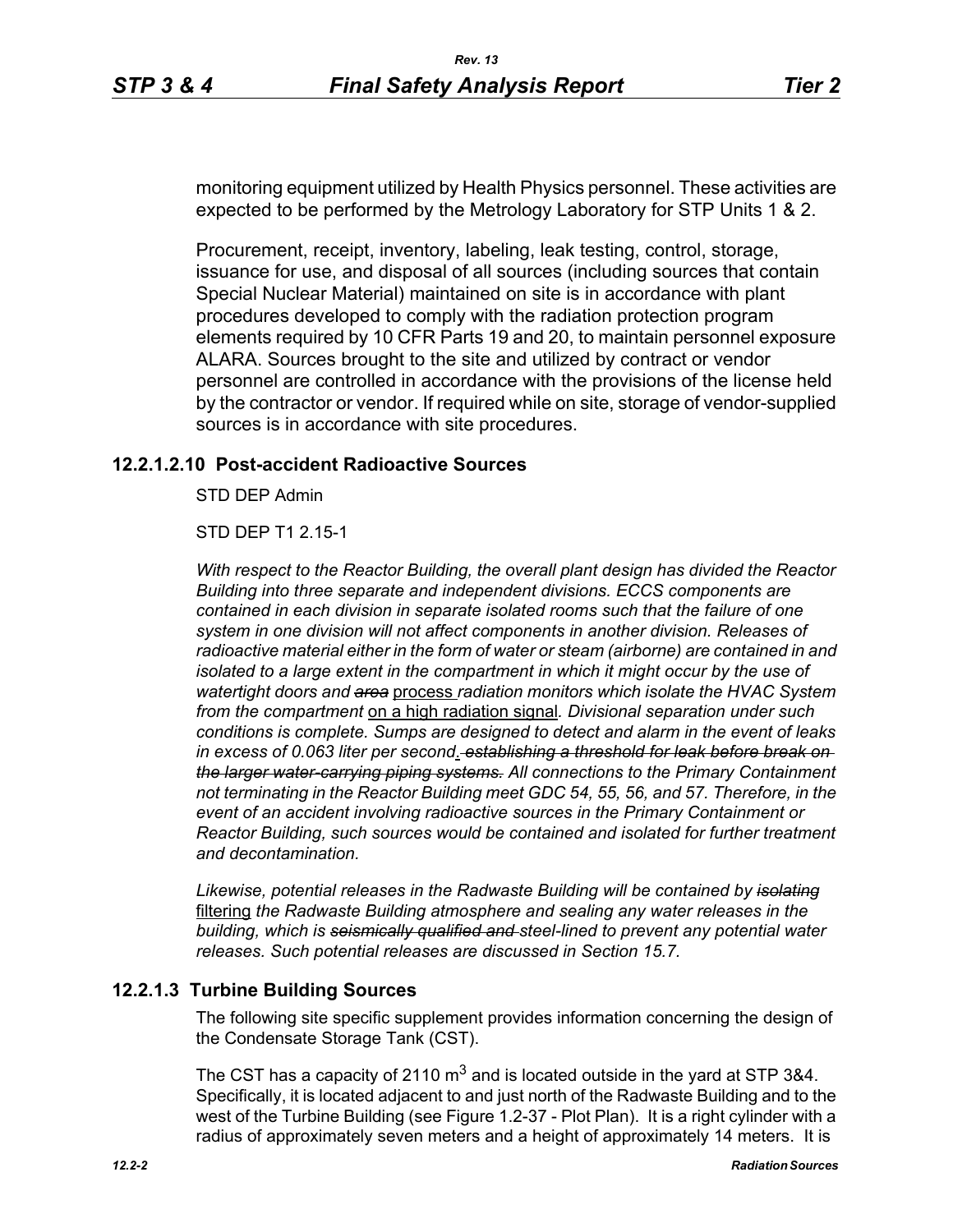located inside an enclosed open top reinforced concrete structure of approximately 19 meters square and 11 meters in height designed to contain the entire contents of the CST. The structure encompasses the CST as depicted on Figure 1.2-37. Outside wall thickness of the concrete structure is approximately 0.3 meters on all four sides. The structure is equipped with a metal cover to preclude rainwater entry, and with a controlled access door.

Normal operational CST contamination levels are expected to yield a contact dose rate of approximately 0.1 mrem/hr, however, the CST will be surveyed by Health Physics personnel periodically and after abnormal operational occurrences (AOO) in accordance with plant procedures to ensure occupational dose remains ALARA. Should an AOO occur which required controlling access to the CST such access would be controlled in accordance with plant Radiation Protection procedures, as described in Section 12.5.

In order to maintain the quality of the CST water, the inputs to the CST are limited. The CST's primary makeup water is purified water from the Makeup Water Purified (MUWP) System. In addition to makeup water from the MUWP System, which contains no radioactive contamination, there are three inputs to the CST that are potentially contaminated. Recycled water from the CRD System is routed back to the CST. The design of the CRD System ensures that the recycle water is not contaminated by other water systems so that the recycled water is the same quality as the CST water. Condensate reject is sent back to the CST to compensate for the clean gland seal steam injection and the thermal expansion of the feed and condensate systems during plant start-up. The point at which condensate is transferred to the CST is located downstream of the condensate filters and demineralizers so that the water that is rejected to the CST has the same quality as the condensate demineralizer effluent. In order to minimize liquid releases from the plant, treated water from the LWMS may also be recycled to the CST.

To establish a design source term, the weighted average of the activity concentrations for each isotope for the condensate reject and the LWMS recycle were cycled through the CST to calculate an equilibrium activity. The condensate reject activity concentration was estimated by taking the reactor water source terms in DCD Section 11.1, except for noble gas and N-16, and adjusting them by the main steam carryover fractions and the condensate filter removal factor of 99% for insoluble nuclides and condensate demineralizer removal parameters from DCD Table 11.1-7. The LWMS recycle activity in the CST is estimated by transferring the activity in the Low Conductivity Waste (LCW) Sample Tanks in Table 12.2-13d to the CST at a rate of 55  $m<sup>3</sup>/day$ , which is the normal LCW System influent rate from Table 11.2-2. The transfer was continued for a period of time long enough to ensure that equilibrium concentrations were reached in the 2110  $m<sup>3</sup>$  CST. Tritium activity was assumed to be 3.7E-04 MBq/g in accordance with DCD Section 11.1.2.3. This is conservative because it does not account for the dilution due to the makeup from the MUWP System. The resulting activity concentrations were then multiplied by the volume of the CST, 2110  $m<sup>3</sup>$ , to obtain the total activity in the CST. The design source term activity by isotope is shown in Table 12.2-37. The dose rate at 30 cm from the CST containing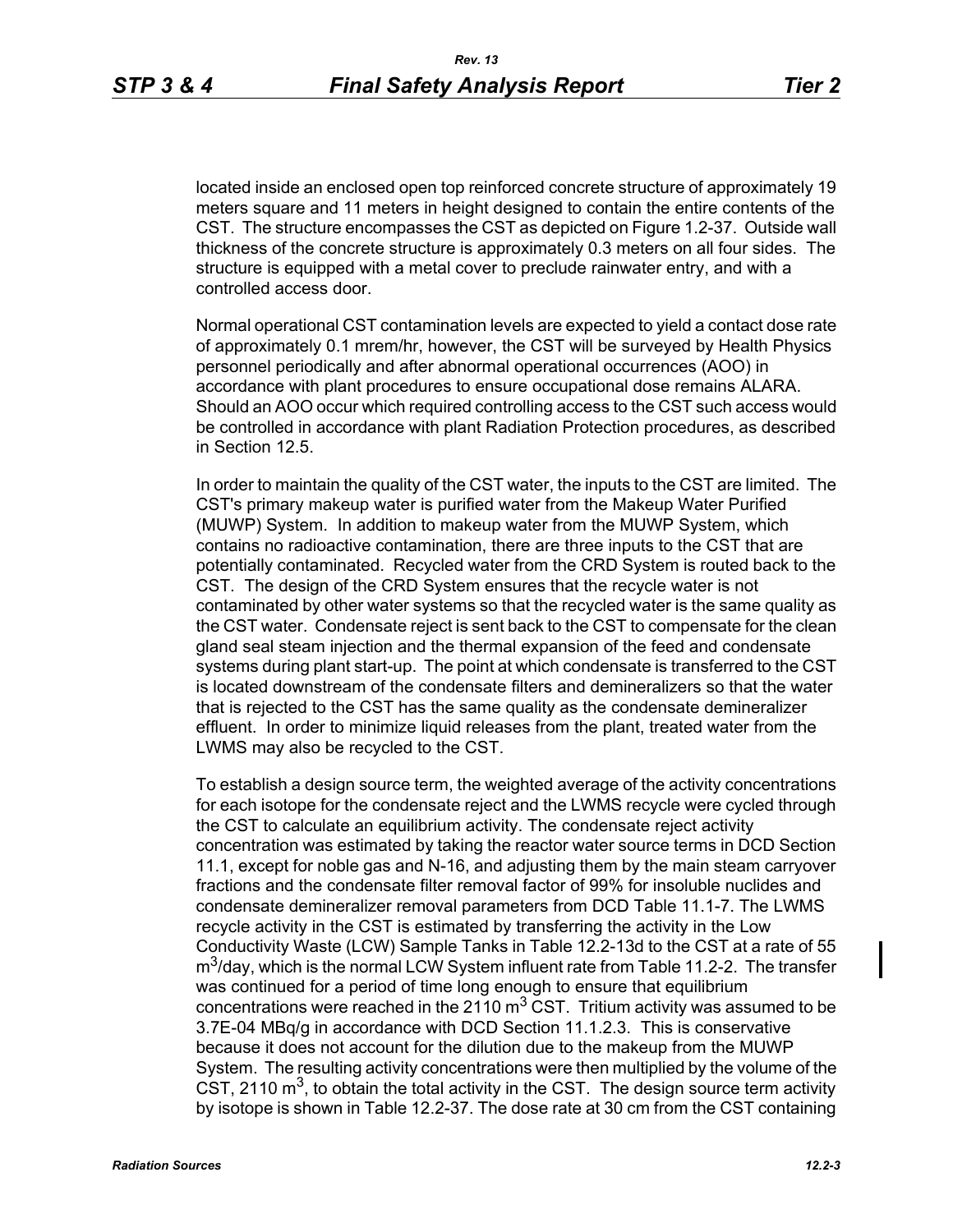this activity is less than 0.001 mSv/hr, and is small enough that no radiation shielding is required.

The CST is provided with design features to prevent environmental releases and the spread of contamination. As stated above, the CST is surrounded by a reinforced concrete enclosure that is sufficient to hold the entire contents of the CST. The drain from the enclosure is routed to the LWMS for processing, if required. The CST is provided with high level alarms in the control room and the Radwaste Building in order to prevent overflow. Any overflow that does occur is routed to the LWMS. The MUWC System contains lines that are used to transfer condensate quality water between the CST and systems in the Radwaste Building, Turbine Building and Reactor Building. All of the piping is routed in trenches or tunnels (not buried pipe). These trenches and tunnels provide the capability to identify and collect any leakage from the lines handling CST water and to transfer this water to the LWMS for processing.

Radiation source information for the CST is shown in Tables 12.2-5a, 12.2-5b, and 12.2-5c.

#### **12.2.2.1 Production of Airborne Sources (Site-Specific Supplemental Value Used)**

The following site-specific supplement addresses COL License Information Item 12.5 for airborne releases.

*(1)* χ/Q values obtained from Table 2.3S-27.

STP has re-performed the gaseous release dose analysis using site-specific parameters to determine conformance with 10 CFR 20 and 10 CFR 50 Appendix I (see Subsection 12.2.3 for COL License Information), concluding that identified limits are not exceeded. As shown in Table 12.2-20 the expected per unit release is a small fraction of the site wide release limits of 10 CFR 20.

#### **12.2.2.4 Average Annual Doses**

The following site-specific supplement addresses COL License Information Item 12.5.

*For compliance with 10 CFR 50 Appendix I, evaluations have been made to determine average annual doses to unrestricted areas subject to airborne and liquid releases. For airborne dose calculations, isotopic releases were taken from Table 12.2-20. assuming a 0.8 km exclusion boundary. Releases were assumed to be from the plant stack, since all major (Reactor Building, Turbine Building and Radwaste Building) ventilation systems pipe to the stack for normal releases. Since a site meteorology is not definitively defined, a statistical approach was used to evaluate the releases over a series of meteorologies discussed in References 12.26 and 12.27. Doses were calculated using methodologies and conversion factors consistent with Regulatory Guides 1.109 and 1.111 as implemented in References 12.28 and 12.29. Results of the airborne evaluations are given in Table 12.2-21. For the ingestion doses given in Table 12.2-21, ingestion values given in Table E-5 of Regulatory Guide 1.109 were used. COL applicants need to update the airborne dose calculations to conform to the as-designed plant and site-specific meteorology (see Subsection 12.2.3 for COL*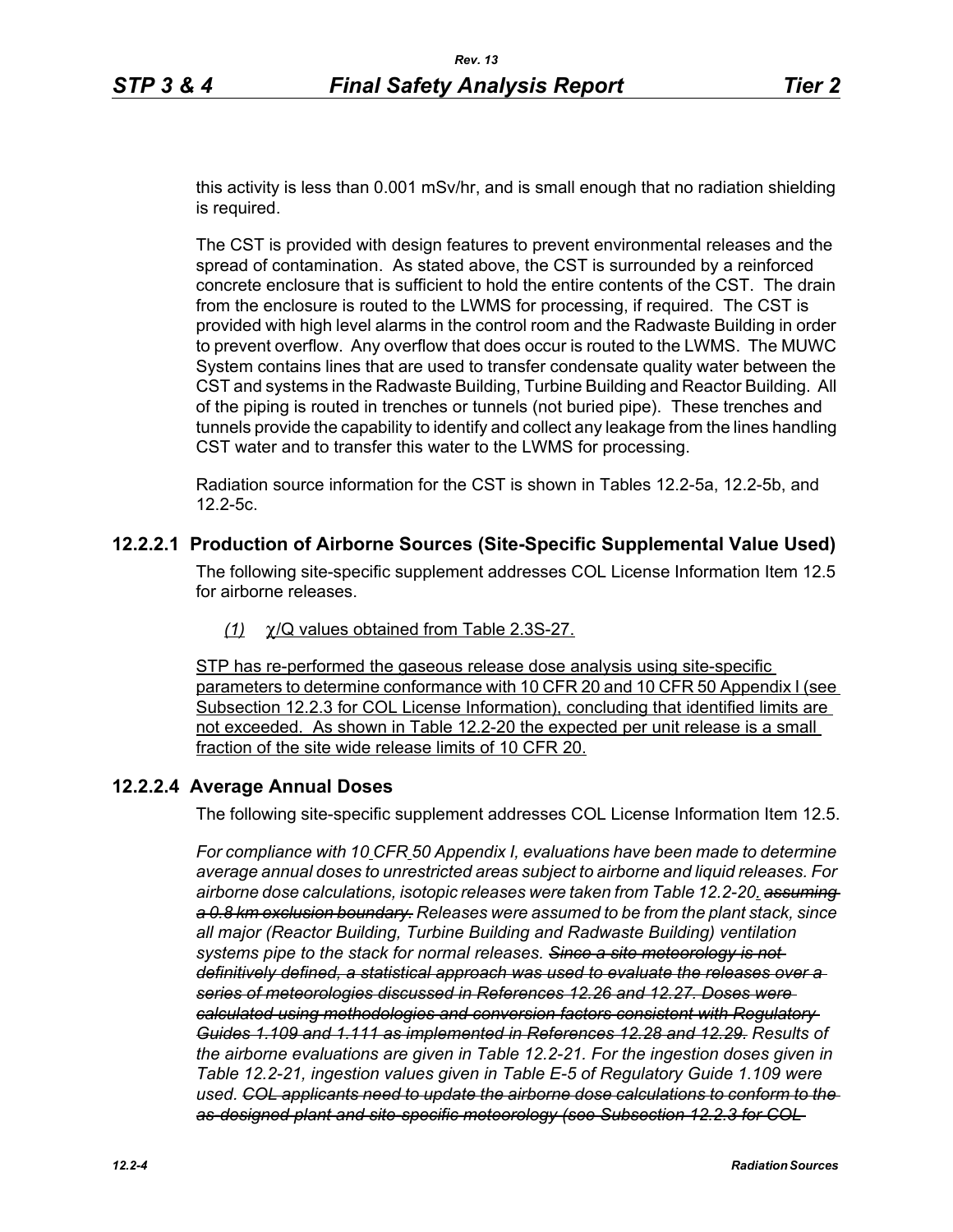*license information).* Tables 12.2-31, 12.2-32, and 12.2-33 describe the parameters used in the airborne release dose assessment.

#### **12.2.2.5 Liquid Releases**

The following site-specific supplement addresses COL License Information Item 12.5 for liquid releases.

*The ABWR is designed not to release radioactive liquid effluents. However, under certain conditions of high water inventory, up to 3.7 GBq per year, excluding tritium* radioactive liquids *may be released as described in Subsection 11.2.3. These releases are given in Table 12.2-22 and form the basis for estimating doses using methodologies consistent with Regulatory Guide 1.113 as implemented in Reference 12.2-10. The results of liquid releases, assuming dilution factors described in Subsection 11.2.3.2 12.2.2.5.1, are shown in the dose evaluation in Table 12.2-23. COL applicants need to update* STP has re-performed *the liquid dose analysis to conform to the as-designed plant and* using *site-specific parameters* to determine conformance with 10 CFR 20 and 10 CFR 50 Appendix I *(see Subsection 12.2.3 for COL license information),* concluding that the identified limits are not exceeded*.* Table 12.2-34 describes the site-specific parameters used in the liquid release dose assessment.

#### **12.2.2.5.1 Dilution Factors**

The following site-specific supplement addresses COL License Information Item 12.5 for liquid releases.

Dilution factors used in evaluating the release of liquid effluents are site specific. Using the methodology set forth in NUREG-0016 for Liquid Releases, the quantity of radioactive isotopes has been computed and is identified in column 2 of Table 12.2-22. The GALE code methodology, as specified in NUREG-0016, was used to determine the radiological activity released. The code provides recommended values for the activity fraction for potential effluent streams. It is assumed that this quantity is released to the plant discharge piping, which has a flow of 272,550  $\text{m}^3/\text{h}$  (circulating water flow). A maximum of 150 cubic meters per hour of liquid radwaste discharge will be mixed with normal circulating water flow of 272,550  $\mathrm{m}^3$ /h providing significant dilution prior to release. The annual release values are used to calculate the per unit annual average liquid release discharge concentration, shown in column 3 of Table 12.2-22. The concentrations noted in this table are less than the limits in 10 CFR 20.

The discharge piping empties into the STP Main Cooling Reservoir (MCR), a 7000 acre reservoir. The plant liquid releases are further diluted in the MCR and allow for radioactive decay to occur before ultimate release from the site to unrestricted areas. The reservoir lies totally within the confines of the site and the use of its water is restricted to plant operation.

Liquid effluent discharge into the MCR can be released to unrestricted areas in the Little Robbins Slough or the Colorado River, and ultimately Matagorda Bay, providing further dilution prior to reaching the potential Maximally Exposed Individual (MEI).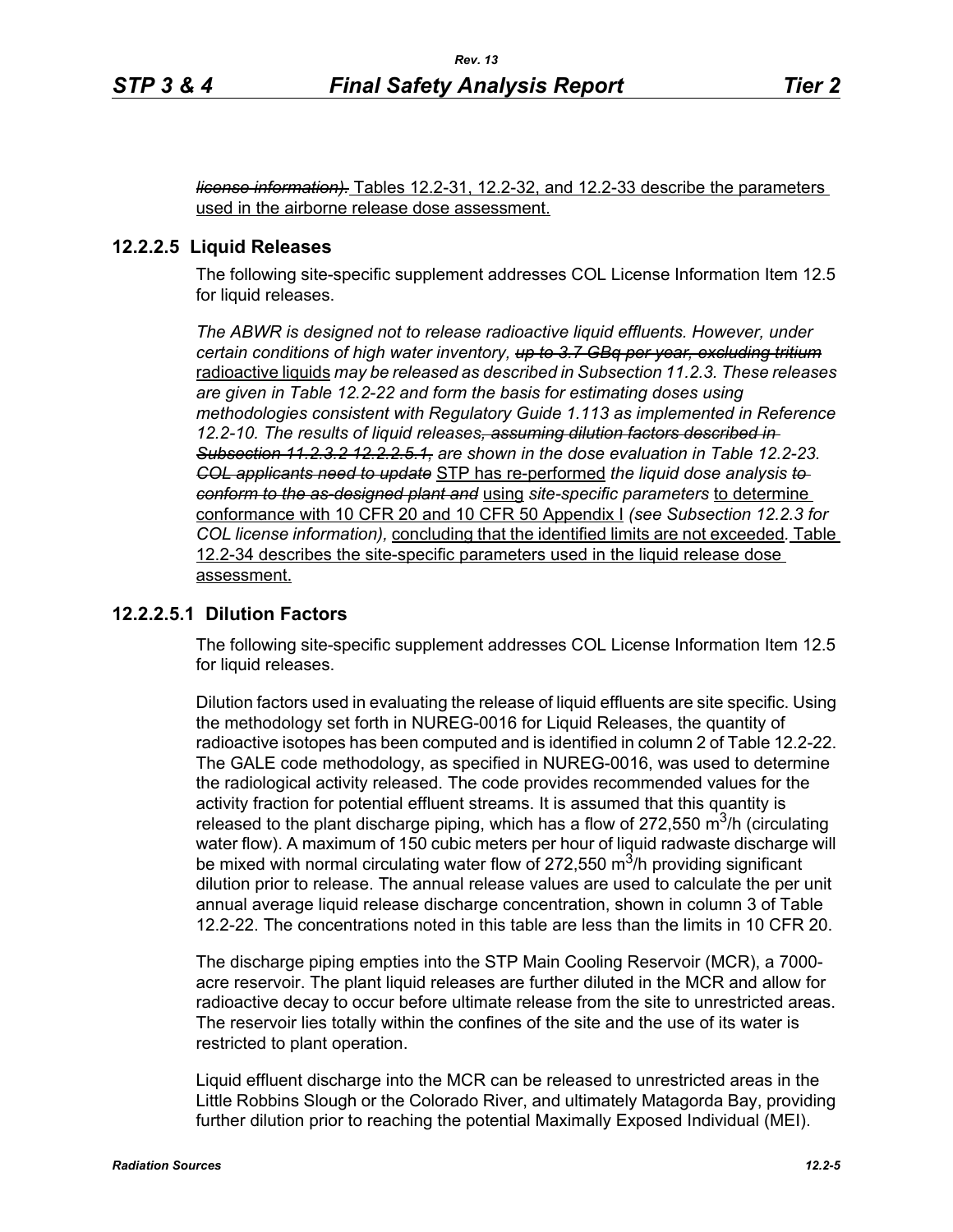Dilution flow rates in the Colorado River, Matagorda Bay and Little Robbins Slough used to evaluate the liquid pathway dose to the MEI, were obtained using information from the STP 2006 Offsite Dose Calculation Manual (ODCM). They were inputs to the LADTAP II computer program, as referenced in Table 12.2-34, footnotes 1, 2, and 3.

The liquid pathway doses to the MEI are determined to be in Little Robbins Slough and are presented in Table 12.2-23. Dose to the MEI comply with the requirements of 10 CFR 50 Appendix I.

#### **12.2.3 COL License Information**

#### **12.2.3.1 Compliance with 10 CFR 20 and 10 CFR 50 Appendix I**

The following supplement addresses COL License Information Item 12.5.

Using site-specific parameters, doses from the average annual liquid releases and the average annual airborne releases to the environment have been computed. The releases and doses are shown in Tables 12.2-20 through 12.2-23. Tables 12.2-35 and 36 demonstrate that the average annual liquid and airborne releases are in compliance with 10 CFR 20 and 10 CFR 50 Appendix I. Table 12.2-36 demonstrates compliance with 40 CFR 190 as specified in 10 CFR 20.1301(e).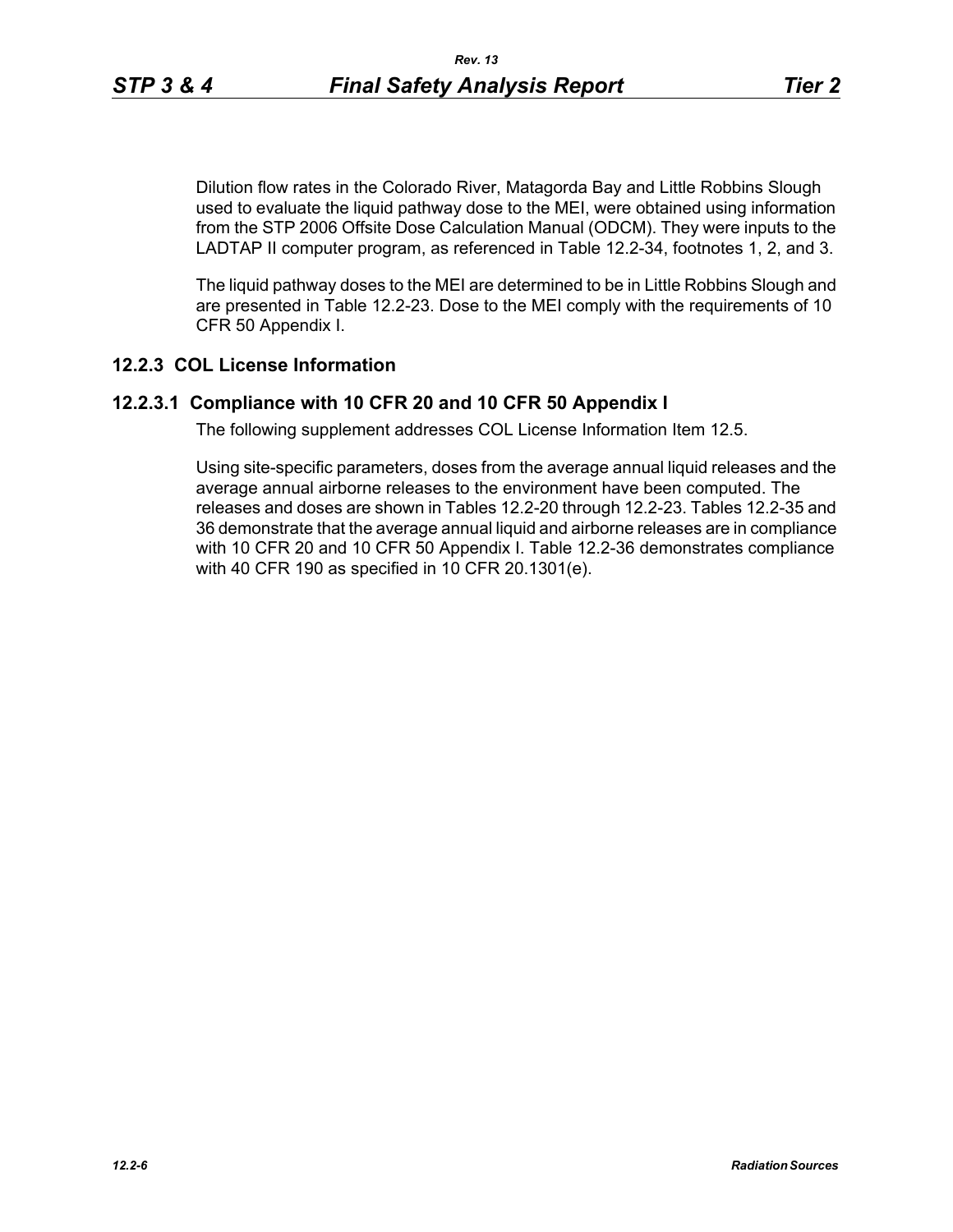#### **12.2.4 References**

- 12.2-12 NRC (U.S. Nuclear Regulatory Commission) 1987. GASPAR II Technical Reference and User Guide, NUREG/CR-4653, Office of Nuclear Reactor Regulation, Washington D.C., March.
- 12.2-13 STP (South Texas Project) 2007. Offsite Dose Calculation Manual, Revision 15, South Texas Project, STI32207439, October 1, 2007.
- 12.2-14 STP (South Texas Project) 2006. 2005 Radioactive Effluent Release Report, South Texas Project Electric Generating Station, April 27, 2006.
- 12.2-15 NRC (U.S. Nuclear Regulatory Commission) 1986. LADTAP II Technical Reference and User Guide, NUREG/CR-4013, Office of Nuclear Reactor Regulation, Washington D.C., April.
- 12.2-16 NRC (U.S. Nuclear Regulatory Commission) 1977. Calculation of Annual Doses to Man from Routine Releases of Reactor Effluents for the Purpose of Evaluating Compliance with 10 CFR Part 50, Appendix I, Regulatory Guide 1.109, Revision 1, Office of Standards Development, Washington D.C., October.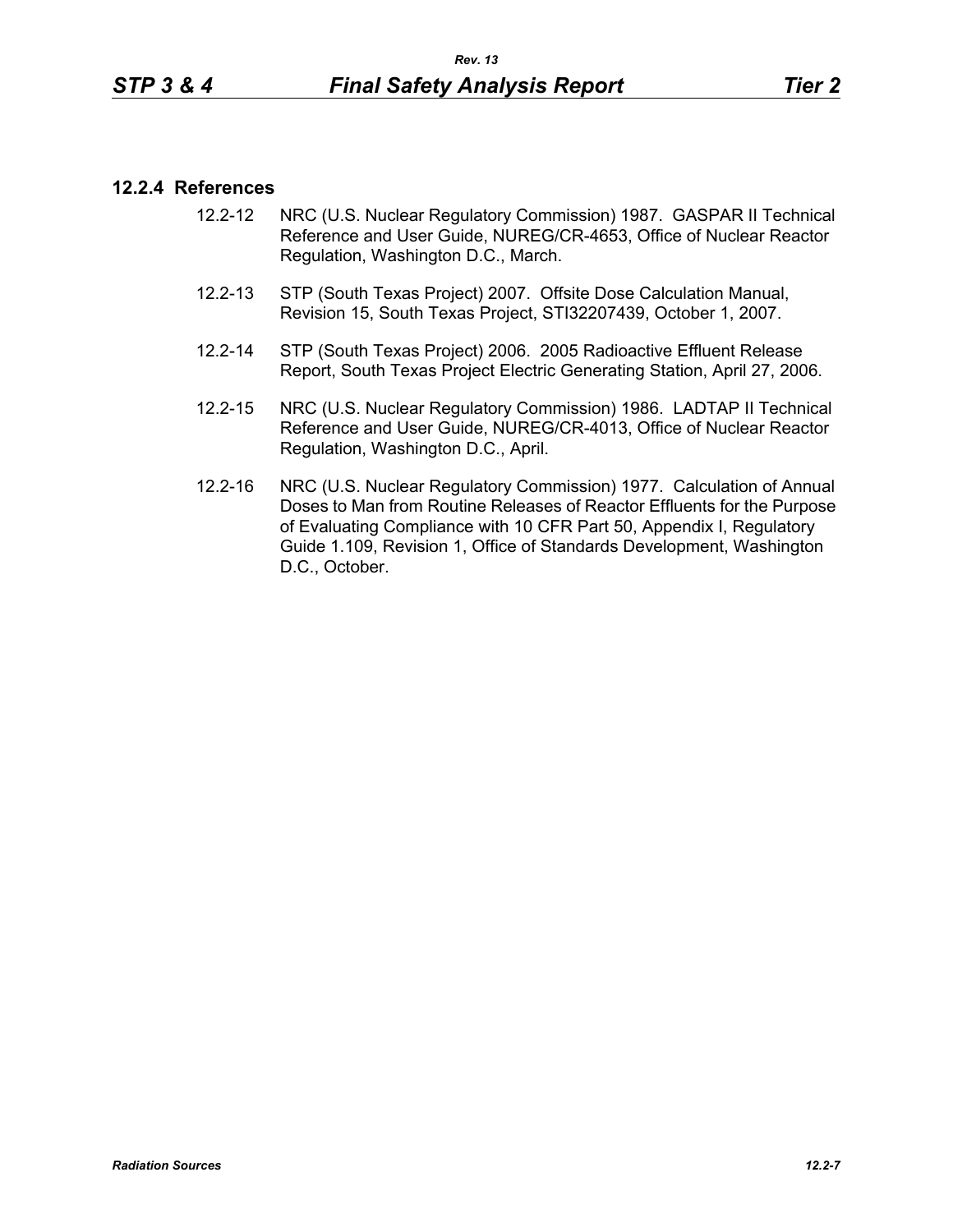| <b>Energy</b>      |                | <b>Time after Shutdown</b> |             |             |
|--------------------|----------------|----------------------------|-------------|-------------|
| <b>Bounds (pJ)</b> | 0 <sub>s</sub> | 1 day                      | 1 week      | 1 month     |
| $9.6E - 01$        |                |                            |             |             |
|                    | $1.3E-03$      | 1.6E-01                    | $1.6E + 00$ | 1.6E-01     |
| $6.4E-01$          |                |                            |             |             |
|                    | $2.9E + 0.3$   | $1.1E + 00$                | $7.4E - 01$ | $1.6E-01$   |
| $4.8E - 01$        |                |                            |             |             |
|                    | $1.7E + 03$    | $9.1E - 01$                | $5.9E-01$   | 1.6E-01     |
| $4.2E - 01$        |                |                            |             |             |
|                    | $2.7E + 03$    | $4.6E + 01$                | $2.7E + 01$ | 1.6E-01     |
| $3.5E-01$          |                |                            |             |             |
|                    | $3.4E + 03$    | $7.2E + 01$                | $6.4E + 00$ | 8.0E-02     |
| $2.9E - 01$        |                |                            |             |             |
|                    | $5.3E + 0.3$   | $5.0E + 02$                | $3.4E + 02$ | $1.0E + 02$ |
| $2.2E - 01$        |                |                            |             |             |
|                    | $5.9E + 03$    | $3.7E + 02$                | $2.6E + 02$ | $1.8E + 02$ |
| $1.4E - 01$        |                |                            |             |             |
|                    | $8.2E + 03$    | $1.2E + 03$                | $6.1E + 02$ | $3.4E + 02$ |
| $6.4E-02$          |                |                            |             |             |
|                    | $1.9E + 0.3$   | $2.9E-03$                  | $1.4E + 02$ | $5.8E + 01$ |
| 1.6E-02            |                |                            |             |             |

| Table 12.2-3b | <b>Gamma Ray Source Energy Spectra -</b>                        |
|---------------|-----------------------------------------------------------------|
|               | Post-Operation Gamma Sources in the Core* (pJ/W.s) <sup>†</sup> |

\* *Operating history of 3.2 years.*

<sup> $†$ </sup> The information provided in this table shall not be used for detailed facility design, including shielding design and evaluation of equipment qualification, operational procedures, or as a basis for any changes to the final safety analysis report (FSAR).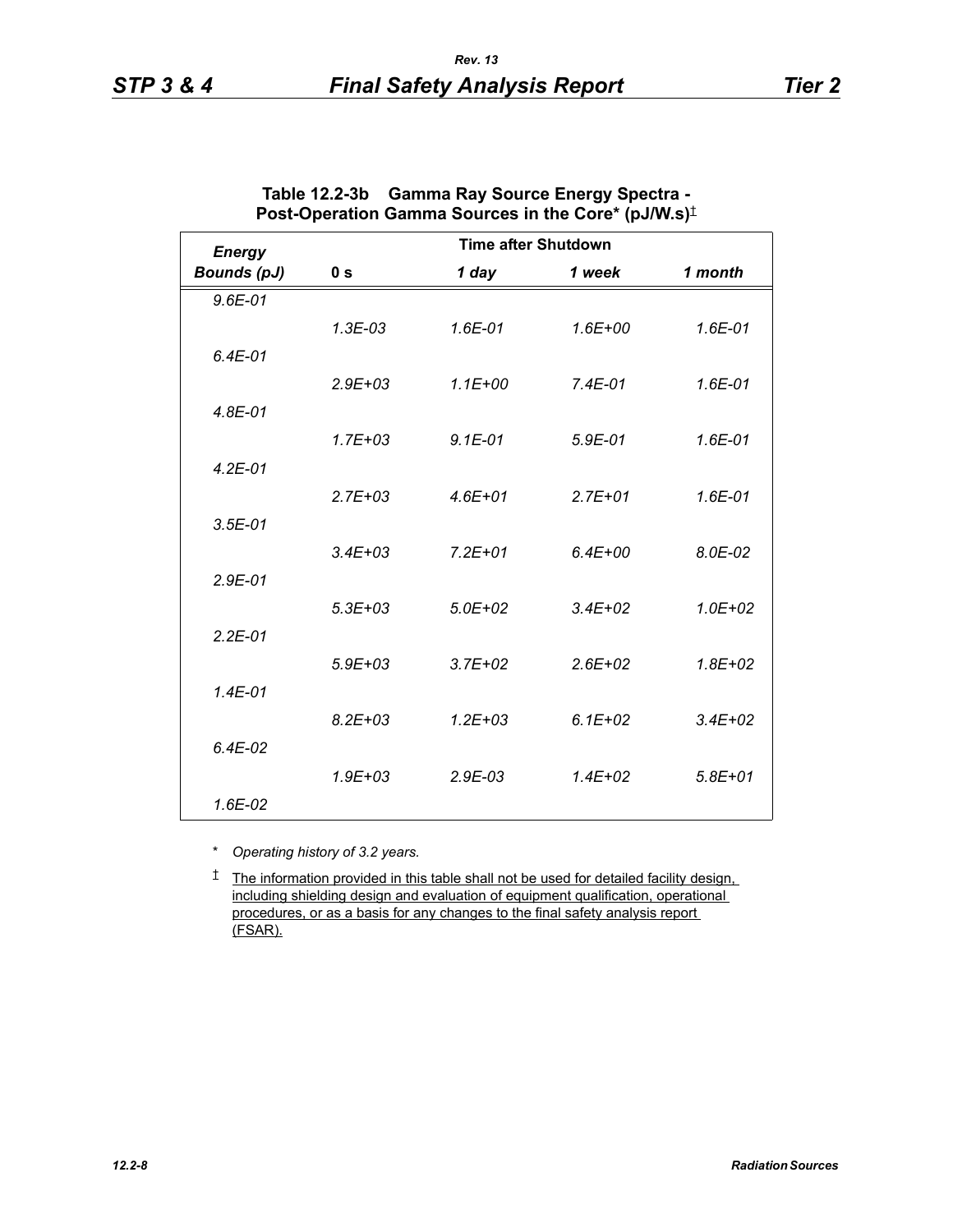|                                 |             |               | <b>Gamma Ray Source</b><br>pJ/cm <sup>3</sup> /s/MWt |               |
|---------------------------------|-------------|---------------|------------------------------------------------------|---------------|
| <b>Energy Bounds (pJ)</b>       | Zone H      | <b>Shroud</b> | Zone 1                                               | <b>Vessel</b> |
| E > 1.60                        | 1.9E-07     | $2.7E-03$     | $4.3E-09$                                            | $3.0E - 07$   |
| $1.28 \le E \le 1.60$           | $5.3E-04$   | 41.7          | 1.2E-05                                              | $3.0E - 04$   |
| $0.96 \le E \le 1.28$           | 0.14        | 76.9          | $2.4E - 03$                                          | $3.0E - 03$   |
| $0.64 \le E \le 0.96$           | $8.3E - 04$ | 24.0          | 1.6E-05                                              | $8.2E - 04$   |
| $0.32 \le E \le 0.64$           | 35.2        | 17.6          | 4.6E-02                                              | $8.3E - 04$   |
| $0.16 \le E \le 0.32$           | $4.5E - 03$ | 7.7           | $6.1E-0.5$                                           | $3.8E - 04$   |
| $8.2E - 02 \le E \le 0.16$      | $3.7E-03$   | 4.6           | $5.0E - 0.5$                                         | $3.3E-04$     |
| $3.2E - 02 \le E \le 8.2E - 02$ | 1.1E-02     | 1.3           | $1.9E - 04$                                          | $3.3E-05$     |
| $E < 3.2E - 0.2$                | 1.3E-04     | 0.30          | $2.6E-06$                                            | $1.5E-0.5$    |

| Table 12.2-3c Gamma Ray Source Energy Spectra -                  |
|------------------------------------------------------------------|
| Gamma Ray Sources External to the Core During Operation $^\ddag$ |

<sup> $†$ </sup> The information provided in this table shall not be used for detailed facility design, including shielding design and evaluation of equipment qualification, operational procedures, or as a basis for any changes to the final safety analysis report (FSAR).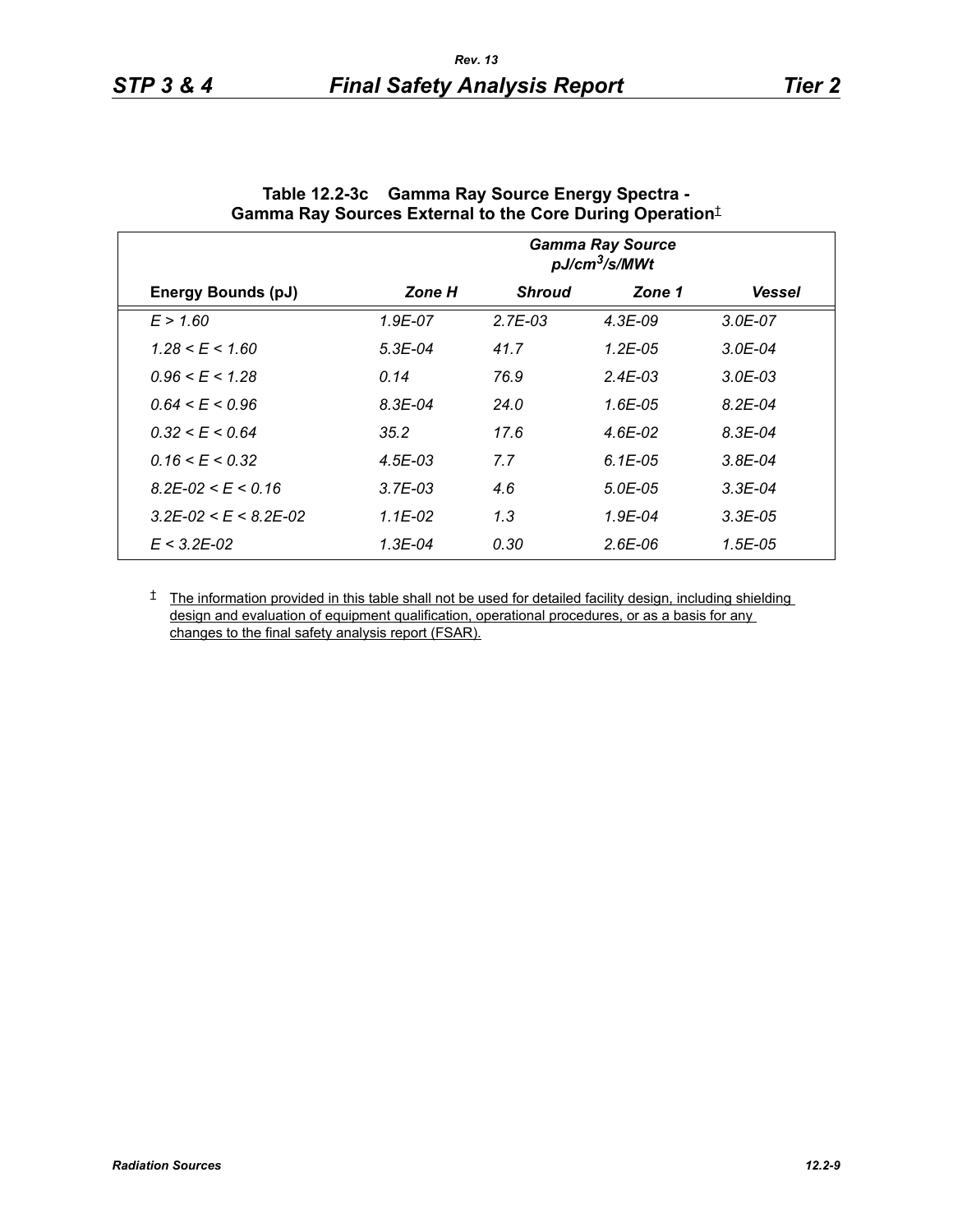| <b>Source Table</b>              | For                                              | <b>Drawing</b>         | <b>Location</b>                | <b>Approximate Geometry</b>                                                              |
|----------------------------------|--------------------------------------------------|------------------------|--------------------------------|------------------------------------------------------------------------------------------|
| $12.2 - 6$                       | <b>RHR Heat Exchanger</b>                        | $12.3 - 1$             | (R1,RF)<br>(R6, RA)<br>(R6,RF) | Rt Cylndr ( $r=0.9m$ , $l=7m$ )                                                          |
| $12.2 - 8$                       | <b>RCIC Turbine</b>                              | $12.3 - 1$             | (R6, RC)                       | Rt Cylndr (r=0.5m, l=0.7m)                                                               |
| $12.2 - 9$                       | <b>CUW Filter Demineralizer</b>                  | $12.3 - 3$             | (R2, RB)                       | 2 Tanks, Rt Cylndr (r=0.6m, l=3.3m)                                                      |
| $12.2 - 10$                      | <b>CUW Regen Heat Exchanger</b>                  | $12.3 - 2$             | (R1, RC)                       | Rt Cylndr (r=0.4m 0.63m, I=6.8m<br>$4.9m$ )                                              |
| $12.2 - 11$                      | <b>CUW Non-Regen Heat</b><br>Exchanger           | $12.3 - 1$             | (R1, RC)                       | Rt Cylndr (r=0.4m, l=5.5m)                                                               |
| $12.2 - 13.1$<br>$12.2 - 13a$    | <b>LCW Collector Tank</b>                        | 12.3-37<br>12.3-38     | <b>ITEM-7</b>                  | 24 Tanks, Rt Cylndr (r=4.2.74m,<br>l=9.49.9.5858m)                                       |
| $12.2 - 13.2$<br>$12.2 - 13b$    | <b>LCW Filter/Demin Skid</b>                     | 12.3-39                | <b>ITEM 12</b>                 | Rt Cylndr (r=0.5m, I=2.5m)Rt cylndr<br>$(r=0.5m, l=1.8m)$                                |
| <del>12.2-13.3</del>             | <b>LCW Demineralizer</b>                         | <b>12.3-39</b>         | <b>ITEM 11</b>                 | Rt Cylndr (r=0.6m, I=2.8m)                                                               |
| $12.2 - 13.4$<br>12.2-13d        | <b>LCW Sample Tank</b>                           | $12.3 - 37$<br>12.3-38 | <b>ITEM 8</b>                  | 2 Tanks, Rt Cylndr (r=4.2.74m,<br>l=9.499.58.58m)                                        |
| <del>12.2-13.5</del><br>12.2-13e | <b>HCW Collector Tank</b>                        | 12.3-37<br>12.3-38     | <b>ITEM 13</b>                 | 3 Tanks, Rt Cylndr ( $r=2.2m$<br><del>l=4.3m</del> )(r=2.74m, l=9.58m)                   |
| $12.2 - 13.6$<br>$12.2 - 13f$    | <b>HCW Filter/ Demineralizer-</b><br><b>Skid</b> | 12.3-39                | <b>ITEM 20</b>                 | Rt Cylnder (r=0.6m, l=2.8m)Rt cylndr<br>$(r=0.5m, l=1.8m)$                               |
| $12.2 - 13g$                     | <b>HCW Sample Tank</b>                           | 12.3-37<br>12.3-38     |                                | Rt Cylinder (r=2.74m, l=9.58m)                                                           |
| $12.2 - 13h$                     | <b>HSD Receiver Tank</b>                         | $12.3 - 37$<br>12.3-38 |                                | Cylinder (r=1.98m, I=4.4m)                                                               |
| $12.2 - 13i$                     | <b>HSD Sample Tank</b>                           | 12.3-37<br>12.3-38     |                                | Cylinder (r=1.98m, l=4.4m)                                                               |
| $12.2 - 13j$                     | <b>Chem Drain Tank</b>                           | $12.3 - 37$            |                                | Cylinder (r=0.91m, I=2.6m)                                                               |
| $12.2 - 14$                      | Offgas                                           | 12.3-50                | (TF, T2)                       | Tank 1, Rt Cylndr (r=0.6m, l=7.6m)<br>Tanks 2-9, Rt Cylndr (r=1.1m,<br>$I = 7.6m$        |
| 12.2-29                          | Steam Jet Air Ejector                            | 12.3-51                | $(TF, T2)$                     | Rt Cylndr (r=0.15m, l=4.6m)<br>Rt Cylndr (r=0.76m, l=6.1m)<br>Rt Cylndr (r=0.2m, l=4.6m) |
| $12.2 - 14$                      | Offgas Recombiner                                | 12.3-51                | $(TF, T2)$                     | Rt Cylndr ( $r=1.4m$ , $l=7m$ )                                                          |
| $12.2 - 15.1$<br>$12.2 - 15a$    | <b>CUW Backwash Receiving</b><br>Tank            | $12.3 - 1$             | (R2, RB)                       | Rt Cylndr (r=2.2m, l=5.7m)                                                               |
| <del>12.2-15.2</del><br>12.2-15b | CF Backwash Receiving Tank                       | 12.3-49                | (TD, T4)                       | Rt Cylndr (r=2.2m, l=5.7m)                                                               |

**Table 12.2-5a Radiation Sources—Radiation Sources**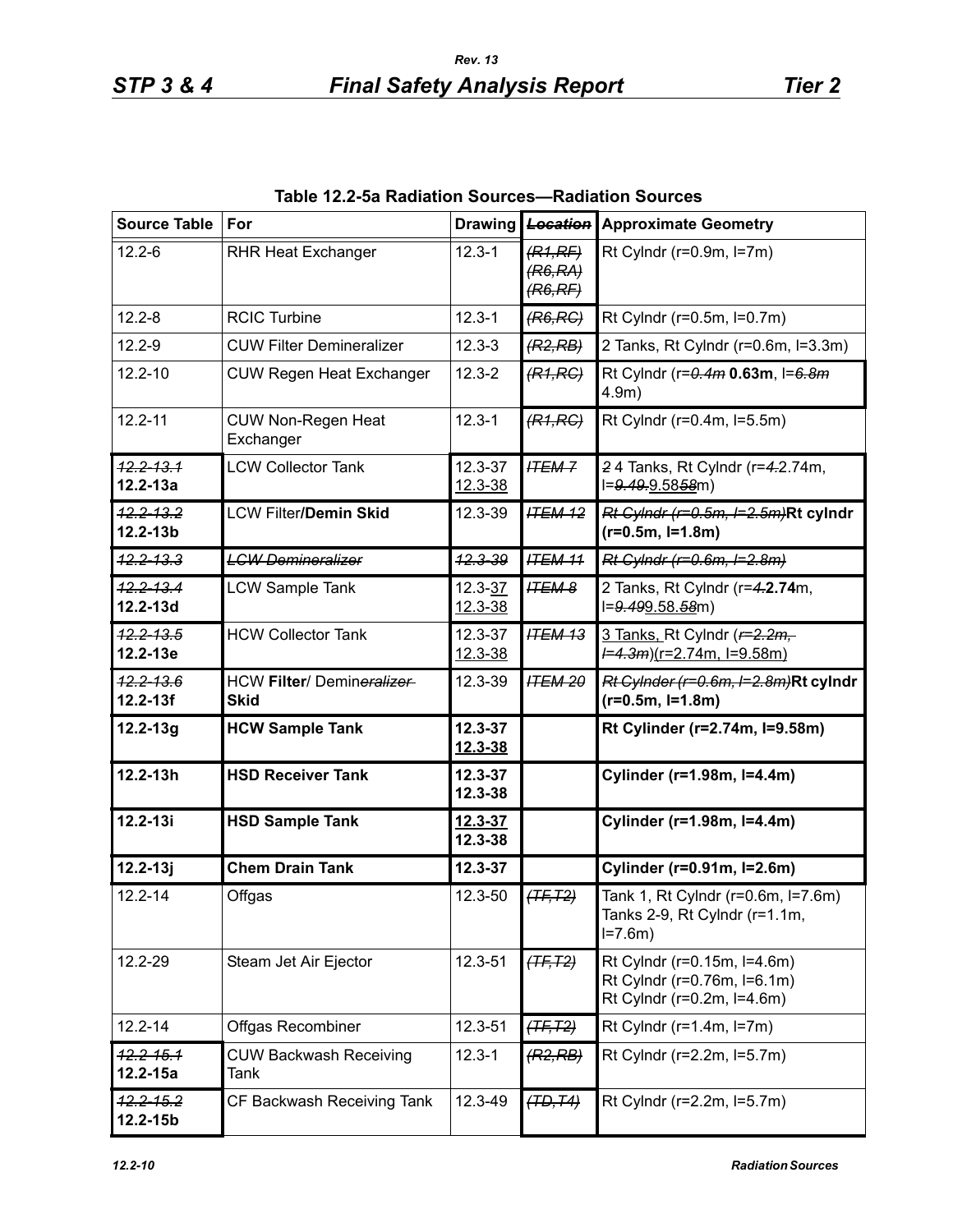| <b>Source Table</b>             | For                                                           | <b>Drawing</b>         | <b>Location</b>                  | <b>Approximate Geometry</b>                                              |
|---------------------------------|---------------------------------------------------------------|------------------------|----------------------------------|--------------------------------------------------------------------------|
| $12.2 - 15.3$<br>12.2-15c       | Phase Separators                                              | 12.3-37<br>12.3-38     | <b>ITEM 30</b>                   | 2 Tanks, Rt Cylndr (r=2.4-2.3m,<br>$I = 6.09.7m$                         |
| $12.2 - 15.4$<br>$12.2 - 15d$   | Spent Resin Storage Tanks                                     | 12.3-37<br>12.3-38     | <b>ITEM 31</b>                   | Rt Cylndr (r=2.0m, l=5.76.6m), 2<br><b>Tanks</b>                         |
| $42.2 - 15.5$                   | <b>Concentrated Waste Tank</b>                                | $12.3 - 37$            | <b>ITEM 35</b>                   | Rt Cylndr (r=1.5m, I=4.4m)                                               |
| $42.2 - 15.6$                   | Solids Dryer Feed Tank                                        | $12.3 - 41$            | <b>ITEM 39</b>                   | Rt Cylndr (r=1.6m, I=3.2m)                                               |
| $12.2 - 15.7$                   | Solids Dryer (outlet)                                         | $42.3 - 39$            | <b>ITEM 55</b>                   | Rt Cylndr (r=0.2m, I=3.2m)                                               |
| $42.2 - 15.8$                   | Solids Pelletizer                                             | $12.3 - 38$            | <b>ITEM 58</b>                   | Rt Cylndr (r=0.4m, I=2.5m)                                               |
| <del>12.2-15.9</del>            | Sol Mist Separator (steam)                                    | <del>12.3-39</del>     | <b>ITEM 56</b>                   | Rt Cylndr (r=0.1m, I=2.8m)                                               |
| <del>12.2-15.10</del>           | Sol Condenser                                                 | $42.3 - 40$            | <b>ITEM 57</b>                   | Rt Cylndr (r=0.2m, l=1.4m)                                               |
| <del>12.2-15.11</del>           | Sol Drum                                                      | <del>12.3-39</del>     | (2, D)                           | Rt Cylndr (r=0.3m, I=0.8m)<br>Box (1.5mx1.5mx1m)                         |
| $12.2 - 151$                    | <b>LW Receiving Tank</b>                                      | $12.3 - 37$<br>12.3-38 |                                  | Cylinder (r=1.98m, I=6.6m)                                               |
| $12.2 - 16$                     | FPC Filter Demineralizer                                      | $12.3 - 3$             | (R2, RB)                         | Rt Cylndr (r=0.7m, l=3.4m)                                               |
| $12.2 - 17$                     | <b>Suppression Pool Cleanup</b><br>System                     | $12.3 - 3$             | (R2, RA)                         | Rt Cylndr (r=0.7m, l=3.4m)                                               |
| $12.2 - 18$                     | Control Rod Drive System <sup>T</sup>                         | $12.3 - 2$             | (R4,RF)                          | <b>Distributed Source</b>                                                |
| $12.2 - 24$                     | <b>Traversing Incore Probe</b>                                | $12.3 - 2$             | (R4, RB)                         | <b>Distributed Source</b>                                                |
| 12.2-25                         | Reactor Internal Pumps <sup>‡</sup>                           | $12.3 - 2$             | (RF, R1)                         | <b>Distributed Source</b>                                                |
| 12.2-25                         | <b>RIP Heat Exchanger</b>                                     | $1.2 - 3b$             | EI 3000                          | Rt Cylndr (r=0.322m, l=2.9m)                                             |
| 12.2-26                         | <b>Turbine Moisture</b><br>Separator/Reheater                 | 12.3-52                | $(T6,TE)$                        | Rt Cylndr (r=1.8m, l=31.m)                                               |
| 12.2-27                         | <b>Turbine Condenser</b>                                      | 12.3-53                | (TD, TG)                         | <b>Distributed Source</b>                                                |
| 12.2-28                         | Condenser Filter/<br>Demineralizer<br>Filter<br>Demineralizer | 12.3-51<br>12.3-51     | <del>(TC,T2)</del><br>$(TC, T3)$ | 3 Tanks, Rt Cylndr(r=1.4m, l=6.1m)<br>6 Tanks, Rt Cylndr(r=1.7m, l=5.1m) |
| 12.2-30                         | <b>SGTS Filter Train</b>                                      | $12.3 - 7$             | (R2, RB)                         | Surface, (3.66m x 2.54m) <sup>§</sup>                                    |
| Applicant<br>12B-1<br>through 7 | Spent Fuel Storage                                            | $12.3 - 6$<br>12.3-10  | (R4,RF)                          | <b>See Drawings</b><br>See Appendix 12B                                  |
| 12.2-37                         | Condensate Storage Tank                                       |                        |                                  | Rt Cylinder (r=7m, l=14m)                                                |

**Table 12.2-5a Radiation Sources—Radiation Sources (Continued)**

\* Suppression pool clean up F/D uses second of Fuel Pool F/D

† Maintenance Facility

- ‡ Maintenance Facility, see Figure 1.2-3b Elevation 3000 for drywell location
- § Surface area of HEPA and charcoal filter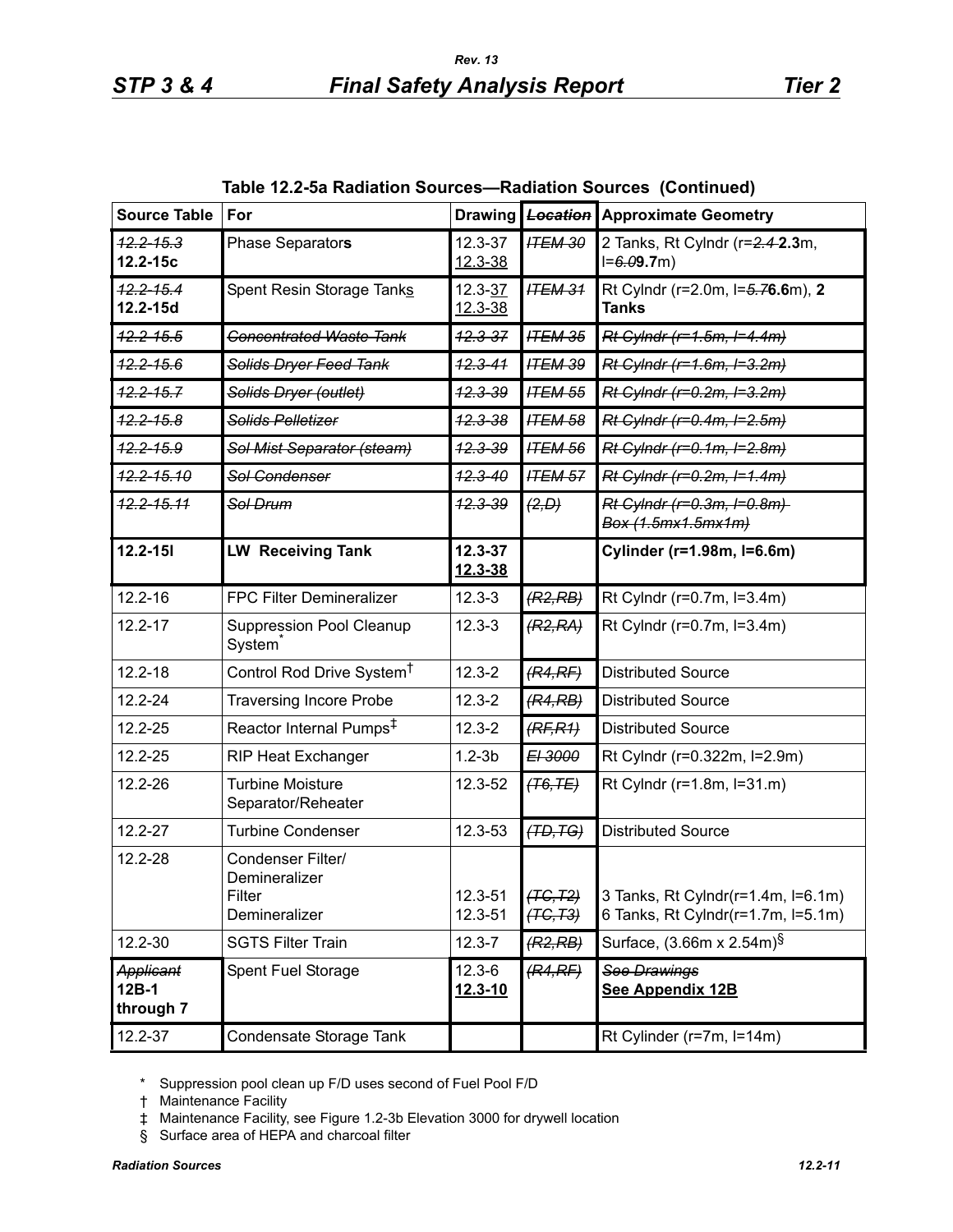| Table 12.2-5b Radiation Sources-Source Geometry |  |  |  |  |
|-------------------------------------------------|--|--|--|--|
|-------------------------------------------------|--|--|--|--|

| Component                                      | <b>Assumed Shielding Source Geometry</b>                                                                                           |
|------------------------------------------------|------------------------------------------------------------------------------------------------------------------------------------|
| <b>RHR Heat Exchanger</b>                      | Homogenous source over volume of heat exchanger                                                                                    |
| <b>RCIC Turbine</b>                            | Homogenous source over volume of turbine                                                                                           |
| <b>CUW Filter Demineralizer</b>                | 80% of source in first 15 cm, remainder dispersed over volume.                                                                     |
| <b>CUW Regen Heat</b><br>Exchanger             | Homogenous source over volume of exchanger                                                                                         |
| CUW Non-Regen Heat<br>Exchanger                | Homogenous source over volume of exchanger                                                                                         |
| <b>LCW Collector Tank</b>                      | 80% non-solubles in slurry on tank bottom, rest evenly dispersed in volume                                                         |
| <b>LCW Filter/Demin Skid</b>                   | Homogenous source over volume of filterHomogenous source over<br>volume of skid                                                    |
| <b>LCW Demineralizer</b>                       | 80% of source in first 15 cm, rest evenly dispersed over volume                                                                    |
| <b>LCW Sample Tank</b>                         | Homogenous source over volume of tank                                                                                              |
| <b>HCW Collector Tank</b>                      | Homogenous source over volume of tank                                                                                              |
| <b>HCW Filter/Demineralizer</b><br><b>Skid</b> | 80% of source in first 15 cm, rest evenly dispersed over-<br>volumeHomogenous source over volume of skid                           |
| Offgas                                         | 90% of source in first tank in first (upper) 30 cm, rest evenly dispersed.<br>Remaining tanks, homogenous source over tank volume. |
| Steam Jet Air Ejector*                         | Homogenous source over volume of ejector                                                                                           |
| Offgas Recombiner*                             | Homogenous source over subcomponent (Figure 12.2-14)+                                                                              |
| <b>CUW Backwash Receiving</b><br>Tank          | 80% non-solubles in slurry on tank bottom, rest evenly dispersed in volume                                                         |
| CF Backwash Receiving<br><b>Tank</b>           | 80% non-solubles in slurry on tank bottom, rest evenly dispersed in volume                                                         |
| Phase Separator                                | 90% non-solubles in slurry on tank bottom, rest evenly dispersed in volume                                                         |
| Spent Resin Storage Tank                       | Homogenous source over volume of tank                                                                                              |
| <b>Concentrated Waste Tank</b>                 | 90% non-solubles in slurry on tank bottom, rest evenly dispersed in volume                                                         |
| Sol Dryer Feed Tank                            | Source evenly dispersed over volume                                                                                                |
| Sol Dryer (outlet)                             | Source evenly dispersed over volume                                                                                                |
| <b>Sol Peletizer</b>                           | Source evenly dispersed over volume                                                                                                |
| Sol Mist Separator (steam)                     | Source evenly dispersed over volume                                                                                                |
| <b>Sol Condenser</b>                           | Source evenly dispersed over volume                                                                                                |
| Sol Drum                                       | Source evenly dispersed over volume                                                                                                |
| <b>FPC Filter Demineralizer</b>                | 90% insolubles in first 15 cm, rest of source evenly dispersed over volume                                                         |
| <b>Supression Pool Cleanup</b><br>System       | 90% insolubles in first 15 cm, rest of source evenly dispersed over volume                                                         |
| Control Rod Drive System                       | Exposure dependent, assume evenly dispersed over length of blade                                                                   |
| <b>Transverse Incore Probe</b>                 | Point or line geometry (Table 12.2-24)                                                                                             |
| <b>Reactor Internal Pumps</b>                  | Cylindrical source coupled to water bearing components                                                                             |
| <b>RIP Heat Exchanger</b>                      | Homogenous source over volume of exchanger                                                                                         |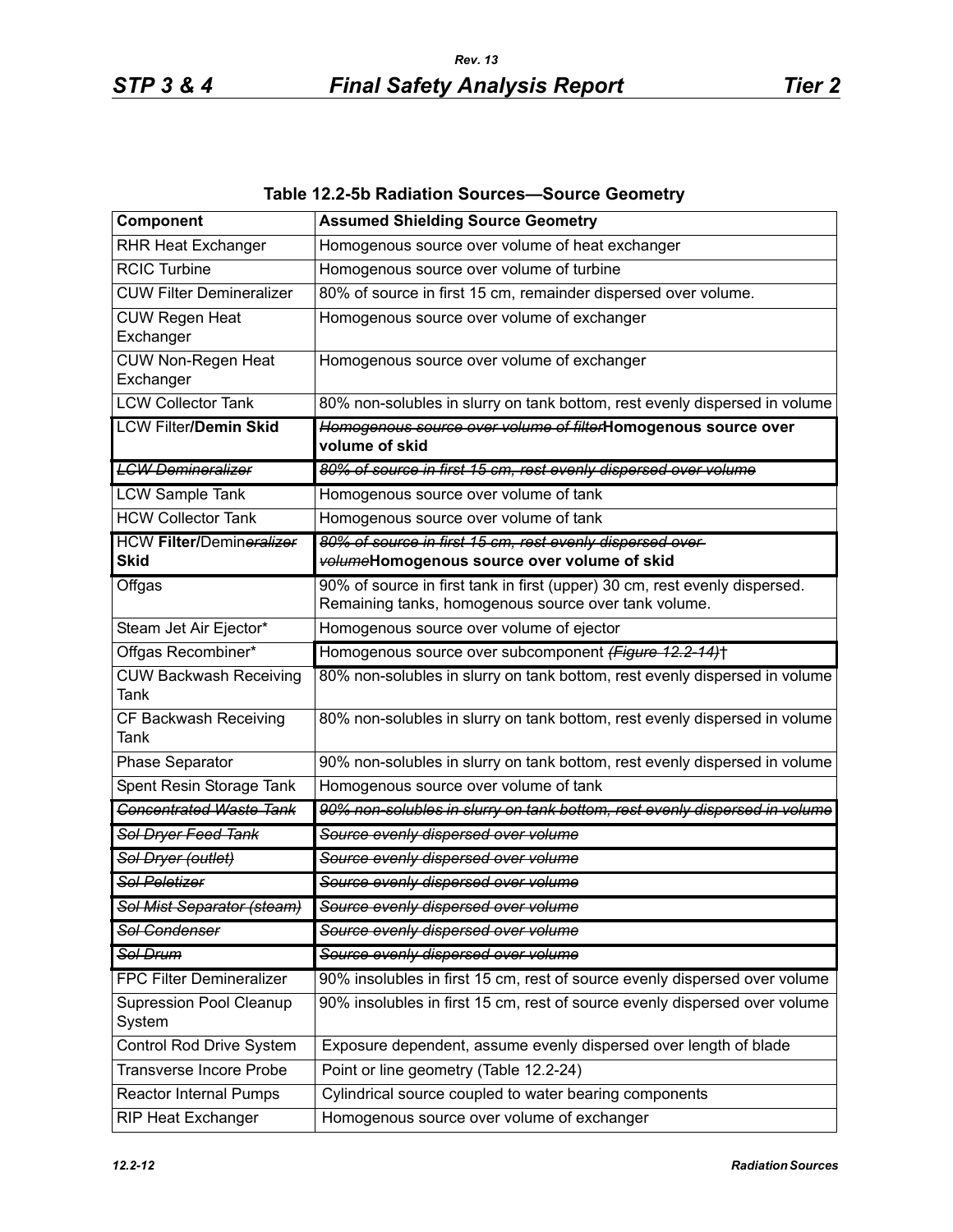| Component                                     | <b>Assumed Shielding Source Geometry</b>                                                   |
|-----------------------------------------------|--------------------------------------------------------------------------------------------|
| <b>Turbine Moisture</b><br>Separator/Reheater | Homogenous source over volume of exchanger                                                 |
| <b>Turbine Condenser</b>                      | Homogenous source over volume of exchanger                                                 |
| Condenser<br>Filter/Demineralizer             | Homogenous source over volume of exchanger                                                 |
| Filter                                        | Source evenly dispersed over volume of filter                                              |
| Demineralizer                                 | 90% insolubles in first 15 cm, rest of source evenly dispersed over volume                 |
| <b>SGTS Filter Train</b>                      | 90% particulates on HEPA filter, remaining on charcoal filter                              |
| Spent Fuel Storage                            | Applicant<br>Homogenous source over the assumed active fuel volume of racks in the<br>pool |
| <b>HSD Receiver Tank</b>                      | Homogenous source over volume of tank                                                      |
| <b>HSD Sample Tank</b>                        | Homogenous source over volume of tank                                                      |
| <b>LW Backwash</b><br><b>Receiving</b>        | Homogenous source over volume of tank                                                      |
| <b>Chem Drain Tank</b>                        | Homogenous source over volume of tank                                                      |
| <b>HCW Sample Tank</b>                        | Homogenous source over volume of tank                                                      |
| Condensate Storage Tank                       | Homogeneous source over volume of tank                                                     |

| Table 12.2-5b Radiation Sources-Source Geometry (Continued) |
|-------------------------------------------------------------|
|-------------------------------------------------------------|

\* Radiation levels in SJAE and recombiner highly dependent upon power level. Actual measurements on SJAE condenser contact dose rate are  $2x10^{-3}$  Gy/h at 100% power and less than 5x10<sup>-2</sup>m Gy/h at 20% power.

† See Offgas Recombiner Description, Section 11.3, use inventory for preheater, recombiner, condenser and cooler for recombiner inventory for shielding applications.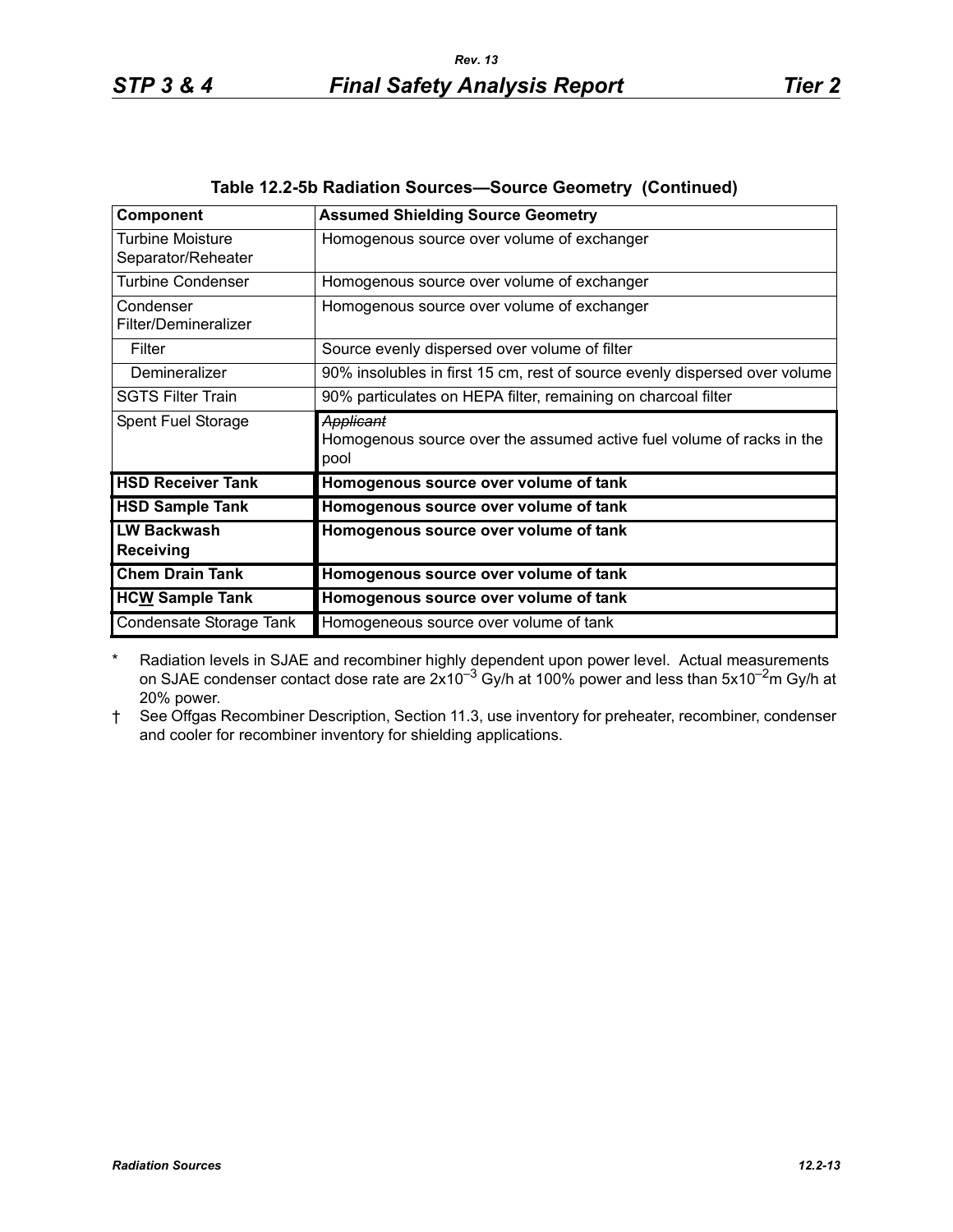| ı |  |
|---|--|
|   |  |
|   |  |
|   |  |

| Component                                                        |                  | <b>Room Dimensions</b> |                       | <b>Wall Thickness in Meters</b> |                                  |                       |                             |                                  |                                  |
|------------------------------------------------------------------|------------------|------------------------|-----------------------|---------------------------------|----------------------------------|-----------------------|-----------------------------|----------------------------------|----------------------------------|
|                                                                  | Length           | <b>Width</b>           | Height                | East                            | West                             | <b>North</b>          | <b>South</b>                | <b>Floor</b>                     | <b>Ceiling</b>                   |
| <b>RHR Heat Exchanger</b>                                        | 12.6             | 5.6                    | 5.6                   | 0.8                             | 0.6                              | 0.6                   | 0.6                         | Ground                           | 0.8                              |
| <b>RCIC Turbine</b>                                              | 14.6             | 7.8                    | 5.6                   | 0.8                             | $\overline{2}$                   | 0.6                   | 0.6                         | Ground                           | 0.8                              |
| <b>CUW Filter Demineralizer</b>                                  | 2.8              | $\mathfrak{B}$         | 7.4                   | $\overline{0.8}$                |                                  | $\overline{0.8}$      |                             | 0.5                              | Hatch                            |
| <b>CUW Regen Heat Exchanger</b>                                  | 7.7              | 3.6                    | 6                     | 1.4                             | 1.4                              | 1                     | $1.4*$                      | 0.8                              | 0.5                              |
| <b>CUW Non-Regen Heat</b><br>Exchanger                           | $\overline{7.4}$ | 4.4                    | $\overline{5.6}$      |                                 |                                  | 1                     | $1^{\dagger}$               | Ground                           | 0.8                              |
| <b>LCW Collector Tank (4 Tanks)</b>                              | <b>1916</b>      | 115                    | 13                    | 4.20.6                          | 0.80.6                           | 0.80.9                | 4.20.9                      | Ground                           | 0.8                              |
| LCW Filter/Demin Skid ***                                        | <b>16.410</b>    | <del>10.6</del> 8      | 83                    | 0.80.8                          | 0.80.8                           | 0.80.8                | 0.80.8                      | 0.80.8                           | 0.80.8                           |
| <b>LCW Demineralizer<sup>#J</sup>HCW</b><br>Filter/Demin Skid*** | 19.610           | <b>10.68</b>           | 83                    | 0.80.3                          | 0.80.3                           | 0.80.3                | 0.80.3                      | 0.80.3                           | 0.80.3                           |
| LCW Sample Tank (2 Tanks)                                        | 497.4            | <b>1015</b>            | $\overline{13}$       | 7.20.6                          | 0.80.6                           | 1.2                   | 0.80.6                      | Ground                           | 0.8                              |
| <b>HCW Collector Tank (3 Tanks-</b><br>L-Shape Room)             | 916              | <b>11.215</b>          | $\frac{5.413}{5.413}$ | 0.80.9                          | 0.80.6                           | 0.80.9                | 7.20.9                      | Ground                           | 0.8                              |
| HCW Demineralizer <sup>#</sup>                                   | $\frac{49.6}{ }$ | 40.6                   | 8                     | $\overline{\theta.8}$           | $\overline{\theta \cdot \theta}$ | $\overline{\theta.8}$ | $\overline{\theta \cdot 8}$ | $\overline{\theta \cdot \theta}$ | $\overline{\theta \cdot \theta}$ |
| Offgas                                                           | 9.1              | $\overline{11}$        | 16                    | $\mathbf 1$                     |                                  | 1                     |                             | 2.5                              |                                  |
| Steam Jet Air Ejector<br>and Recombiner Room                     | 9.1              | 14.2                   | $\overline{7}$        | 1                               | 1                                | 1                     |                             | 1                                |                                  |
| <b>CUW Backwash Receiving</b><br><b>Tank</b>                     | 6.6              | 7.4                    | 5.6                   | 1                               | 0.8                              | 0.8                   | 1                           | Ground                           | 0.8                              |
| CF Backwash Receiving Tank                                       | 5                | 5                      | 25                    | 1                               |                                  | 1                     | 1                           | 2.5                              | Hatch                            |
| <b>Phase Separator Tank A</b>                                    | 5.4              | 8.6                    | 13                    | 1.2                             | 1.2                              | 1.2                   | 0.6                         | <b>Ground</b>                    | 0.8                              |
| Phase Separator Tank B                                           | <b>165.4</b>     | 8.48.6                 | 4.613                 | 0.81.2                          | 0.81.2                           | 0.80.6                | 1.2                         | 0.8Ground                        | $\overline{0.8}$                 |
| Spent Resin Storage Tank                                         | 6.4              | 6.4                    | 4.6                   | 0.8                             | 0.8                              | 0.8                   | 0.8                         | 0.8                              | 0.8                              |
| <b>Concentrated Waste Tank</b>                                   | 4.6              | $\overline{5}$         | 5.4                   | 0.8                             | 0.8                              | 4.2                   | 0.8                         | Ground                           | 0.8                              |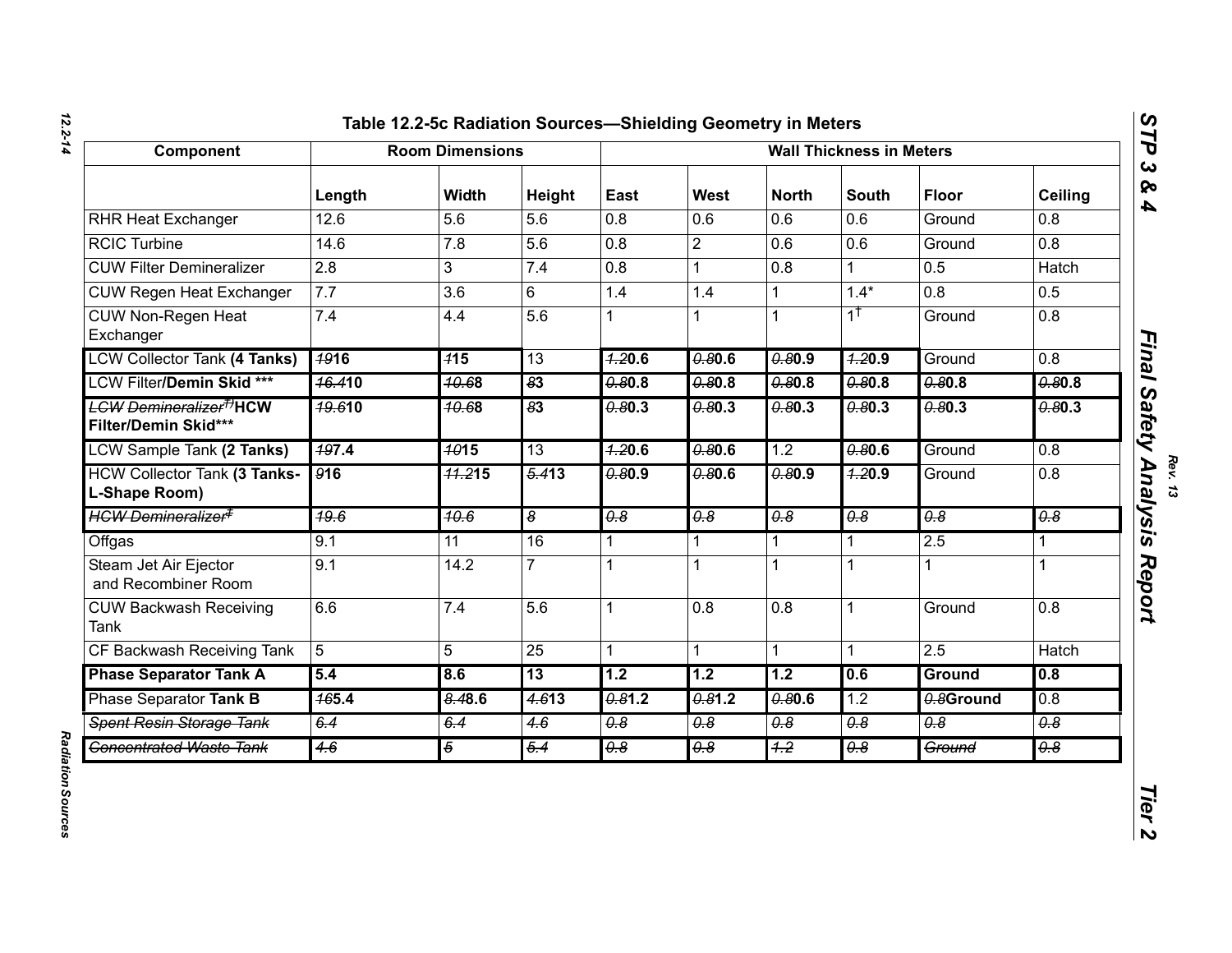| Component                                         |                        | <b>Room Dimensions</b> |                  |                       |                                  |                                  | <b>Wall Thickness in Meters</b>  |                             |                       |
|---------------------------------------------------|------------------------|------------------------|------------------|-----------------------|----------------------------------|----------------------------------|----------------------------------|-----------------------------|-----------------------|
|                                                   | Length                 | Width                  | Height           | East                  | West                             | <b>North</b>                     | <b>South</b>                     | <b>Floor</b>                | Ceiling               |
| Sol Dryer Feed Tank                               | 9.4                    | 7.2                    | 6.2              | $\overline{\theta.8}$ | $\overline{\theta \cdot \theta}$ | $\theta$ . $\theta$              | $\overline{\theta \cdot 8}$      | $\overline{\theta.8}$       | $\overline{\theta.8}$ |
| So_Dryer (outlet) <sup>‡</sup>                    | 9.2                    | 5.2                    | œ                | $\overline{\theta.8}$ | 0.8                              | 0.8                              | $\overline{\theta \cdot \theta}$ | $\overline{\theta \cdot 8}$ | 0.8                   |
| Sol Peletizer                                     | 9.2                    | $\overline{5.2}$       | 6.8              | $\overline{\theta.8}$ | $\overline{\theta \cdot \theta}$ | 0.8                              | $\overline{\theta \cdot 8}$      | $\overline{\theta.8}$       | $\overline{\theta.8}$ |
| <del>Sol Mist Separator (steam)<sup>†</sup></del> | 9.2                    | 5.2                    | 8                | 0.8                   | 0.8                              | 0.8                              | 0.8                              | 0.8                         | 0.8                   |
| Sol Condenser                                     | 4.2                    | 7.2                    | 6.2              | $\overline{\theta.8}$ | 0.8                              | $\overline{\theta \cdot \theta}$ | 0.8                              | 0.8                         | 0.8                   |
| Sol Drum                                          | $\frac{3}{2}$          | 3                      | 8                | 0.8                   | 0.8                              | 0.8                              | 0.8                              | 0.8                         | $\overline{\theta.8}$ |
| <b>FPC Filter Demineralizer</b>                   | 3.2                    | $\overline{3.2}$       | 7.4              | 0.8                   |                                  | 0.8                              | 0.8                              | 0.5                         | <b>Hatch</b>          |
| <b>Suppression Pool Cleanup Sys</b>               | 3.2                    | 3.2                    | 7.4              | 0.5                   | 0.8                              | 0.8                              | 0.8                              | 0.5                         | Hatch                 |
| Control Rod Drive System*                         | 7.6                    | 33.4                   | $\overline{5.8}$ | 0.6                   | $\overline{0.6}$                 | 0.6                              | 0.6                              | $\overline{0.8}$            | 0.6                   |
| <b>Transverse Incore Probe</b>                    | 4                      | 7.3                    | 2.7              | 1                     |                                  | 1.                               |                                  | Mezz                        | 0.6                   |
| Reactor Internal Pumps**                          | 8.2                    | 8.5                    | 5.8              | 0.6                   | 0.6                              | 0.6                              | 0.6                              | 0.8                         | 0.6                   |
| <b>RIP Heat Exchanger</b>                         | Primary<br>Containment |                        |                  |                       |                                  |                                  |                                  |                             |                       |
| <b>Turbine Moisture Sep/Reheater</b>              | 12.4                   | 47.6                   | 8.5              | $\mathbf{1}$          | $\mathbf{1}$                     | $\mathbf{1}$                     | $\mathbf{1}$                     |                             |                       |
| <b>Turbine Condenser</b>                          | 14.2                   | 36                     | 25               | 3.5                   | 2.5                              |                                  |                                  | 2.5                         | Turbine               |
| Condenser Filter                                  | 5                      | 21.1                   | 8                | 2.5                   | $\mathbf{1}$                     | 1                                | 1                                |                             | Hatch                 |
| <b>Condenser Demineralizer</b>                    | 9.8                    | 17.3                   | 9                | 1                     | $\mathbf{1}$                     | $\mathbf 1$                      | 1.6                              |                             | 1                     |
| <b>SGTS Filter Train</b>                          | 14.4                   | 5                      | 8.2              | $\overline{0.2}$      | 0.5                              | $\overline{0.2}$                 | 0.2                              | $\overline{2}$              | 0.6                   |
| Spent Fuel Storage                                | 9.4                    | 14                     | 4.1              | $\overline{2}$        | $\overline{2}$                   | $\overline{2}$                   | $\overline{2}$                   | $\overline{2}$              | $7.4***$              |
| <b>HSD Receiver and Sample</b><br><b>Tanks</b>    | 7.7                    | 7.2                    | 12.7             | 0.6                   | 0.6                              | 0.6                              | 0.6                              | Ground                      | 0.6                   |
| <b>LW Backwash Receiving</b>                      | 5.6                    | 7.0                    | $\overline{13}$  | 0.6                   | 0.6                              | 0.6                              | 0.6                              | <b>Ground</b>               | 0.8                   |
| <b>Chem Drain Collector Tank</b>                  | 4.4                    | 3.7                    | 6.3              | 0.3                   | 0.6                              | 0.6                              | 0.6                              | Ground                      | 0.6                   |
| <b>HCW Sample Tank (2 Tanks)</b>                  | 15                     | 7.7                    | 13               | 0.6                   | 0.6                              | 1.2                              | 0.6                              | <b>Ground</b>               | 0.8                   |

# Radiation Sources

*Rev. 13*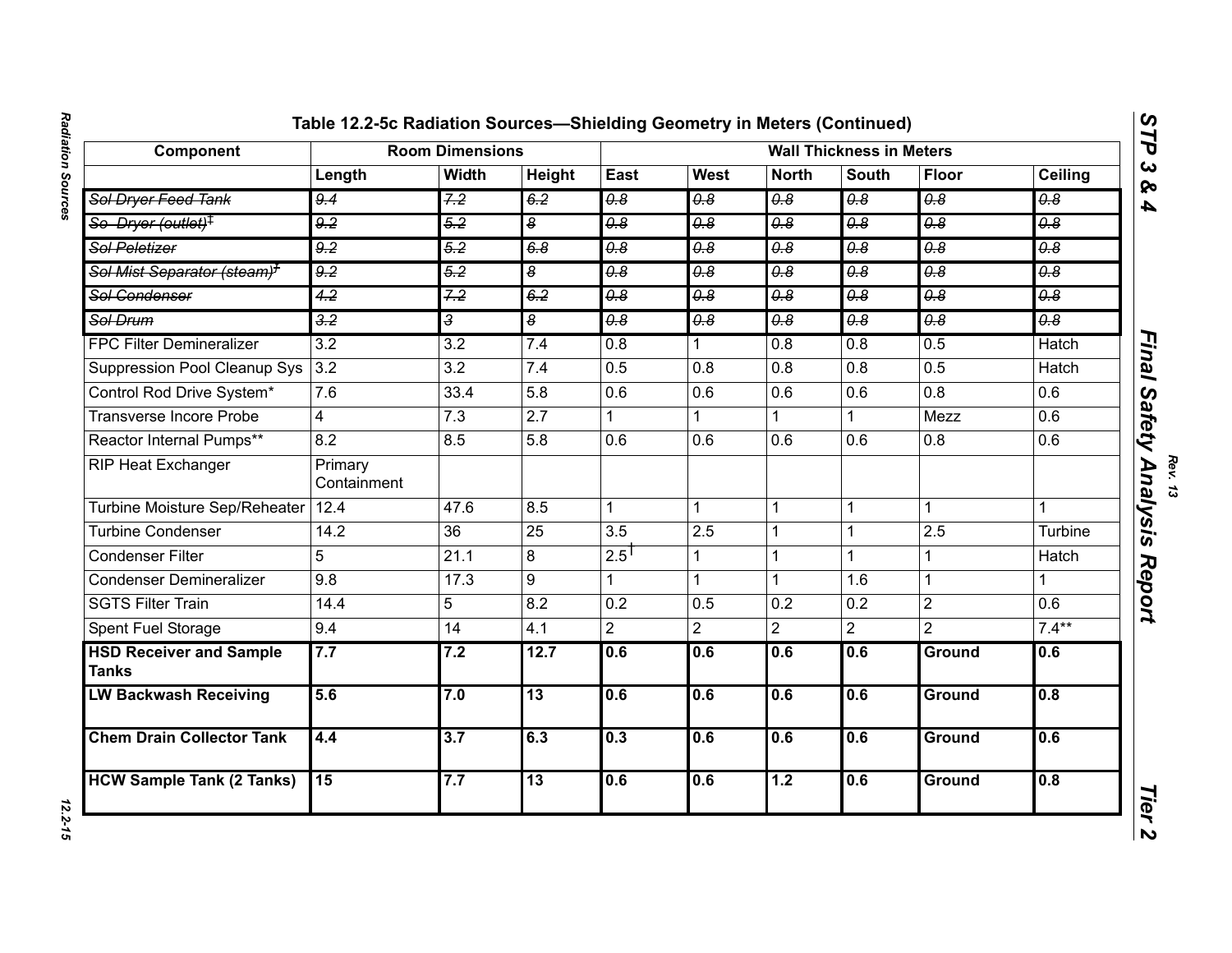|                                                                                                                                                                                                                                                                                                                                                      |        | <b>Room Dimensions</b> |        |      |             |              | <b>Wall Thickness in Meters</b> |               |                |
|------------------------------------------------------------------------------------------------------------------------------------------------------------------------------------------------------------------------------------------------------------------------------------------------------------------------------------------------------|--------|------------------------|--------|------|-------------|--------------|---------------------------------|---------------|----------------|
|                                                                                                                                                                                                                                                                                                                                                      | Length | <b>Width</b>           | Height | East | <b>West</b> | <b>North</b> | <b>South</b>                    | <b>Floor</b>  | <b>Ceiling</b> |
| <b>Spent Resin Storage Tank</b>                                                                                                                                                                                                                                                                                                                      |        |                        |        |      |             |              |                                 |               |                |
| <b>Tank A</b>                                                                                                                                                                                                                                                                                                                                        | 5.2    | 6.4                    | 10.1   | 0.9  | 0.9         | 0.9          | 0.9                             | <b>Ground</b> | 0.6            |
| <b>Tank B</b>                                                                                                                                                                                                                                                                                                                                        | 5.2    | 5.2                    | 10.1   | 0.9  | 0.9         | 0.9          | 0.9                             | Ground        | 0.6            |
| <b>Condensate Storage Tank</b>                                                                                                                                                                                                                                                                                                                       | N/A    | N/A                    | N/A    | N/A  | N/A         | N/A          | N/A                             | Ground        | Air            |
| elevation, 10700 (See Fig. 1.2-23C), The vendor will provide the skids with shielding adequate to maintain the Room, 6381, as a Radiation Zone C. The<br>room dimensions provided are approximate since the shield walls will be movable and the final arrangement will depend on the equipment provided.<br>** 7.4m water depth above fuel elements |        |                        |        |      |             |              |                                 |               |                |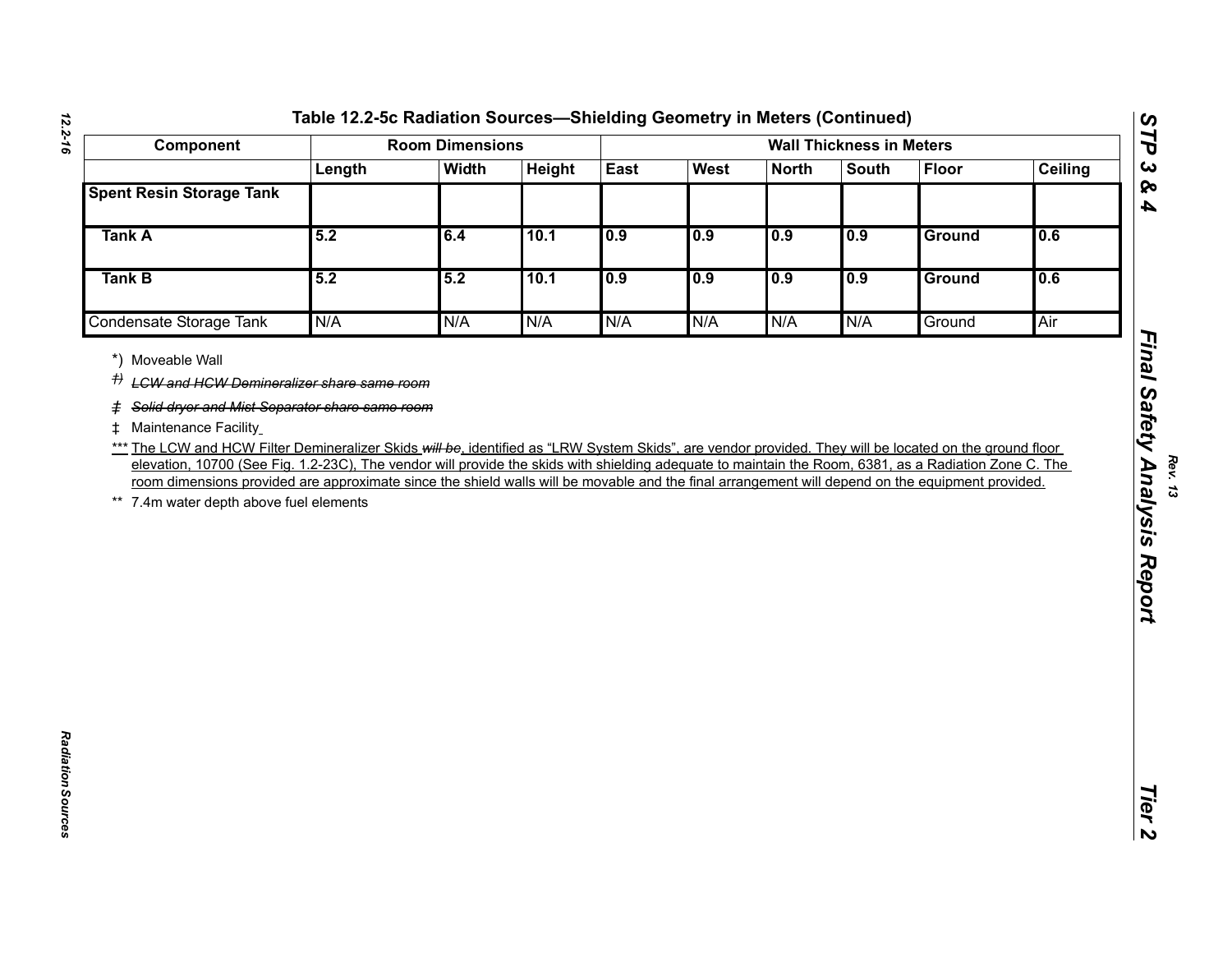|                | Source volume = $3.7m3$ |                |                        |                |                          |                |                   |
|----------------|-------------------------|----------------|------------------------|----------------|--------------------------|----------------|-------------------|
|                | Total MBq = $1.94E+08$  |                |                        |                |                          |                |                   |
|                |                         |                | <b>Soluble fission</b> |                | <b>Insoluble fission</b> |                | <b>Activation</b> |
|                | <b>Halogens</b>         |                | <b>Products</b>        |                | <b>Products</b>          |                | <b>Products</b>   |
| <b>Isotope</b> | <b>MBq</b>              | <b>Isotope</b> | <b>MBq</b>             | <b>Isotope</b> | <b>MBq</b>               | <b>Isotope</b> | <b>MBq</b>        |
| $I - 131$      | 2.41E+07                | <b>Rb-89</b>   | 2.82E+04               | $Y-91$         | 3.66E+05                 | <b>Na-24</b>   | $5.01E + 06$      |
| $I-132$        | 3.06E+06                | <b>Sr-89</b>   | 9.40E+05               | $Y-92$         | 7.37E+05                 | $P-32$         | 1.32E+06          |
| $I - 133$      | 2.20E+07                | <b>Sr-90</b>   | 7.27E+04               | $Y-93$         | 1.36E+06                 | $Cr-51$        | 4.99E+07          |
| $I - 134$      | $2.01E + 06$            | $Y-90$         | 7.27E+04               | $Zr-95$        | 7.41E+04                 | <b>Mn-54</b>   | 7.12E+05          |
| $I - 135$      | $9.52E + 06$            | <b>Sr-91</b>   | 1.27E+06               | <b>Nb-95</b>   | 7.41E+04                 | <b>Mn-56</b>   | 4.44E+06          |
|                |                         | <b>Sr-92</b>   | 9.76E+05               | <b>Ru-103</b>  | 1.73E+05                 | Co-58          | 1.87E+06          |
|                |                         | Mo-99          | 4.05E+06               | <b>Rh-103m</b> | 1.73E+05                 | $Co-60$        | 4.10E+06          |
|                |                         | <b>Tc-99m</b>  | 4.05E+06               | <b>Ru-106</b>  | 3.11E+04                 | Fe-55          | 5.41E+06          |
|                |                         | Te-129m        | 3.36E+05               | <b>Rh-106</b>  | 3.11E+04                 | Fe-59          | 2.73E+05          |
|                |                         | Te-131m        | 9.27E+04               | La-140         | $2.51E + 06$             | <b>Ni-63</b>   | 1.03E+07          |
|                |                         | Te-132         | 2.37E+05               | Ce-141         | 2.58E+05                 | <b>Cu-64</b>   | 1.22E+07          |
|                |                         | <b>Cs-134</b>  | $1.54E + 05$           | Ce-144         | 3.09E+04                 | $Zn-65$        | 2.00E+06          |
|                |                         | <b>Cs-136</b>  | 6.44E+04               | Pr-144         | 3.09E+04                 | Ag-110m        | 1.00E+04          |
|                |                         | <b>Cs-137</b>  | 4.23E+05               |                |                          | W-187          | 2.28E+05          |
|                |                         | <b>Cs-138</b>  | 2.07E+05               |                |                          |                |                   |
|                |                         | <b>Ba-140</b>  | 2.51E+06               |                |                          |                |                   |
|                |                         | <b>Np-239</b>  | 1.44E+07               |                |                          |                |                   |
| <b>Total</b>   | 6.06E+07                | <b>Total</b>   | 2.98E+07               | <b>Total</b>   | 5.85E+06                 | <b>Total</b>   | 9.77E+07          |

#### **Table 12.2-9 CUW Filter Demineralizer**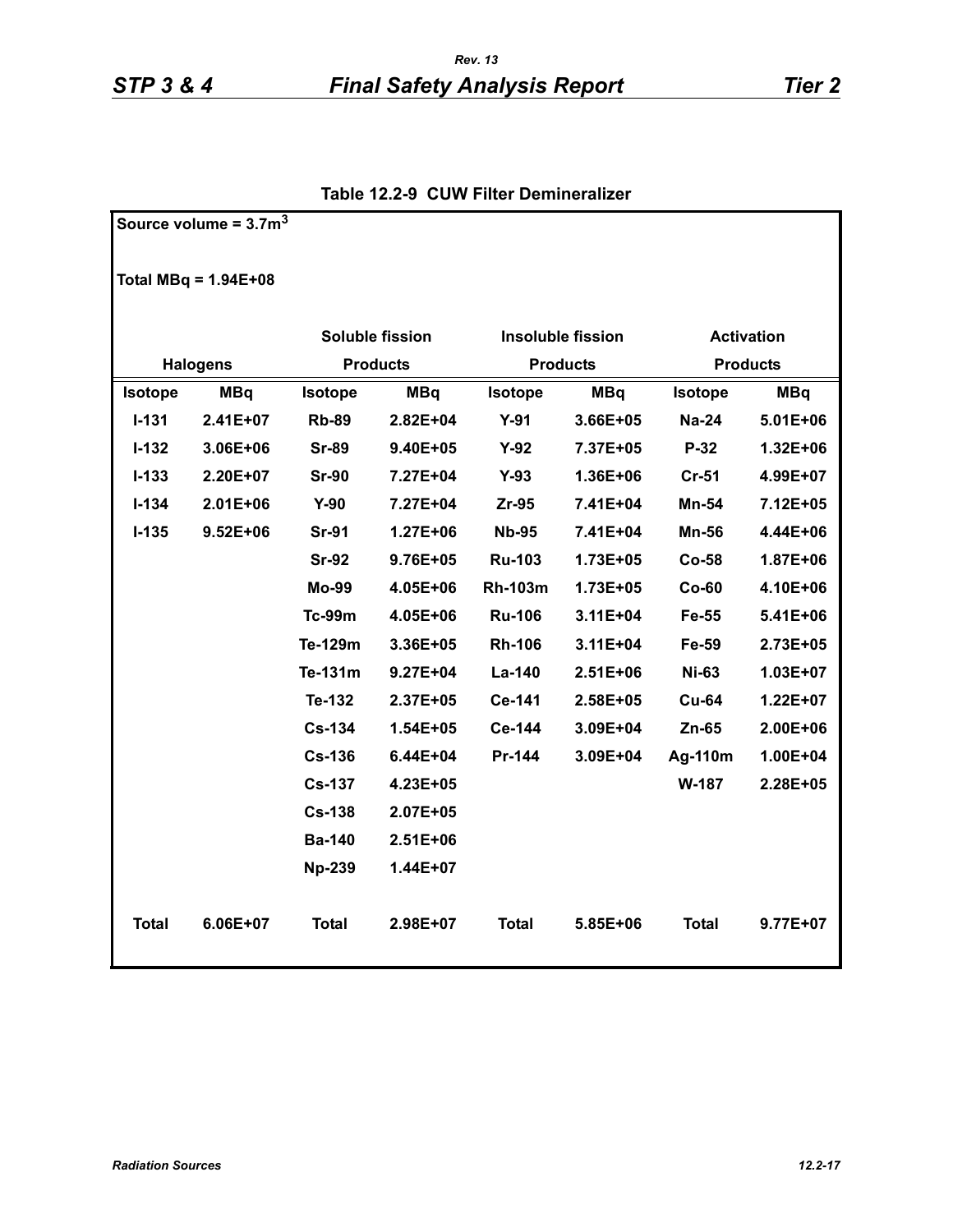## **Table 12.2-13a Liquid Radwaste Component Inventories-LCW Collector Tank**

|                        | Source volume = $140m3$ |                |                        |                |                          |                |                   |
|------------------------|-------------------------|----------------|------------------------|----------------|--------------------------|----------------|-------------------|
| Total MBq = $7.40E+05$ |                         |                |                        |                |                          |                |                   |
|                        | <b>Halogens</b>         |                | <b>Soluble Fission</b> |                | <b>Insoluble Fission</b> |                | <b>Activation</b> |
|                        |                         |                | <b>Products</b>        |                | <b>Products</b>          |                | <b>Products</b>   |
| <b>Isotope</b>         | <b>MBq</b>              | <b>Isotope</b> | <b>MBq</b>             | <b>Isotope</b> | <b>MBq</b>               | <b>Isotope</b> | <b>MBq</b>        |
| $I - 131$              | 2.03E+04                | <b>Rb-89</b>   | $9.42E + 01$           | $Y-91$         | 2.97E+04                 | <b>Na-24</b>   | 1.29E+04          |
| $I - 132$              | 8.06E+03                | <b>Sr-89</b>   | $2.11E + 03$           | $Y-92$         | 2.32E+03                 | P-32           | 2.65E+03          |
| $I - 133$              | 5.54E+04                | <b>Sr-90</b>   | 2.67E+02               | $Y-93$         | 2.72E+04                 | Cr-51          | 1.04E+05          |
| $I - 134$              | 5.28E+03                | $Y-90$         | 2.67E+02               | $Zr-95$        | 6.03E+03                 | Mn-54          | $2.21E + 03$      |
| $I - 135$              | 2.50E+04                | <b>Sr-91</b>   | 3.33E+03               | <b>Nb-95</b>   | 6.03E+03                 | <b>Mn-56</b>   | $1.17E + 04$      |
|                        |                         | <b>Sr-92</b>   | $2.57E + 03$           | <b>Ru-103</b>  | 1.38E+04                 | $Co-58$        | 4.43E+03          |
|                        |                         | <b>Mo-99</b>   | 8.86E+03               | <b>Rh-103m</b> | 1.38E+04                 | $Co-60$        | 1.47E+04          |
|                        |                         | <b>Tc-99m</b>  | 8.86E+03               | <b>Ru-106</b>  | 2.69E+03                 | Fe-55          | 1.09E+04          |
|                        |                         | Te-129m        | 7.13E+02               | <b>Rh-106</b>  | 2.69E+03                 | Fe-59          | $6.02E + 02$      |
|                        |                         | Te-131m        | $2.25E+02$             | La-140         | 1.89E+05                 | <b>Ni-63</b>   | 3.79E+04          |
|                        |                         | Te-132         | 5.09E+02               | Ce-141         | $2.04E + 04$             | <b>Cu-64</b>   | 3.17E+04          |
|                        |                         | <b>Cs-134</b>  | 4.00E+02               | Ce-144         | 2.66E+03                 | Zn-65          | 6.00E+03          |
|                        |                         | <b>Cs-136</b>  | 1.35E+02               | Pr-144         | 2.66E+03                 | Ag-110m        | 3.01E+01          |
|                        |                         | <b>Cs-137</b>  | 1.22E+03               |                |                          | W-187          | 5.66E+02          |
|                        |                         | <b>Cs-138</b>  | 5.46E+02               |                |                          |                |                   |
|                        |                         | <b>Ba-140</b>  | 5.04E+03               |                |                          |                |                   |
|                        |                         | <b>Np-239</b>  | 3.20E+04               |                |                          |                |                   |
| <b>Total</b>           | 1.14E+05                | <b>Total</b>   | 6.72E+04               | <b>Total</b>   | 3.19E+05                 | <b>Total</b>   | 2.40E+05          |
|                        |                         |                |                        |                |                          |                |                   |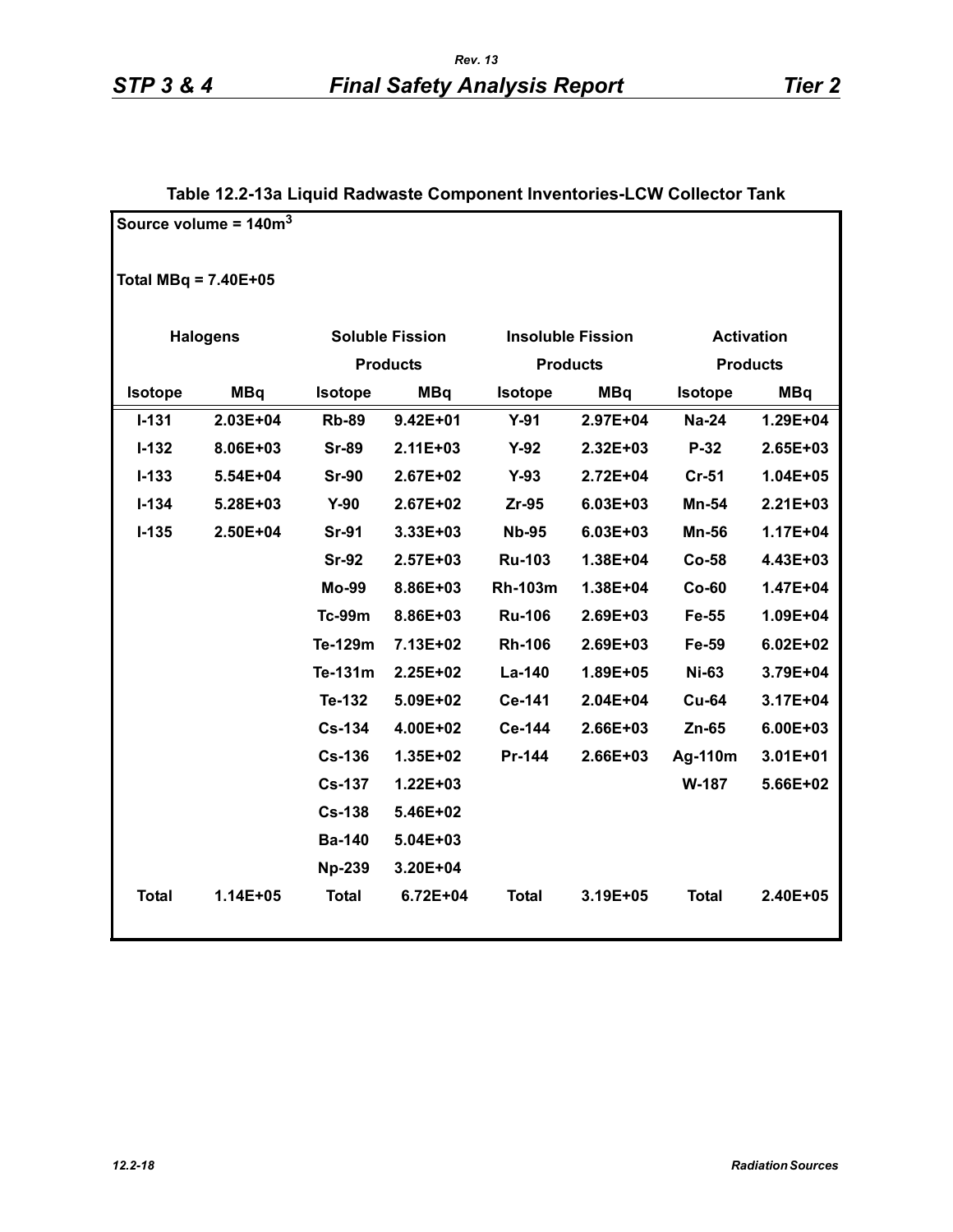#### **Table 12.2-13b Liquid Radwaste Component Inventories-LCW Filter/Demin Skid**

|                        | Source Volume = $1.42m3$ |                 |                        |                |                          |                |                   |
|------------------------|--------------------------|-----------------|------------------------|----------------|--------------------------|----------------|-------------------|
| Total MBq = $6.52E+06$ |                          |                 |                        |                |                          |                |                   |
|                        | <b>Halogens</b>          |                 | <b>Soluble Fission</b> |                | <b>Insoluble Fission</b> |                | <b>Activation</b> |
|                        |                          | <b>Products</b> |                        |                | <b>Products</b>          |                | <b>Products</b>   |
| <b>Isotope</b>         | <b>MBq</b>               | <b>Isotope</b>  | <b>MBq</b>             | <b>Isotope</b> | <b>MBq</b>               | <b>Isotope</b> | <b>MBq</b>        |
| $I-131$                | $3.64E + 05$             | <b>Rb-89</b>    | 1.39E+03               | $Y-91$         | 3.20E+04                 | Na-24          | 6.69E+04          |
| $I-132$                | 7.31E+04                 | <b>Sr-89</b>    | 4.14E+04               | $Y-92$         | $3.02E + 04$             | $P-32$         | 2.56E+04          |
| $I-133$                | 2.79E+05                 | <b>Sr-90</b>    | 1.36E+04               | $Y-93$         | 2.03E+04                 | $Cr-51$        | 1.48E+06          |
| $I-134$                | 5.55E+04                 | $Y-90$          | 1.36E+04               | $Zr-95$        | 4.12E+03                 | Mn-54          | 9.25E+04          |
| $I-135$                | 1.65E+05                 | Sr-91           | 1.94E+04               | <b>Nb-95</b>   | 6.09E+03                 | Mn-56          | $1.02E + 05$      |
|                        |                          | <b>Sr-92</b>    | 2.24E+04               | Ru-103         | $6.51E + 03$             | Co-58          | 1.09E+05          |
|                        |                          | Mo-99           | 4.79E+04               | Rh-103m        | $6.52E + 03$             | $Co-60$        | 7.36E+05          |
|                        |                          | Tc-99m          | 4.70E+04               | Ru-106         | 4.30E+03                 | Fe-55          | $1.71E + 06$      |
|                        |                          | Te-129m         | $1.13E + 04$           | Rh-106         | 4.30E+03                 | Fe-59          | $1.12E + 04$      |
|                        |                          | Te-131m         | $1.13E + 03$           | La-140         | $5.22E + 04$             | Ni-63          | 1.89E+03          |
|                        |                          | Te-132          | 2.84E+02               | Ce-141         | 8.48E+03                 | Cu-64          | 1.68E+05          |
|                        |                          | Cs-134          | 2.94E+04               | Ce-144         | 3.93E+03                 | $Zn-65$        | $2.42E + 05$      |
|                        |                          | Cs-136          | 1.36E+03               | Pr-144         | $3.93E + 03$             | Ag-110m        | 1.19E+03          |
|                        |                          | Cs-137          | $9.41E + 04$           |                |                          | W-187          | 2.79E+03          |
|                        |                          | Ba-137m         | 8.79E+04               |                |                          |                |                   |
|                        |                          | Cs-138          | 5.62E+03               |                |                          |                |                   |
|                        |                          | Ba-140          | 4.63E+04               |                |                          |                |                   |
|                        |                          | Np-239          | $1.71E + 05$           |                |                          |                |                   |
| <b>TOTAL</b>           | 9.37E+05                 | <b>TOTAL</b>    | 6.55E+05               | <b>TOTAL</b>   | 1.83E+05                 | <b>TOTAL</b>   | 4.75E+06          |
|                        |                          |                 |                        |                |                          |                |                   |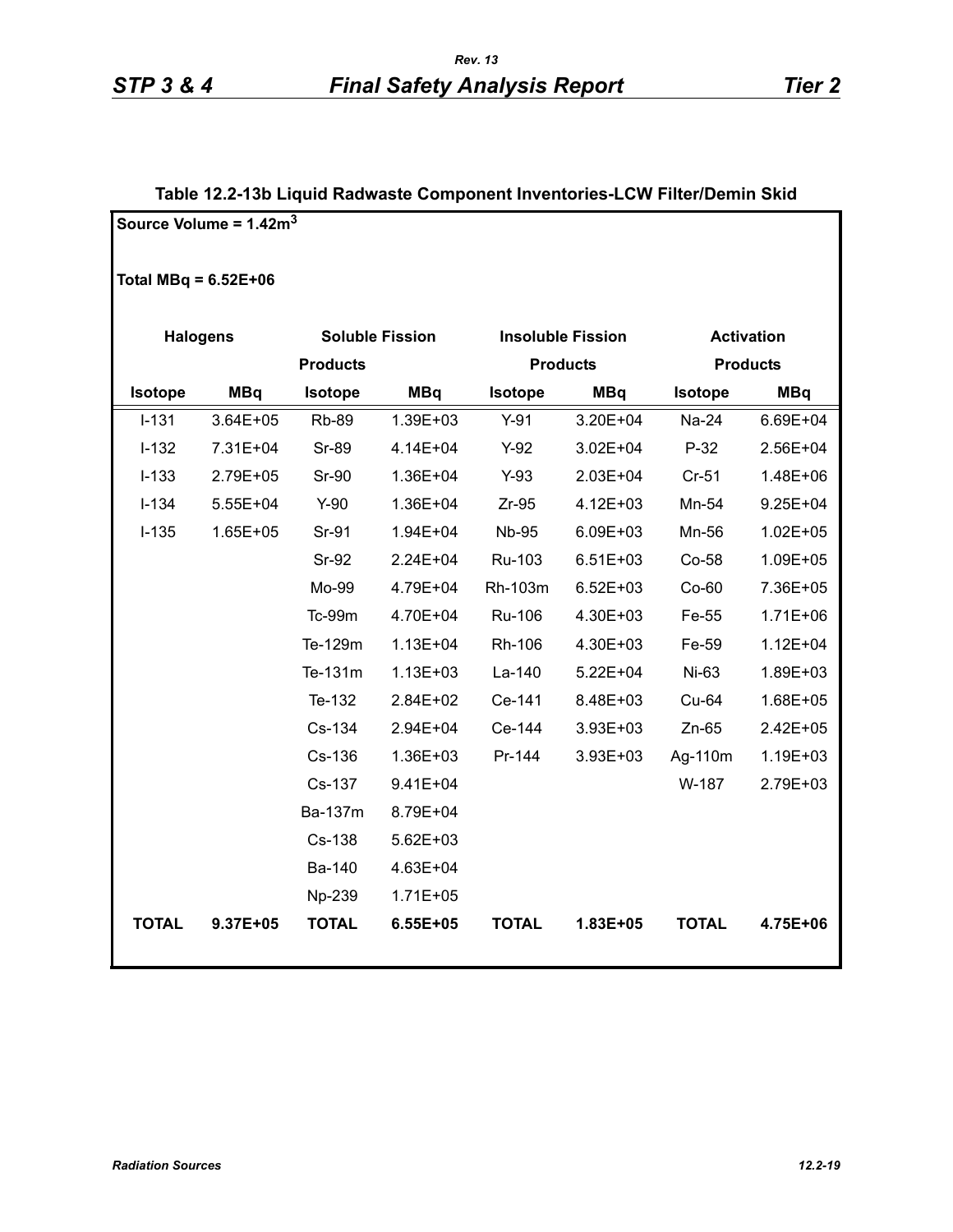**Table 12.2-13c** *Liquid Radwaste Component Inventories-LCW Demineralizer* **Not Used**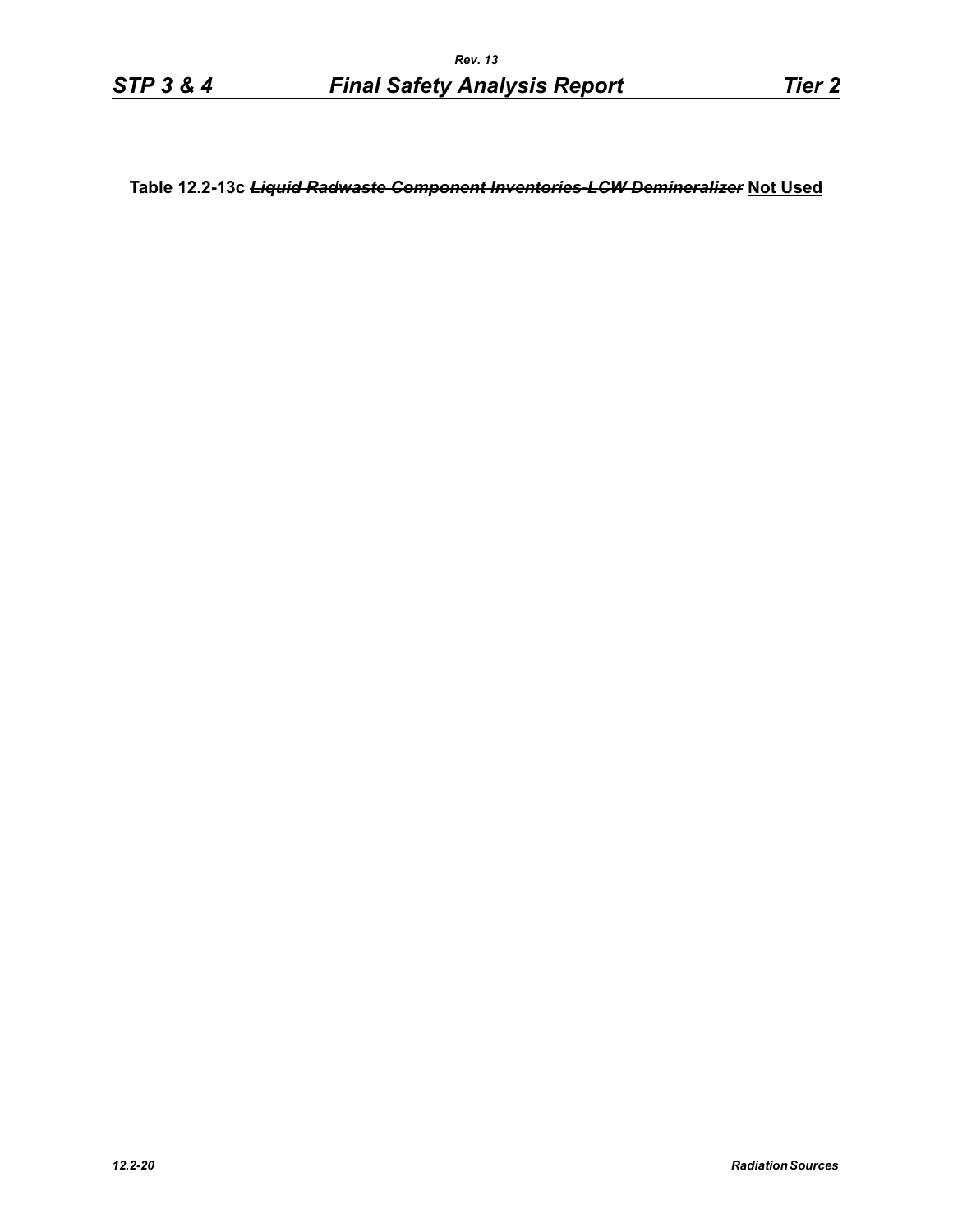# **Source volume = 140m3 Total MBq = 5.84E+02 Halogens Soluble Fission Insoluble Fission Activation Products Products Products Isotope MBq Isotope MBq Isotope MBq Isotope MBq I-131 1.82E+01 Rb-89 5.63E-03 Y-91 2.92E+01 Na-24 4.30E+00 I-132 4.35E-01 Sr-89 2.07E+00 Y-92 1.94E-01 P-32 2.49E+00 I-133 2.37E+01 Sr-90 2.67E-01 Y-93 6.43E+00 Cr-51 1.01E+02 I-134 1.09E-01 Y-90 2.67E-01 Zr-95 5.95E+00 Mn-54 2.20E+00 I-135 3.90E+00 Sr-91 7.37E-01 Nb-95 5.95E+00 Mn-56 7.12E-01 Sr-92 1.64E-01 Ru-103 1.35E+01 Co-58 4.37E+00 Mo-99 6.54E+00 Rh-103m 1.35E+01 Co-60 1.47E+01 Tc-99m 6.54E+00 Ru-106 2.68E+00 Fe-55 9.91E+00 Te-129m 6.95E-01 Rh-106 2.68E+00 Fe-59 5.90E-01 Te-131m 1.20E-01 La-140 1.76E+02 Ni-63 3.79E+01 Te-132 3.93E-01 Ce-141 1.99E+01 Cu-64 9.22E+00 Cs-134 3.99E+00 Ce-144 2.65E+00 Zn-65 5.98E+00 Cs-136 1.26E+00 Pr-144 2.65E+00 Ag-110m 3.00E-02 Cs-137 1.22E+01 W-187 2.65E-01 Cs-138 6.92E-02 Ba-140 4.71E+00 Np-239 2.25E+01 Total 4.63E+01 Total 6.25E+01 Total 2.82E+02 Total 1.93E+02**

#### **Table 12.2-13d Liquid Radwaste Component Inventories-LCW Sample Tank**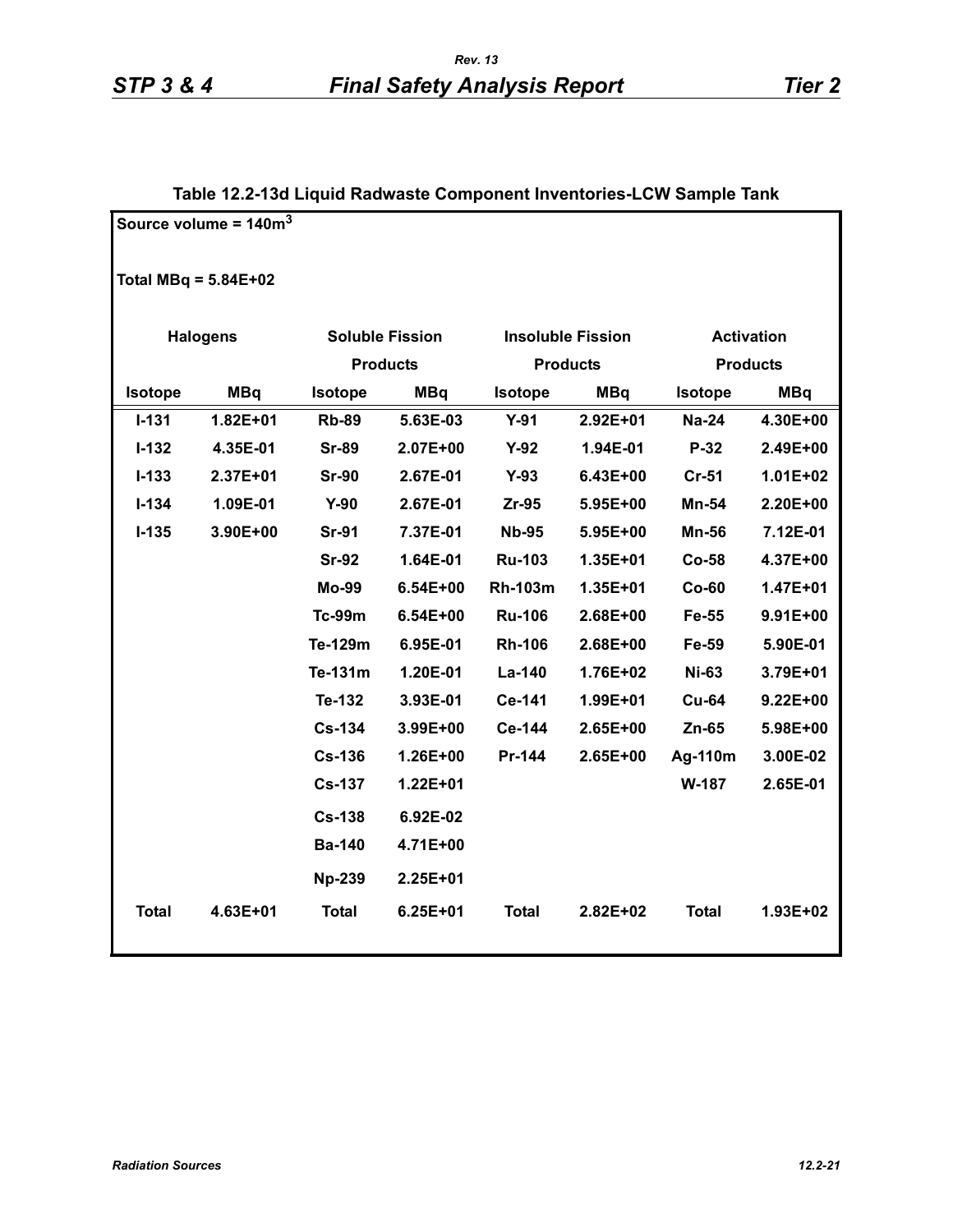|                        | Source volume = $140m3$ |                |                        |                |                          |                |                   |
|------------------------|-------------------------|----------------|------------------------|----------------|--------------------------|----------------|-------------------|
| Total MBq = $1.80E+04$ |                         |                |                        |                |                          |                |                   |
|                        | <b>Halogens</b>         |                | <b>Soluble Fission</b> |                | <b>Insoluble Fission</b> |                | <b>Activation</b> |
|                        |                         |                | <b>Products</b>        |                | <b>Products</b>          |                | <b>Products</b>   |
| Isotope                | <b>MBq</b>              | <b>Isotope</b> | <b>MBq</b>             | <b>Isotope</b> | <b>MBq</b>               | <b>Isotope</b> | <b>MBq</b>        |
| $I-131$                | 4.45E+02                | <b>Rb-89</b>   | $2.57E+02$             | $Y-91$         | 5.51E-01                 | <b>Na-24</b>   | 4.94E+01          |
| $I-132$                | 9.76E+00                | <b>Sr-89</b>   | 5.68E+00               | $Y-92$         | 4.05E+02                 | $P-32$         | $6.51E+00$        |
| $I - 133$              | $2.57E + 02$            | <b>Sr-90</b>   | 4.27E+01               | $Y-93$         | 6.59E+02                 | Cr-51          | $6.51E+00$        |
| $I - 134$              | 5.68E+00                | $Y-90$         | 1.32E-01               | Zr-95          | 7.35E+01                 | Mn-54          | 4.04E+01          |
| $I - 135$              | 4.27E+01                | <b>Sr-91</b>   | 1.87E+02               | <b>Nb-95</b>   | 2.53E+00                 | <b>Mn-56</b>   | 2.19E+02          |
|                        |                         | <b>Sr-92</b>   | 1.55E+01               | <b>Ru-103</b>  | 7.87E+00                 | $Co-58$        | 9.38E+03          |
|                        |                         | <b>Mo-99</b>   | 1.55E+01               | <b>Rh-103m</b> | 1.50E+01                 | $Co-60$        | 1.50E+02          |
|                        |                         | <b>Tc-99m</b>  | 6.96E+00               | <b>Ru-106</b>  | 1.50E+01                 | Fe-55          | $1.41E + 01$      |
|                        |                         | Te-129m        | 3.13E+00               | <b>Rh-106</b>  | 3.38E+01                 | Fe-59          | 3.79E+02          |
|                        |                         | Te-131m        | 2.30E+02               | La-140         | 3.38E+01                 | <b>Ni-63</b>   | 8.72E+02          |
|                        |                         | Te-132         | 2.30E+02               | Ce-141         | 6.56E+00                 | <b>Cu-64</b>   | 7.90E+02          |
|                        |                         | <b>Cs-134</b>  | 6.46E+01               | Ce-144         | 6.56E+00                 | $Zn-65$        | 5.40E+01          |
|                        |                         | <b>Cs-136</b>  | 1.75E+00               | Pr-144         | 4.05E+02                 | Ag-110m        | 2.19E+03          |
|                        |                         | <b>Cs-137</b>  | 1.64E+01               |                |                          | W-187          | 8.47E+01          |
|                        |                         | <b>Cs-138</b>  | 5.84E+01               |                |                          |                |                   |
|                        |                         | <b>Ba-140</b>  | 1.88E+01               |                |                          |                |                   |
|                        |                         | <b>Np-239</b>  | 1.62E+02               |                |                          |                |                   |
| <b>Total</b>           | 7.60E+02                | <b>Total</b>   | 1.32E+03               | <b>Total</b>   | 1.66E+03                 | <b>Total</b>   | 1.42E+04          |

### **Table 12.2-13e Liquid Radwaste Component Inventories-HCW Collector Tank**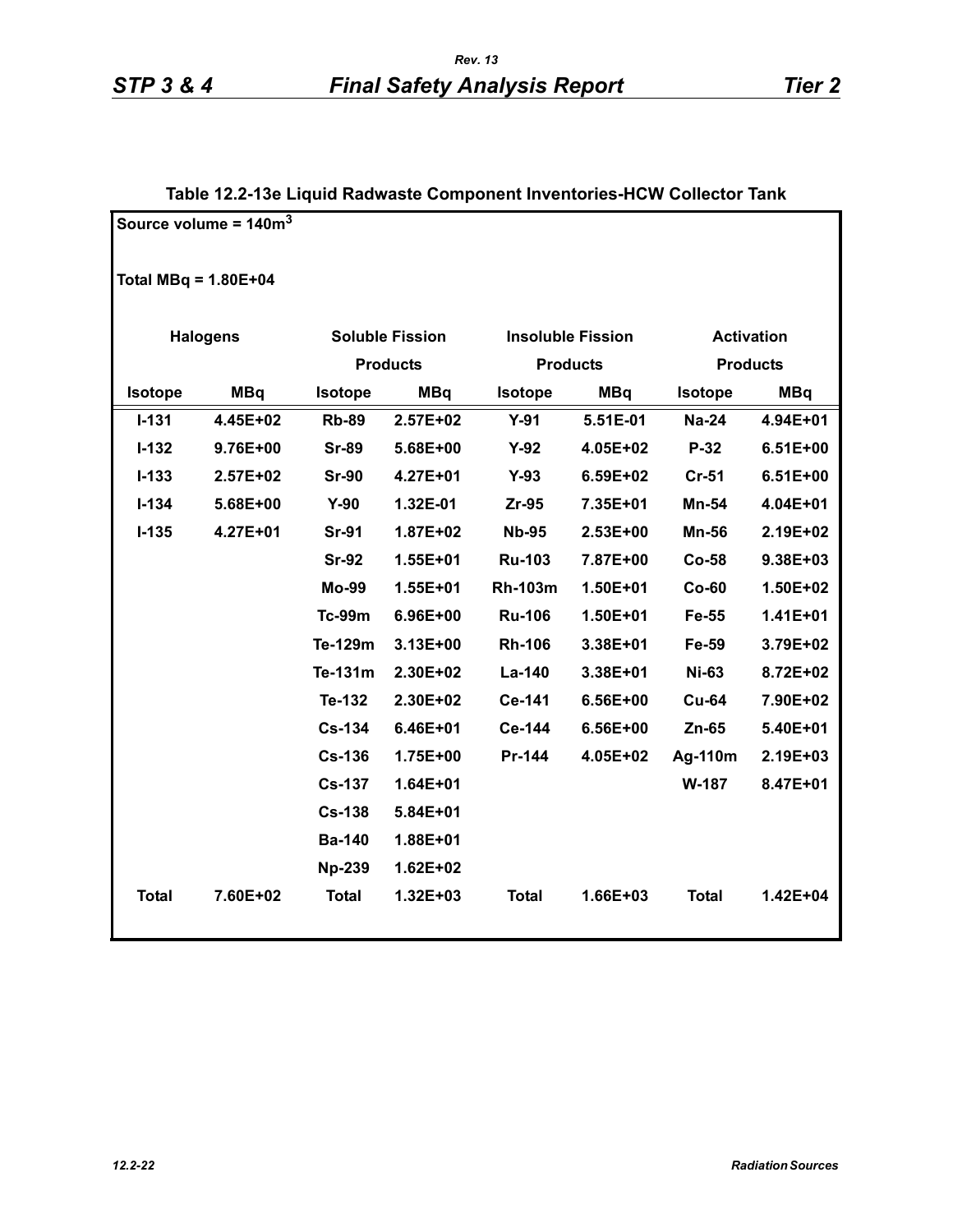#### **Table 12.2-13f Liquid Radwaste Component Inventories-HCW** *Demineralizer* **Filter/Demin Skid**

|                        | Source Volume = $1.42m3$ |                |                        |                |                          |                |                   |
|------------------------|--------------------------|----------------|------------------------|----------------|--------------------------|----------------|-------------------|
| Total MBq = $2.02E+04$ |                          |                |                        |                |                          |                |                   |
|                        | <b>Halogens</b>          |                | <b>Soluble Fission</b> |                | <b>Insoluble Fission</b> |                | <b>Activation</b> |
|                        |                          |                | <b>Products</b>        |                | <b>Products</b>          |                | <b>Products</b>   |
| <b>Isotope</b>         | <b>MBq</b>               | <b>Isotope</b> | <b>MBq</b>             | <b>Isotope</b> | <b>MBq</b>               | <b>Isotope</b> | <b>MBq</b>        |
| $I-131$                | $1.04E + 03$             | <b>Rb-89</b>   | 1.80E+00               | $Y-91$         | $1.05E + 02$             | Na-24          | 1.76E+02          |
| $I-132$                | 1.08E+02                 | <b>Sr-89</b>   | 1.34E+02               | $Y-92$         | $6.03E + 01$             | $P-32$         | 7.44E+01          |
| $I-133$                | 7.71E+02                 | <b>Sr-90</b>   | 4.60E+01               | $Y-93$         | 4.77E+01                 | $Cr-51$        | 4.45E+03          |
| $I-134$                | $6.94E + 01$             | $Y-90$         | 4.60E+01               | $Zr-95$        | $1.32E + 01$             | Mn-54          | 3.16E+02          |
| $I-135$                | 3.36E+02                 | Sr-91          | 4.52E+01               | <b>Nb-95</b>   | 2.02E+01                 | Mn-56          | $1.55E + 02$      |
|                        |                          | Sr-92          | 3.44E+01               | Ru-103         | 2.05E+01                 | Co-58          | 3.60E+02          |
|                        |                          | Mo-99          | 1.45E+02               | Rh-103m        | 2.06E+01                 | $Co-60$        | $2.47E + 03$      |
|                        |                          | Tc-99m         | 1.40E+02               | Ru-106         | 1.46E+01                 | Fe-55          | 5.69E+03          |
|                        |                          | Te-129m        | 3.54E+01               | Rh-106         | 1.46E+01                 | Fe-59          | 3.59E+01          |
|                        |                          | Te-131m        | 3.20E+00               | La-140         | $1.51E + 02$             | Ni-63          | 6.40E+00          |
|                        |                          | Te-132         | 8.34E-01               | Ce-141         | 2.64E+01                 | Cu-64          | 4.27E+02          |
|                        |                          | Cs-134         | 1.53E+02               | Ce-144         | $1.34E + 01$             | Zn-65          | 8.21E+02          |
|                        |                          | Cs-136         | $6.13E + 00$           | Pr-144         | 1.34E+01                 | Ag-110m        | 4.10E+00          |
|                        |                          | Cs-137         | 4.81E+02               |                |                          | W-187          | 7.97E+00          |
|                        |                          | Ba-137m        | 4.49E+02               |                |                          |                |                   |
|                        |                          | Cs-138         | 7.34E+00               |                |                          |                |                   |
|                        |                          | Ba-140         | 1.33E+02               |                |                          |                |                   |
|                        |                          | Np-239         | 5.09E+02               |                |                          |                |                   |
| <b>TOTAL</b>           | 2.32E+03                 | <b>TOTAL</b>   | 2.37E+03               | <b>TOTAL</b>   | 5.21E+02                 | <b>TOTAL</b>   | $1.50E + 04$      |
|                        |                          |                |                        |                |                          |                |                   |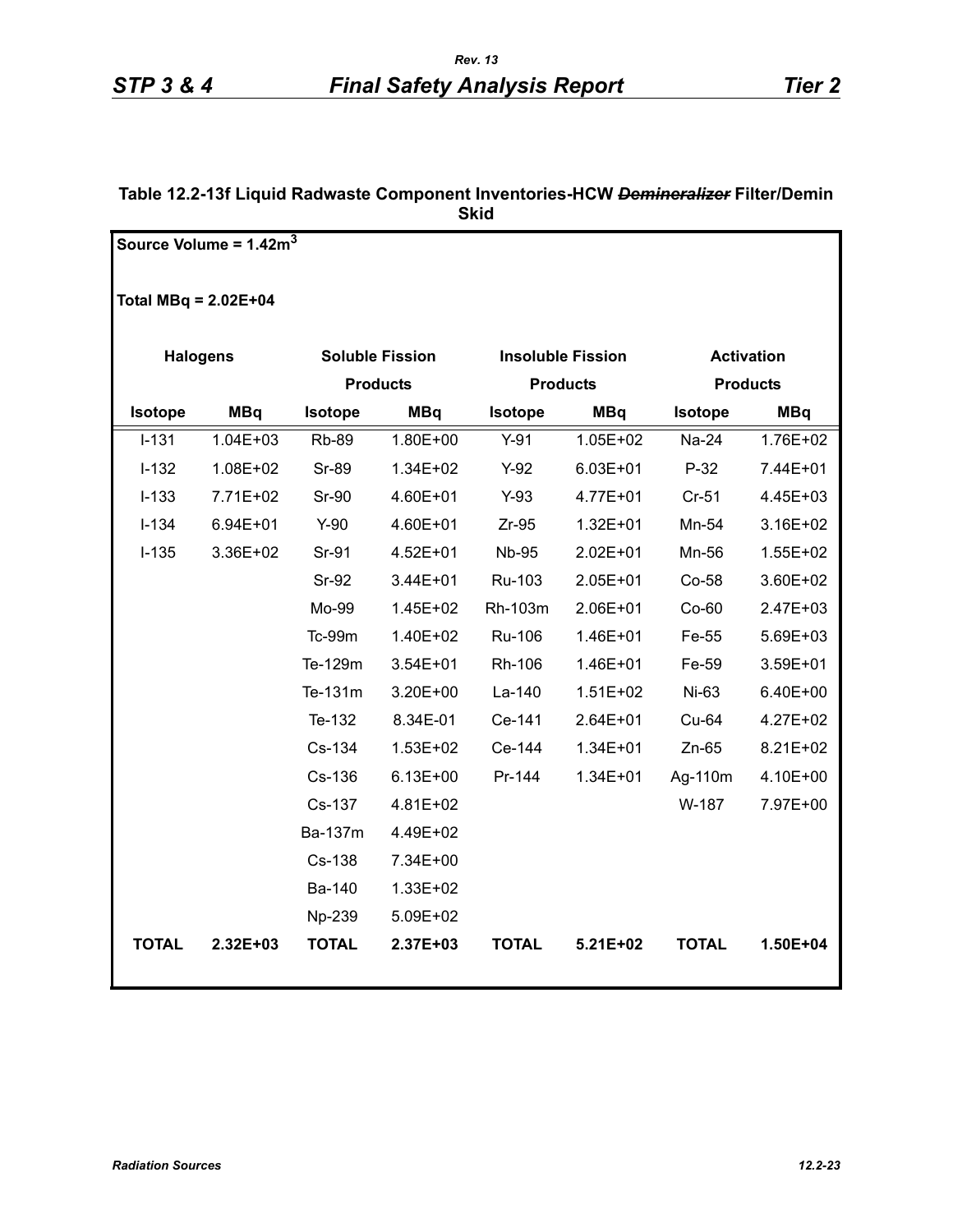|                        | Source volume = $140m3$ |                |                        |                 |                          |              |                   |
|------------------------|-------------------------|----------------|------------------------|-----------------|--------------------------|--------------|-------------------|
| Total MBq = $1.81E+00$ |                         |                |                        |                 |                          |              |                   |
|                        | <b>Halogens</b>         |                | <b>Soluble Fission</b> |                 | <b>Insoluble Fission</b> |              | <b>Activation</b> |
|                        |                         |                | <b>Products</b>        | <b>Products</b> |                          |              | <b>Products</b>   |
| Isotope                | <b>MBq</b>              | <b>Isotope</b> | <b>MBq</b>             | <b>Isotope</b>  | <b>MBq</b>               | Isotope      | <b>MBq</b>        |
| $I - 131$              | 2.90E-02                | <b>Rb-89</b>   | 9.29E-07               | $Y-91$          | 6.90E-03                 | <b>Na-24</b> | 3.38E-04          |
| $I-132$                | 1.25E-03                | <b>Sr-89</b>   | 1.75E-02               | $Y-92$          | 4.99E-06                 | $P-32$       | 1.71E-02          |
| $I - 133$              | 2.99E-01                | <b>Sr-90</b>   | 1.55E-03               | $Y-93$          | 4.48E-05                 | $Cr-51$      | 8.22E-01          |
| $I - 134$              | 2.78E-04                | $Y-90$         | 1.55E-03               | Zr-95           | 1.42E-03                 | Mn-54        | 1.48E-02          |
| $I-135$                | 1.57E-02                | <b>Sr-91</b>   | 3.68E-05               | <b>Nb-95</b>    | 1.42E-03                 | <b>Mn-56</b> | 2.03E-05          |
|                        |                         | <b>Sr-92</b>   | 4.74E-06               | <b>Ru-103</b>   | 3.09E-03                 | $Co-58$      | 3.60E-02          |
|                        |                         | <b>Mo-99</b>   | 7.92E-03               | <b>Rh-103m</b>  | 3.09E-03                 | $Co-60$      | 8.70E-02          |
|                        |                         | <b>Tc-99m</b>  | 7.92E-03               | <b>Ru-106</b>   | 6.50E-04                 | Fe-55        | 5.47E-02          |
|                        |                         | Te-129m        | 5.79E-03               | <b>Rh-106</b>   | 6.50E-04                 | Fe-59        | 4.98E-03          |
|                        |                         | Te-131m        | 2.92E-05               | La-140          | 3.07E-02                 | <b>Ni-63</b> | 2.19E-01          |
|                        |                         | Te-132         | 6.41E-04               | Ce-141          | 4.41E-03                 | <b>Cu-64</b> | 6.05E-04          |
|                        |                         | <b>Cs-134</b>  | 5.77E-03               | Ce-144          | 6.42E-04                 | Zn-65        | 4.14E-02          |
|                        |                         | <b>Cs-136</b>  | 1.43E-03               | Pr-144          | 6.42E-04                 | Ag-110m      | 2.07E-04          |
|                        |                         | <b>Cs-137</b>  | 1.62E-02               |                 |                          | W-187        | 4.20E-05          |
|                        |                         | <b>Cs-138</b>  | 1.65E-07               |                 |                          |              |                   |
|                        |                         | <b>Ba-140</b>  | 3.07E-02               |                 |                          |              |                   |
|                        |                         | <b>Np-239</b>  | 1.97E-02               |                 |                          |              |                   |
| <b>Total</b>           | 3.45E-01                | <b>Total</b>   | 1.17E-01               | <b>Total</b>    | 5.36E-02                 | <b>Total</b> | 1.30E+00          |

## **Table 12.2-13g Liquid Radwaste Component Inventories-HCW Sample Tank**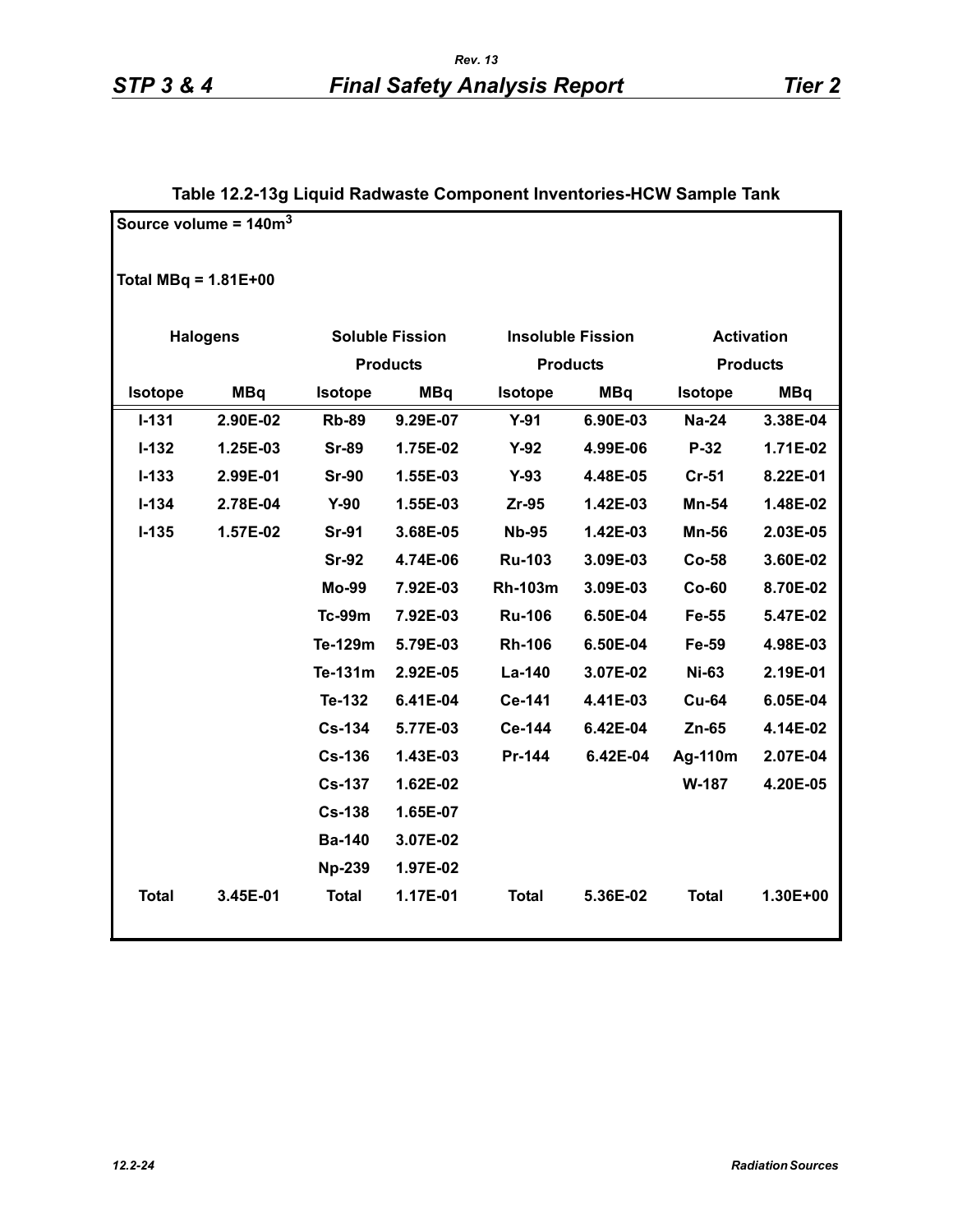### **Table 12.2-13h Liquid Radwaste Component Inventories-HSD Receiver Tank**

|         | Source volume = $30.003$ |                |                        |                |                          |                |                   |
|---------|--------------------------|----------------|------------------------|----------------|--------------------------|----------------|-------------------|
|         | Total MBq = $1.59E+03$   |                |                        |                |                          |                |                   |
|         | <b>Halogens</b>          |                | <b>Soluble fission</b> |                | <b>Insoluble fission</b> |                | <b>Activation</b> |
|         |                          |                | <b>Products</b>        |                | <b>Products</b>          |                | <b>Products</b>   |
| Isotope | <b>MBq</b>               | <b>Isotope</b> | <b>MBq</b>             | <b>Isotope</b> | <b>MBq</b>               | <b>Isotope</b> | <b>MBq</b>        |
| $I-131$ | 2.05E+02                 | <b>Rb-89</b>   | 3.32E-01               | $Y-91$         | 2.29E+00                 | Na-24          | 4.71E+01          |
| $I-132$ | 2.13E+01                 | <b>Sr-89</b>   | 5.92E+00               | $Y-92$         | 5.32E+00                 | $P-32$         | 9.75E+00          |
| $I-133$ | 2.25E+02                 | <b>Sr-90</b>   | 4.28E-01               | $Y-93$         | $1.17E + 01$             | $Cr-51$        | 3.33E+02          |
| $I-134$ | 1.34E+01                 | $Y-90$         | 4.28E-01               | $Zr-95$        | 4.61E-01                 | Mn-54          | 4.23E+00          |
| $I-135$ | 7.46E+01                 | Sr-91          | $1.07E + 01$           | <b>Nb-95</b>   | 4.61E-01                 | Mn-56          | $3.12E + 01$      |
|         |                          | Sr-92          | 6.87E+00               | Ru-103         | $1.12E + 00$             | Co-58          | 1.16E+01          |
|         |                          | Mo-99          | 4.55E+01               | Rh-103m        | $1.12E + 00$             | $Co-60$        | 2.41E+01          |
|         |                          | <b>Tc-99m</b>  | 4.55E+01               | Ru-106         | 1.85E-01                 | Fe-55          | 4.40E+01          |
|         |                          | Te-129m        | 2.20E+00               | Rh-106         | 1.85E-01                 | Fe-59          | 1.74E+00          |
|         |                          | Te-131m        | $1.03E + 00$           | La-140         | 1.90E+01                 | Ni-63          | $6.04E + 01$      |
|         |                          | Te-132         | 2.59E+00               | Ce-141         | 1.69E+00                 | Cu-64          | 1.10E+02          |
|         |                          | Cs-134         | $1.64E + 00$           | Ce-144         | 1.84E-01                 | $Zn-65$        | 1.19E+01          |
|         |                          | Cs-136         | 8.76E-01               | Pr-144         | 1.84E-01                 | Ag-110m        | 5.96E-02          |
|         |                          | Cs-137         | 4.48E+00               |                |                          | W-187          | 2.41E+00          |
|         |                          | Cs-138         | 1.37E+00               |                |                          |                |                   |
|         |                          | Ba-140         | 1.90E+01               |                |                          |                |                   |
|         |                          | Np-239         | 1.64E+02               |                |                          |                |                   |
| Total   | 5.39E+02                 | Total          | 3.13E+02               | Total          | 4.39E+01                 | Total          | 6.91E+02          |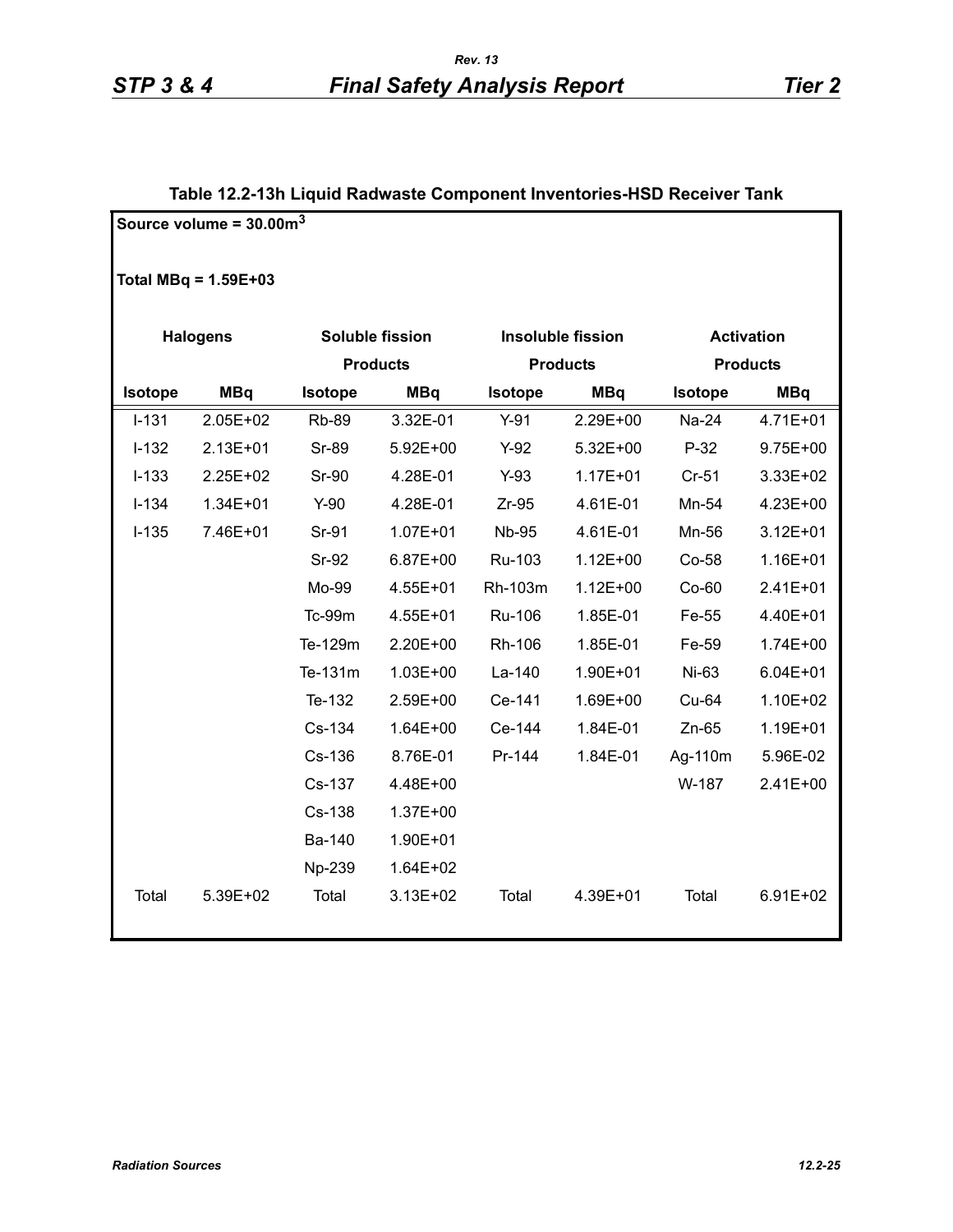### **Table 12.2-13i Liquid Radwaste Component Inventories - HSD Sample Tank**

|              | Source volume = $30m^3$ |              |                        |                |                          |              |                   |
|--------------|-------------------------|--------------|------------------------|----------------|--------------------------|--------------|-------------------|
|              | Total $MBq = 2.43E+01$  |              |                        |                |                          |              |                   |
|              | <b>Halogens</b>         |              | <b>Soluble fission</b> |                | <b>Insoluble fission</b> |              | <b>Activation</b> |
|              |                         |              | <b>Products</b>        |                | <b>Products</b>          |              | <b>Products</b>   |
| Isotope      | <b>MBq</b>              | Isotope      | <b>MBq</b>             | <b>Isotope</b> | <b>MBq</b>               | Isotope      | <b>MBq</b>        |
| $I-131$      | $3.01E + 00$            | <b>Rb-89</b> | 1.87E-04               | $Y-91$         | 5.02E-02                 | Na-24        | 9.40E-01          |
| $I-132$      | 1.05E-01                | <b>Sr-89</b> | 7.41E-02               | $Y-92$         | 1.23E-01                 | $P-32$       | 1.34E-01          |
| $I-133$      | 4.91E+00                | Sr-90        | 5.36E-03               | $Y-93$         | 1.92E-01                 | $Cr-51$      | 4.38E+00          |
| $I-134$      | 2.44E-02                | $Y-90$       | 5.37E-03               | $Zr-95$        | 5.88E-03                 | Mn-54        | 5.33E-02          |
| $I-135$      | 9.12E-01                | Sr-91        | 1.73E-01               | <b>Nb-95</b>   | 6.03E-03                 | Mn-56        | 1.62E-01          |
|              |                         | <b>Sr-92</b> | 3.75E-02               | Ru-103         | 3.39E-03                 | Co-58        | 1.48E-01          |
|              |                         | Mo-99        | 8.40E-01               | Rh-103m        | 1.45E-02                 | Co-60        | 3.03E-01          |
|              |                         | Tc-99m       | 8.08E-01               | Ru-106         | 2.32E-03                 | Fe-55        | 7.54E-01          |
|              |                         | Te-129m      | 2.88E-02               | Rh-106         | 2.32E-03                 | Fe-59        | 2.24E-02          |
|              |                         | Te-131m      | 2.21E-02               | La-140         | 2.87E-01                 | Ni-63        | ---               |
|              |                         | Te-132       | 4.54E-03               | Ce-141         | 2.21E-02                 | Cu-64        | $2.04E + 00$      |
|              |                         | Cs-134       | 2.08E-02               | Ce-144         | 2.32E-03                 | $Zn-65$      | 1.50E-01          |
|              |                         | Cs-136       | 1.22E-02               | Pr-144         | 2.32E-03                 | Ag-110m      | 7.50E-04          |
|              |                         | Cs-137       | 5.62E-02               |                |                          | W-187        | 5.23E-02          |
|              |                         | Cs-138       | 1.57E-03               |                |                          |              |                   |
|              |                         | Ba-140       | 2.65E-01               |                |                          |              |                   |
|              |                         | Np-239       | $3.15E + 00$           |                |                          |              |                   |
| <b>TOTAL</b> | 8.96E+00                | <b>TOTAL</b> | 5.51E+00               | <b>TOTAL</b>   | 7.14E-01                 | <b>TOTAL</b> | 9.15E+00          |
|              |                         |              |                        |                |                          |              |                   |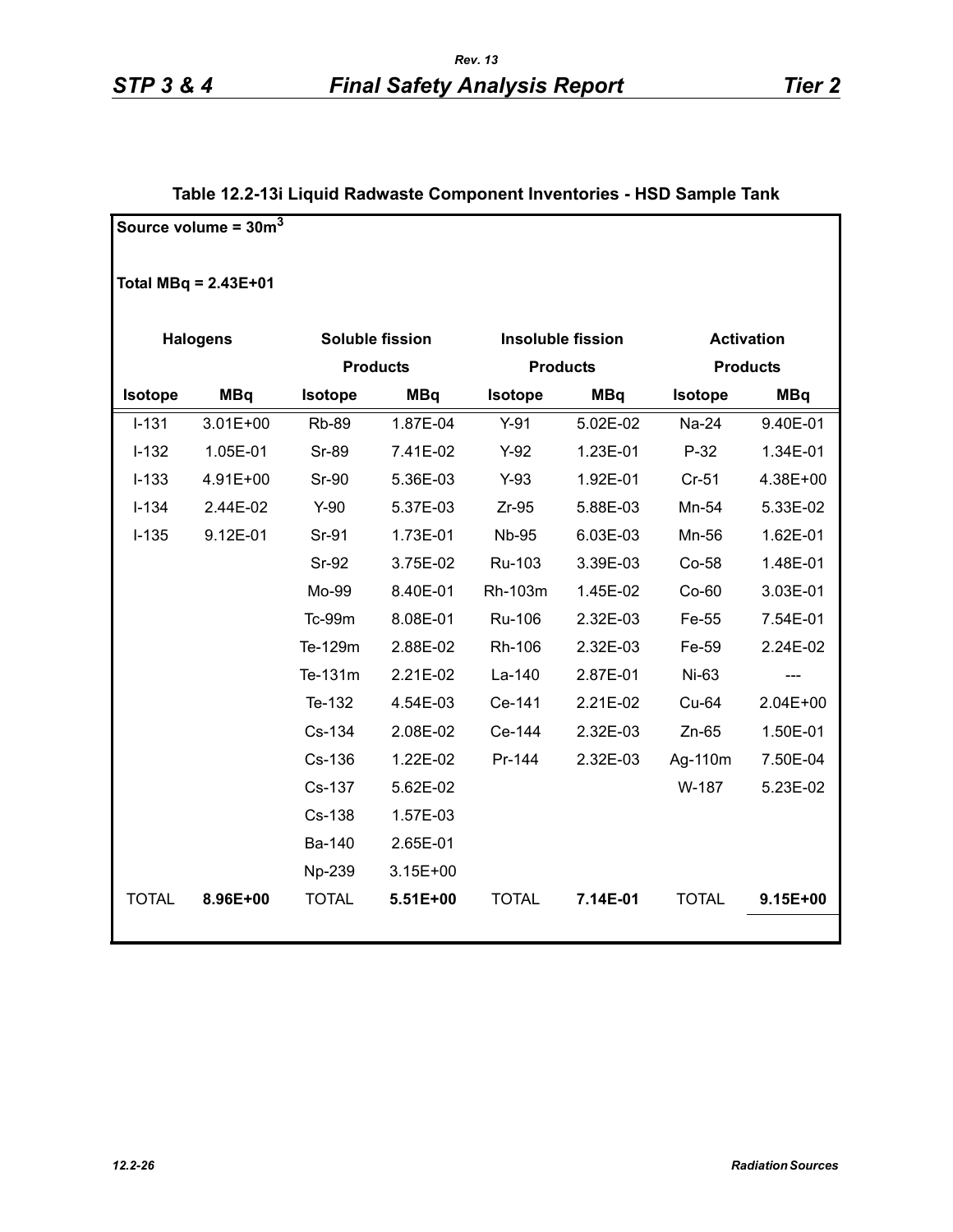### **Table 12.2-13j Liquid Radwaste Component Inventories - Chemical Drain Tank**

|              | Source volume = $4m3$  |              |                        |              |                          |              |                   |
|--------------|------------------------|--------------|------------------------|--------------|--------------------------|--------------|-------------------|
|              |                        |              |                        |              |                          |              |                   |
|              | Total MBq = $6.52E+00$ |              |                        |              |                          |              |                   |
|              | <b>Halogens</b>        |              | <b>Soluble fission</b> |              | <b>Insoluble fission</b> |              | <b>Activation</b> |
|              |                        |              | <b>Products</b>        |              | <b>Products</b>          |              | <b>Products</b>   |
| Isotope      | <b>MBq</b>             | Isotope      | <b>MBq</b>             | Isotope      | <b>MBq</b>               | Isotope      | <b>MBq</b>        |
| $I-131$      | 3.68E-01               | <b>Rb-89</b> | 4.10E-03               | $Y-91$       | 4.93E-03                 | Na-24        | 3.56E-01          |
| $I-132$      | 2.46E-01               | <b>Sr-89</b> | 8.15E-03               | $Y-92$       | 1.36E-01                 | $P-32$       | 1.56E-02          |
| $I-133$      | 1.40E+00               | <b>Sr-90</b> | 5.79E-04               | $Y-93$       | 1.05E-01                 | $Cr-51$      | 4.91E-01          |
| $I-134$      | 1.58E-01               | $Y-90$       | 5.79E-04               | $Zr-95$      | 6.45E-04                 | Mn-54        | 5.78E-03          |
| $I-135$      | 7.61E-01               | Sr-91        | 9.99E-02               | <b>Nb-95</b> | 6.52E-04                 | Mn-56        | 3.53E-01          |
|              |                        | <b>Sr-92</b> | 7.75E-02               | Ru-103       | 1.60E-03                 | Co-58        | 1.62E-02          |
|              |                        | Mo-99        | 1.29E-01               | Rh-103m      | 1.61E-03                 | $Co-60$      | 3.27E-02          |
|              |                        | Tc-99m       | 1.25E-01               | Ru-106       | 2.51E-04                 | Fe-55        | 8.15E-02          |
|              |                        | Te-129m      | 3.21E-03               | Rh-106       | 2.51E-04                 | Fe-59        | 2.48E-03          |
|              |                        | Te-131m      | 4.92E-03               | La-140       | 3.23E-02                 | Ni-63        | ---               |
|              |                        | Te-132       | 6.64E-04               | Ce-141       | 2.46E-03                 | Cu-64        | 8.96E-01          |
|              |                        | Cs-134       | 2.24E-03               | Ce-144       | 2.51E-04                 | $Zn-65$      | 1.63E-02          |
|              |                        | Cs-136       | 1.42E-03               | Pr-144       | 2.51E-04                 | Ag-110m      | 8.13E-05          |
|              |                        | Cs-137       | 6.06E-03               |              |                          | W-187        | 1.36E-02          |
|              |                        | Cs-138       | 1.64E-02               |              |                          |              |                   |
|              |                        | Ba-140       | 3.10E-02               |              |                          |              |                   |
|              |                        | Np-239       | 5.14E-01               |              |                          |              |                   |
| <b>TOTAL</b> | 2.94E+00               | <b>TOTAL</b> | $1.02E + 00$           | <b>TOTAL</b> | 2.86E-01                 | <b>TOTAL</b> | 2.28E+00          |
|              |                        |              |                        |              |                          |              |                   |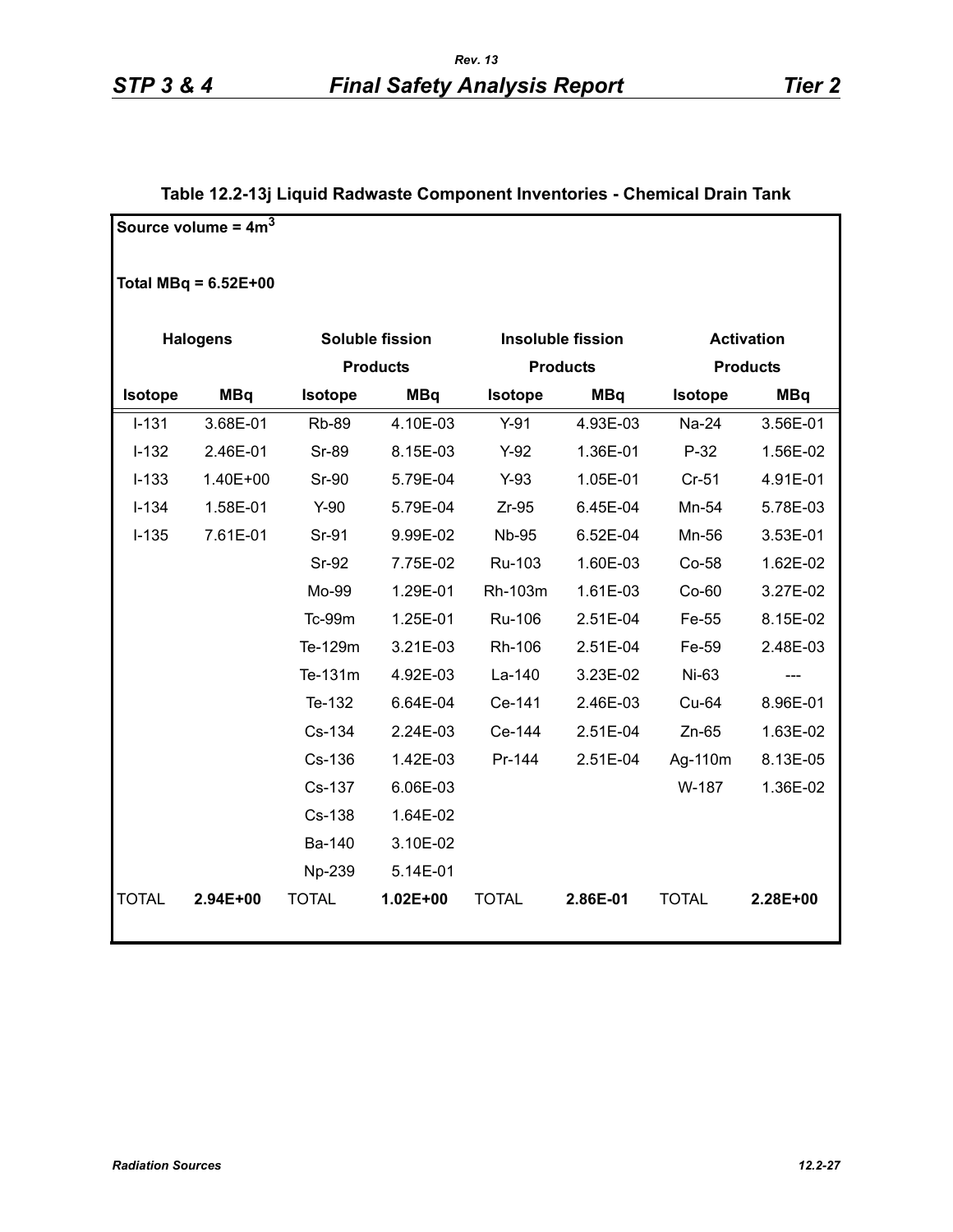### **Table 12.2-15a Solid Radwaste Component Inventories CUW Backwash Receiving Tank**

|                | Source volume = $28m3$ |                |                 |                |                          |                |                   |
|----------------|------------------------|----------------|-----------------|----------------|--------------------------|----------------|-------------------|
|                | Total MBq = $1.94E+08$ |                |                 |                |                          |                |                   |
|                | <b>Halogens</b>        |                | Soluble fission |                | <b>Insoluble fission</b> |                | <b>Activation</b> |
|                |                        |                | <b>Products</b> |                | <b>Products</b>          |                | <b>Products</b>   |
| <b>Isotope</b> | <b>MBq</b>             | <b>Isotope</b> | <b>MBq</b>      | <b>Isotope</b> | <b>MBq</b>               | <b>Isotope</b> | <b>MBq</b>        |
| $I - 131$      | $2.41E+07$             | <b>Rb-89</b>   | 2.82E+04        | $Y-91$         | 3.66E+05                 | Na-24          | $5.01E + 06$      |
| $I-132$        | 3.06E+06               | <b>Sr-89</b>   | 9.40E+05        | $Y-92$         | 7.37E+05                 | $P-32$         | $1.32E + 06$      |
| $I-133$        | 2.20E+07               | <b>Sr-90</b>   | 7.27E+04        | $Y-93$         | 1.36E+06                 | Cr-51          | 4.99E+07          |
| $I-134$        | 2.01E+06               | $Y-90$         | 7.27E+04        | $Zr-95$        | 7.41E+04                 | Mn-54          | 7.12E+05          |
| $I-135$        | $9.52E + 06$           | Sr-91          | $1.27E + 06$    | <b>Nb-95</b>   | 7.41E+04                 | Mn-56          | 4.44E+06          |
|                |                        | <b>Sr-92</b>   | 9.76E+05        | Ru-103         | $1.73E + 05$             | Co-58          | 1.87E+06          |
|                |                        | Mo-99          | 4.05E+06        | Rh-103m        | 1.73E+05                 | $Co-60$        | 4.10E+06          |
|                |                        | <b>Tc-99m</b>  | 4.05E+06        | Ru-106         | $3.11E + 04$             | Fe-55          | $5.41E + 06$      |
|                |                        | Te-129m        | 3.36E+05        | Rh-106         | $3.11E + 04$             | Fe-59          | 2.73E+05          |
|                |                        | Te-131m        | $9.27E + 04$    | La-140         | 2.51E+06                 | Ni-63          | $1.03E + 07$      |
|                |                        | Te-132         | 2.37E+05        | Ce-141         | 2.58E+05                 | Cu-64          | 1.22E+07          |
|                |                        | Cs-134         | $1.54E + 05$    | Ce-144         | 3.09E+04                 | $Zn-65$        | 2.00E+06          |
|                |                        | Cs-136         | $6.44E + 04$    | Pr-144         | 3.09E+04                 | Ag-110m        | 1.00E+04          |
|                |                        | Cs-137         | 4.23E+05        |                |                          | W-187          | 2.28E+05          |
|                |                        | Cs-138         | 2.07E+05        |                |                          |                |                   |
|                |                        | Ba-140         | 2.51E+06        |                |                          |                |                   |
|                |                        | Np-239         | 1.44E+07        |                |                          |                |                   |
| Total          | 6.06E+07               | Total          | 2.98E+07        | Total          | 5.85E+06                 | Total          | $9.77E + 07$      |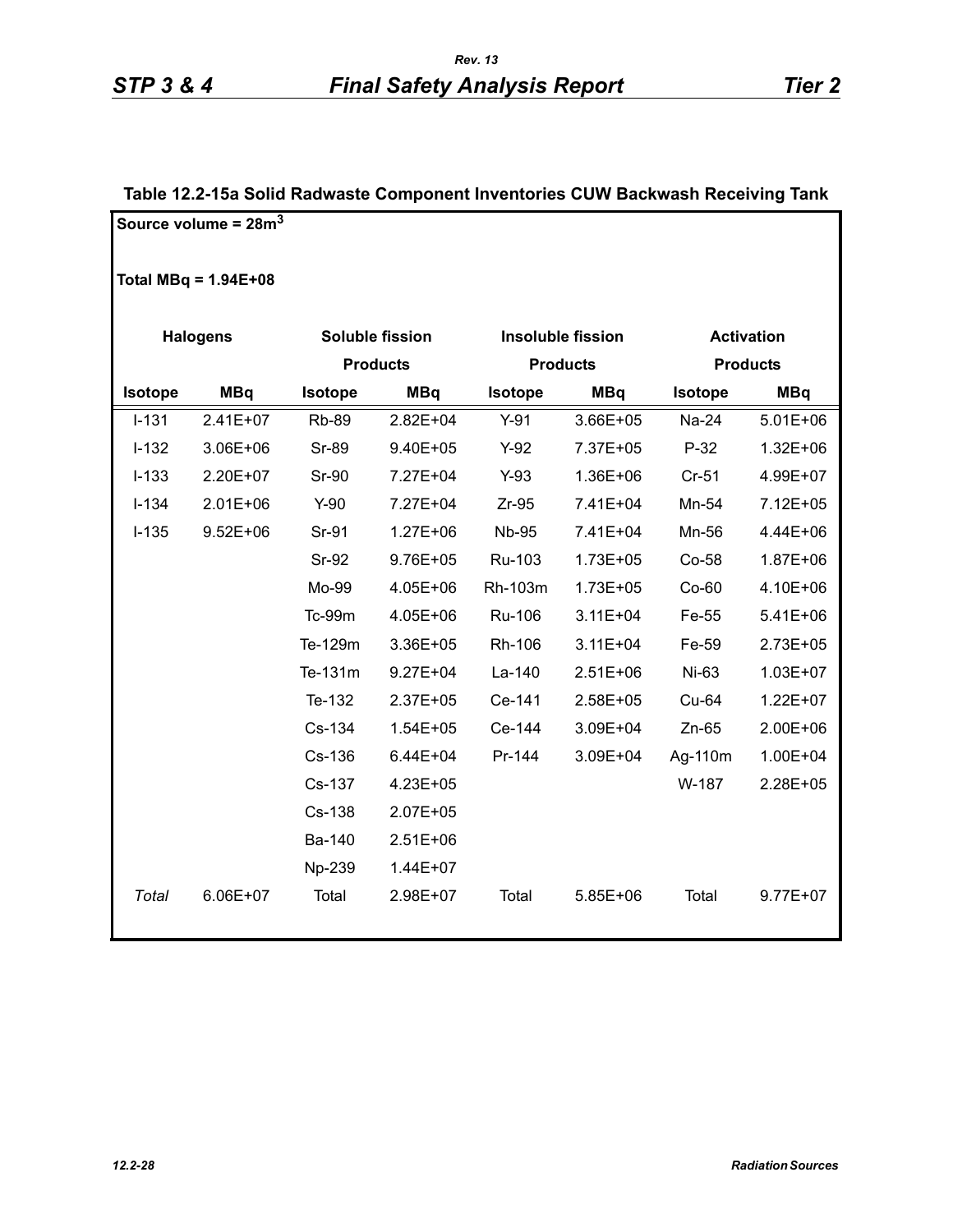|                        | Source volume = $60m^3$ |                |                 |                |                          |              |                   |
|------------------------|-------------------------|----------------|-----------------|----------------|--------------------------|--------------|-------------------|
| Total MBq = $2.59E+03$ |                         |                |                 |                |                          |              |                   |
|                        | <b>Halogens</b>         |                | Soluble fission |                | <b>Insoluble fission</b> |              | <b>Activation</b> |
|                        |                         |                | <b>Products</b> |                | <b>Products</b>          |              | <b>Products</b>   |
| Isotope                | <b>MBq</b>              | <b>Isotope</b> | <b>MBq</b>      | <b>Isotope</b> | <b>MBq</b>               | Isotope      | <b>MBq</b>        |
| $I-131$                | $0.00E + 00$            | <b>Rb-89</b>   | $0.00E + 00$    | $Y-91$         | $2.06E + 02$             | Na-24        | $0.00E + 00$      |
| $I-132$                | $0.00E + 00$            | <b>Sr-89</b>   | $0.00E + 00$    | $Y-92$         | 2.63E+02                 | P-32         | $0.00E + 00$      |
| $I - 133$              | $0.00E + 00$            | <b>Sr-90</b>   | $0.00E + 00$    | $Y-93$         | 4.88E+02                 | $Cr-51$      | $0.00E + 00$      |
| $I - 134$              | $0.00E + 00$            | $Y-90$         | $0.00E + 00$    | $Zr-95$        | 4.21E+01                 | Mn-54        | $0.00E + 00$      |
| $I-135$                | $0.00E + 00$            | <b>Sr-91</b>   | $0.00E + 00$    | <b>Nb-95</b>   | 4.21E+01                 | <b>Mn-56</b> | $0.00E + 00$      |
|                        |                         | <b>Sr-92</b>   | $0.00E + 00$    | <b>Ru-103</b>  | $9.45E + 01$             | $Co-58$      | $0.00E + 00$      |
|                        |                         | Mo-99          | $0.00E + 00$    | <b>Rh-103m</b> | $9.45E + 01$             | $Co-60$      | $0.00E + 00$      |
|                        |                         | <b>Tc-99m</b>  | $0.00E + 00$    | <b>Ru-106</b>  | 1.87E+01                 | Fe-55        | $0.00E + 00$      |
|                        |                         | Te-129m        | $0.00E + 00$    | <b>Rh-106</b>  | 1.87E+01                 | Fe-59        | $0.00E + 00$      |
|                        |                         | Te-131m        | $0.00E + 00$    | La-140         | 1.14E+03                 | <b>Ni-63</b> | $0.00E + 00$      |
|                        |                         | Te-132         | $0.00E + 00$    | Ce-141         | 1.37E+02                 | <b>Cu-64</b> | $0.00E + 00$      |
|                        |                         | <b>Cs-134</b>  | $0.00E + 00$    | Ce-144         | 1.85E+01                 | Zn-65        | $0.00E + 00$      |
|                        |                         | <b>Cs-136</b>  | $0.00E + 00$    | Pr-144         | $1.85E + 01$             | Ag-110m      | $0.00E + 00$      |
|                        |                         | <b>Cs-137</b>  | $0.00E + 00$    |                |                          | W-187        | $0.00E + 00$      |
|                        |                         | <b>Cs-138</b>  | $0.00E + 00$    |                |                          |              |                   |
|                        |                         | <b>Ba-140</b>  | $0.00E + 00$    |                |                          |              |                   |
|                        |                         | <b>Np-239</b>  | $0.00E + 00$    |                |                          |              |                   |
| <b>Total</b>           | $0.00E + 00$            | <b>Total</b>   | $0.00E + 00$    | <b>Total</b>   | 2.59E+03                 | <b>Total</b> | $0.00E + 00$      |

#### **Table 12.2-15b Solid Radwaste Component Inventories CF Backwash Receiving Tank**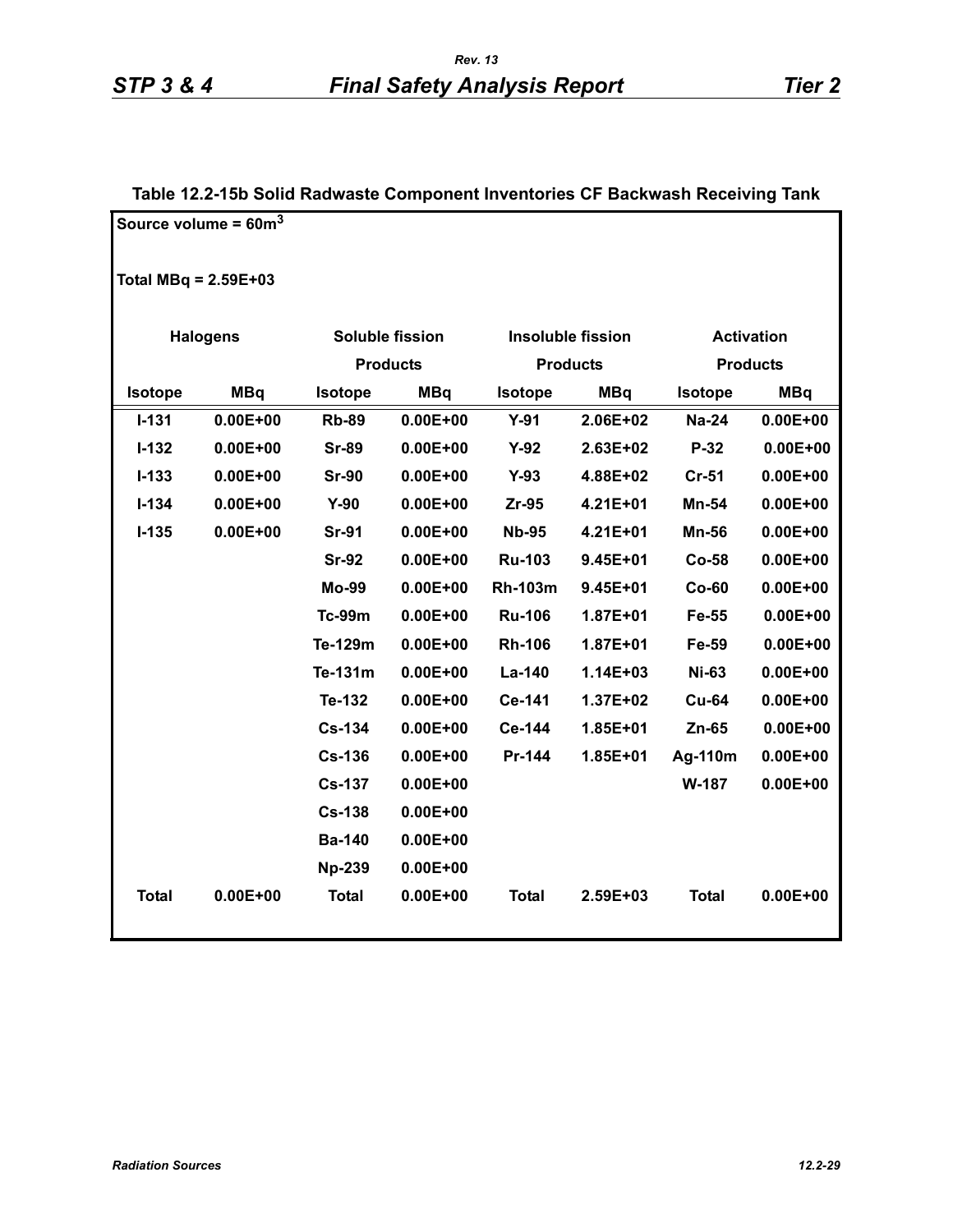|                | Source volume = $100m^3$ |                |                        |                |                          |                |                   |
|----------------|--------------------------|----------------|------------------------|----------------|--------------------------|----------------|-------------------|
|                | Total MBq = $5.10E+08$   |                |                        |                |                          |                |                   |
|                | <b>Halogens</b>          |                | <b>Soluble fission</b> |                | <b>Insoluble fission</b> |                | <b>Activation</b> |
|                |                          |                | <b>Products</b>        |                | <b>Products</b>          |                | <b>Products</b>   |
| <b>Isotope</b> | <b>MBq</b>               | <b>Isotope</b> | <b>MBq</b>             | <b>Isotope</b> | <b>MBq</b>               | <b>Isotope</b> | <b>MBq</b>        |
| $I - 131$      | 2.41E+07                 | <b>Rb-89</b>   | 8.06E+04               | $Y-91$         | $1.05E + 06$             | <b>Na-24</b>   | 1.43E+07          |
| $I-132$        | 8.75E+06                 | <b>Sr-89</b>   | 2.69E+06               | $Y-92$         | 2.11E+06                 | $P-32$         | 3.76E+06          |
| $I - 133$      | 6.28E+07                 | <b>Sr-90</b>   | 2.08E+05               | $Y-93$         | 3.90E+06                 | $Cr-51$        | 1.43E+08          |
| $I - 134$      | 5.74E+06                 | $Y-90$         | 2.08E+05               | Zr-95          | 2.12E+05                 | Mn-54          | 2.03E+06          |
| $I-135$        | 2.72E+07                 | <b>Sr-91</b>   | 3.63E+06               | <b>Nb-95</b>   | 2.12E+05                 | <b>Mn-56</b>   | 1.27E+07          |
|                |                          | <b>Sr-92</b>   | 2.79E+06               | <b>Ru-103</b>  | 4.96E+05                 | Co-58          | 5.34E+06          |
|                |                          | <b>Mo-99</b>   | 1.16E+07               | <b>Rh-103m</b> | 4.96E+05                 | $Co-60$        | 1.17E+07          |
|                |                          | <b>Tc-99m</b>  | 1.16E+07               | <b>Ru-106</b>  | 8.89E+04                 | Fe-55          | 1.54E+07          |
|                |                          | Te-129m        | $9.61E + 05$           | <b>Rh-106</b>  | 8.89E+04                 | Fe-59          | 7.81E+05          |
|                |                          | Te-131m        | $2.65E + 05$           | La-140         | 7.17E+06                 | <b>Ni-63</b>   | 2.94E+07          |
|                |                          | Te-132         | 6.78E+05               | Ce-141         | 7.37E+05                 | <b>Cu-64</b>   | 3.48E+07          |
|                |                          | <b>Cs-134</b>  | 4.39E+05               | Ce-144         | 8.84E+04                 | Zn-65          | 5.71E+06          |
|                |                          | <b>Cs-136</b>  | 1.84E+05               | Pr-144         | 8.84E+04                 | Ag-110m        | 2.86E+04          |
|                |                          | <b>Cs-137</b>  | $1.21E + 06$           |                |                          | W-187          | 6.50E+05          |
|                |                          | <b>Cs-138</b>  | 5.93E+05               |                |                          |                |                   |
|                |                          | <b>Ba-140</b>  | 7.17E+06               |                |                          |                |                   |
|                |                          | <b>Np-239</b>  | 4.10E+07               |                |                          |                |                   |
| <b>Total</b>   | 1.29E+08                 | <b>Total</b>   | 8.53E+07               | <b>Total</b>   | 1.67E+07                 | <b>Total</b>   | 2.79E+08          |

#### **Table 12.2-15c Solid Radwaste Component Inventories Phase Separator**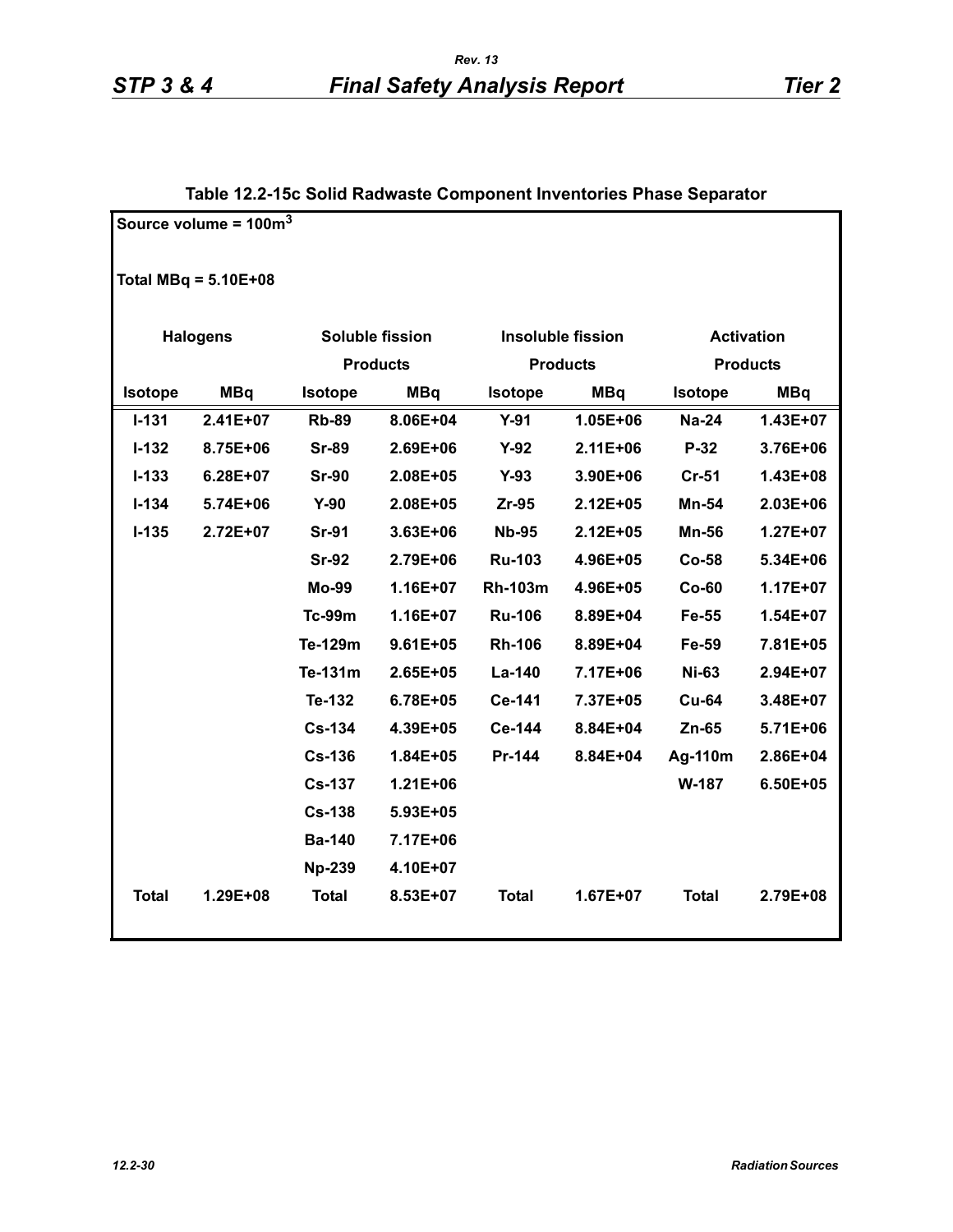|                | Source volume = $50\mathrm{m}^3$ |                |                        |                |                          |                |                   |
|----------------|----------------------------------|----------------|------------------------|----------------|--------------------------|----------------|-------------------|
|                | Total MBq = $5.72E+06$           |                |                        |                |                          |                |                   |
|                | <b>Halogens</b>                  |                | <b>Soluble fission</b> |                | <b>Insoluble fission</b> |                | <b>Activation</b> |
|                |                                  |                | <b>Products</b>        |                | <b>Products</b>          |                | <b>Products</b>   |
| <b>Isotope</b> | <b>MBq</b>                       | <b>Isotope</b> | <b>MBq</b>             | <b>Isotope</b> | <b>MBq</b>               | <b>Isotope</b> | <b>MBq</b>        |
| $I - 131$      | 1.48E+06                         | <b>Rb-89</b>   | 1.58E+02               | $Y-91$         | 7.01E+01                 | <b>Na-24</b>   | 3.37E+04          |
| $I-132$        | 1.53E+05                         | <b>Sr-89</b>   | 2.47E+04               | $Y-92$         | 3.34E+01                 | P-32           | 1.43E+04          |
| $I - 133$      | 1.11E+06                         | <b>Sr-90</b>   | 4.45E+03               | $Y-93$         | $6.21E + 01$             | $Cr-51$        | 8.46E+05          |
| $I - 134$      | 9.88E+04                         | $Y-90$         | 4.45E+03               | Zr-95          | 1.51E+01                 | Mn-54          | 3.66E+04          |
| $I - 135$      | 4.79E+05                         | <b>Sr-91</b>   | 8.53E+03               | <b>Nb-95</b>   | $1.51E + 01$             | <b>Mn-56</b>   | 2.97E+04          |
|                |                                  | <b>Sr-92</b>   | $6.52E + 03$           | <b>Ru-103</b>  | 2.57E+01                 | Co-58          | 5.91E+04          |
|                |                                  | <b>Mo-99</b>   | 2.75E+04               | <b>Rh-103m</b> | $2.57E + 01$             | $Co-60$        | 2.45E+05          |
|                |                                  | <b>Tc-99m</b>  | 2.75E+04               | <b>Ru-106</b>  | $1.12E + 01$             | Fe-55          | 4.74E+04          |
|                |                                  | Te-129m        | $6.52E + 03$           | <b>Rh-106</b>  | $1.12E + 01$             | Fe-59          | 6.59E+03          |
|                |                                  | Te-131m        | 6.24E+02               | La-140         | 1.73E+02                 | <b>Ni-63</b>   | 6.31E+05          |
|                |                                  | Te-132         | $1.62E + 03$           | Ce-141         | 3.32E+01                 | <b>Cu-64</b>   | 8.19E+04          |
|                |                                  | <b>Cs-134</b>  | 7.28E+03               | Ce-144         | 1.06E+01                 | Zn-65          | 9.87E+04          |
|                |                                  | <b>Cs-136</b>  | $6.02E + 02$           | Pr-144         | 1.06E+01                 | Ag-110m        | 4.95E+02          |
|                |                                  | <b>Cs-137</b>  | 2.35E+04               |                |                          | W-187          | 1.53E+03          |
|                |                                  | <b>Cs-138</b>  | 6.76E+02               |                |                          |                |                   |
|                |                                  | <b>Ba-140</b>  | 2.55E+04               |                |                          |                |                   |
|                |                                  | <b>Np-239</b>  | 9.69E+04               |                |                          |                |                   |
| Total          | 3.32E+06                         | <b>Total</b>   | 2.67E+05               | <b>Total</b>   | 4.97E+02                 | <b>Total</b>   | 2.13E+06          |

## **Table 12.2-15d Solid Radwaste Component Inventories Spent Resin Storage Tank**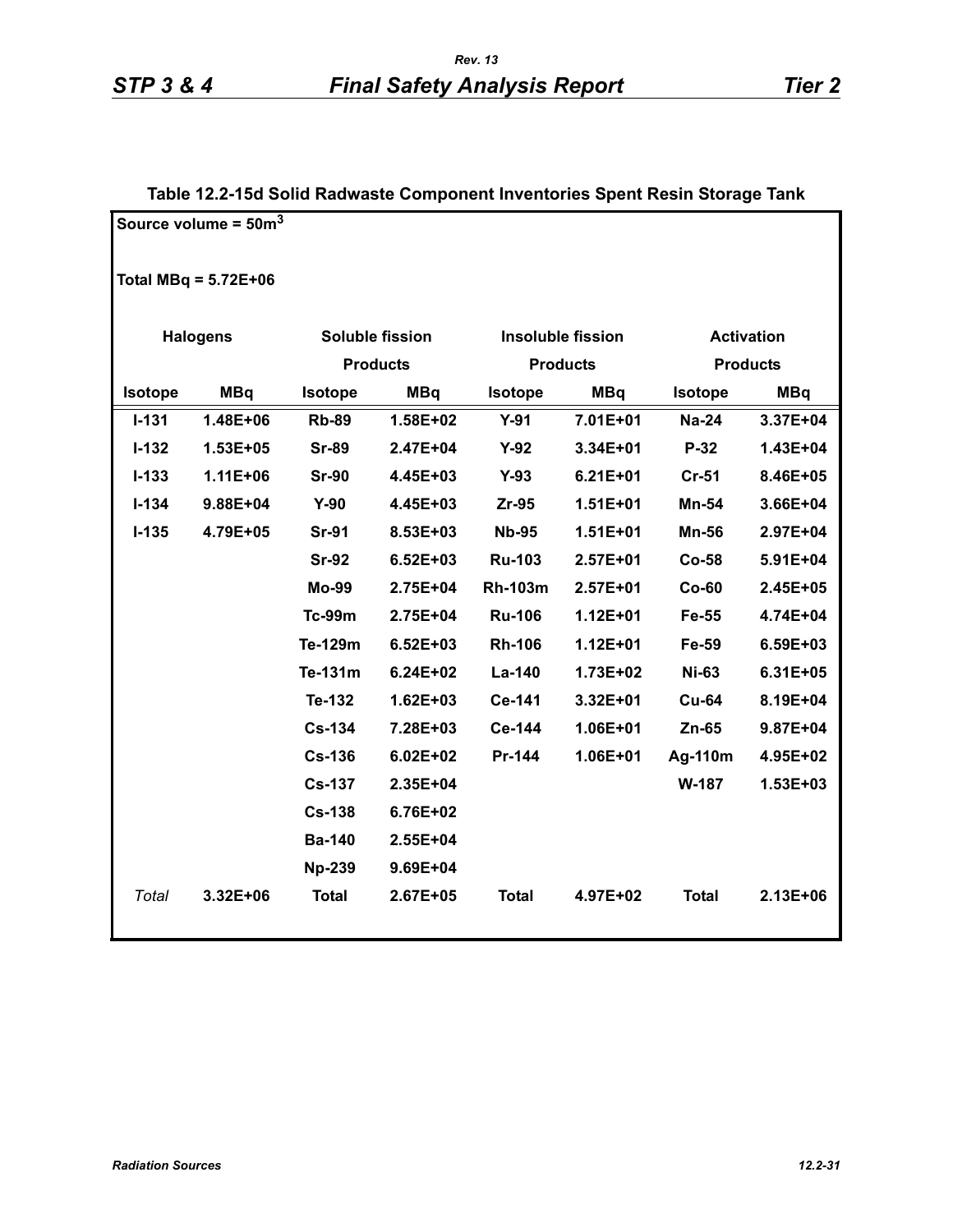#### **Table 12.2-15e** *Solid Radwaste Component Inventories Concentrated Waste Tank* **Not Used**

**Table 12.2-15f** *Solid Radwaste Component Inventories Solids Dryer Feed Tank* **Not Used**

**Table 12.2-15g** *Solid Radwaste Component Inventories Solids Dryer (Outlet)* **Not Used**

**Table 12.2-15h** *Solid Radwaste Component Inventories Solids Dryer Pelletizer* **Not Used**

**Table 12.2-15i** *Solid Radwaste Component Inventories Solids Mist Separator (Steam)* **Not Used**

**Table 12.2-15j** *Solid Radwaste Component Inventories Solids Condenser* **Not Used**

**Table 12.2-15k** *Solid Radwaste Component Inventories Solids Drum* **Not Used**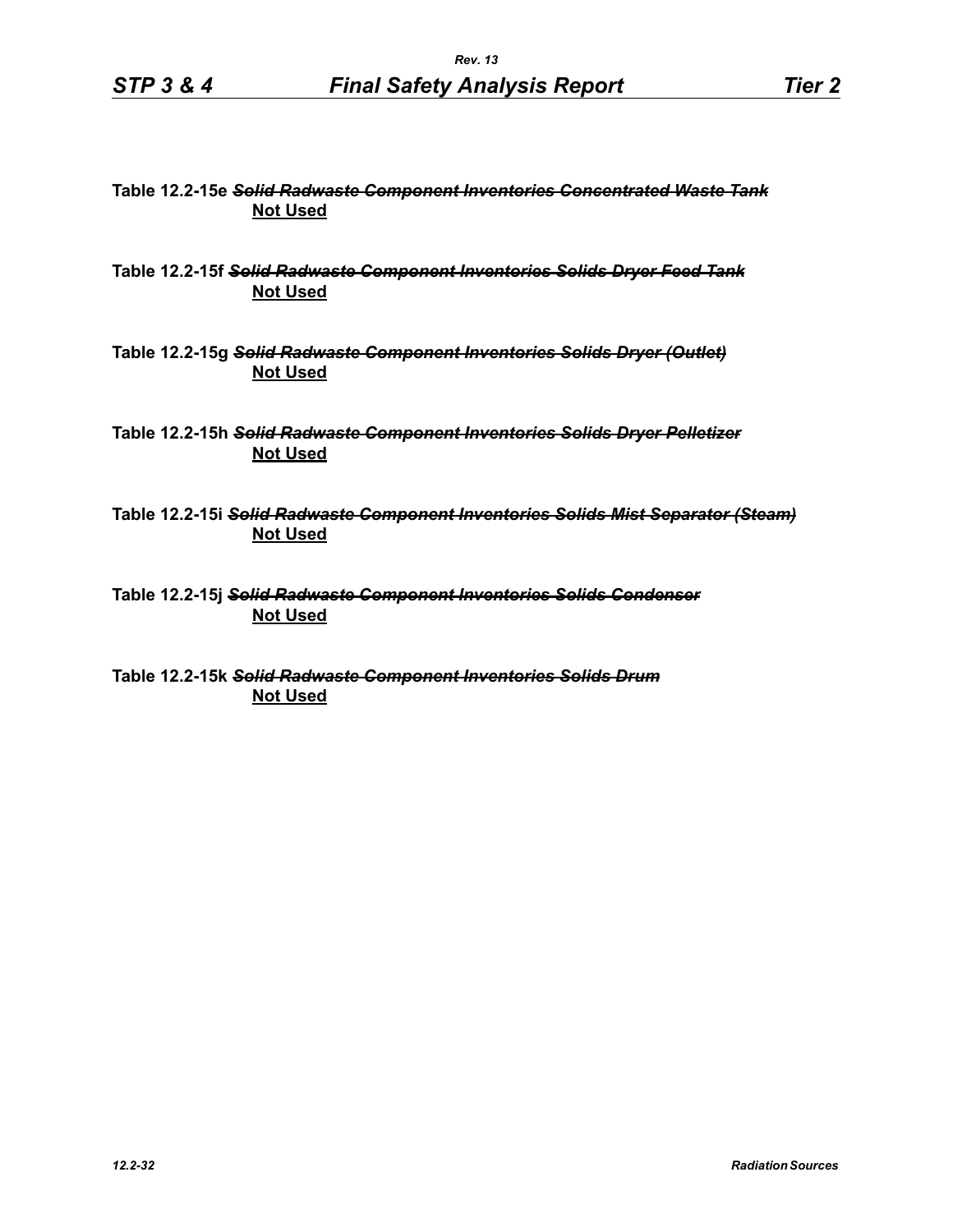|                       | Source volume = $50m^3$ |                |                        |                |                          |                   |              |
|-----------------------|-------------------------|----------------|------------------------|----------------|--------------------------|-------------------|--------------|
| Total MBq = $2.33E+6$ |                         |                |                        |                |                          |                   |              |
|                       | <b>Halogens</b>         |                | <b>Soluble fission</b> |                | <b>Insoluble fission</b> | <b>Activation</b> |              |
|                       |                         |                | <b>Products</b>        |                | <b>Products</b>          | <b>Products</b>   |              |
| Isotope               | <b>MBq</b>              | <b>Isotope</b> | <b>MBq</b>             | Isotope        | <b>MBq</b>               | <b>Isotope</b>    | <b>MBq</b>   |
| $I - 131$             | 1.36E+05                | <b>Rb-89</b>   | 8.72E+01               | $Y-91$         | 1.92E+04                 | <b>Na-24</b>      | 9.75E+03     |
| $I - 132$             | 5.40E+03                | <b>Sr-89</b>   | 2.31E+04               | $Y-92$         | 3.22E+03                 | P-32              | 1.23E+04     |
| $I - 133$             | 4.51E+04                | <b>Sr-90</b>   | 3.65E+03               | $Y-93$         | 2.83E+03                 | $Cr-51$           | 8.47E+05     |
| $I-134$               | 3.39E+03                | $Y-90$         | 3.65E+03               | $Zr-95$        | 2.42E+03                 | Mn-54             | 3.46E+04     |
| $I-135$               | 1.74E+04                | <b>Sr-91</b>   | 2.40E+03               | <b>Nb-95</b>   | 3.42E+03                 | <b>Mn-56</b>      | 8.54E+03     |
|                       |                         | <b>Sr-92</b>   | 1.71E+03               | <b>Ru-103</b>  | 4.19E+03                 | $Co-58$           | $6.27E + 04$ |
|                       |                         | Mo-99          | 1.16E+04               | <b>Rh-103m</b> | 4.20E+03                 | $Co-60$           | 2.25E+05     |
|                       |                         | <b>Tc-99m</b>  | $1.12E + 04$           | <b>Ru-106</b>  | 1.55E+03                 | Fe-55             | 5.43E+05     |
|                       |                         | Te-129m        | $6.57E + 03$           | <b>Rh-106</b>  | 1.56E+03                 | Fe-59             | 7.16E+03     |
|                       |                         | Te-131m        | $2.02E + 02$           | La-140         | 2.44E+04                 | <b>Ni-63</b>      | 5.84E+02     |
|                       |                         | Te-132         | 7.20E+01               | Ce-141         | 5.50E+03                 | <b>Cu-64</b>      | 2.33E+04     |
|                       |                         | <b>Cs-134</b>  | 8.68E+03               | Ce-144         | 1.50E+03                 | $Zn-65$           | 8.52E+04     |
|                       |                         | <b>Cs-136</b>  | 6.80E+02               | Pr-144         | 1.50E+03                 | Ag-110m           | 4.62E+02     |
|                       |                         | <b>Cs-137</b>  | $2.52E + 04$           |                |                          | W-187             | 5.31E+02     |
|                       |                         | <b>Ba-137m</b> | 2.35E+04               |                |                          |                   |              |
|                       |                         | <b>Cs-138</b>  | 3.56E+02               |                |                          |                   |              |
|                       |                         | <b>Ba-140</b>  | $2.11E + 04$           |                |                          |                   |              |
|                       |                         | <b>Np-239</b>  | 3.86E+04               |                |                          |                   |              |
| <b>Total</b>          | 2.08E+05                | <b>Total</b>   | 1.82E+05               | <b>Total</b>   | 7.55E+04                 | <b>Total</b>      | 1.86E+06     |
|                       |                         |                |                        |                |                          |                   |              |

#### **Table 12.2-15l Solid Radwaste Component Inventories LW Backwash Receiving Tank**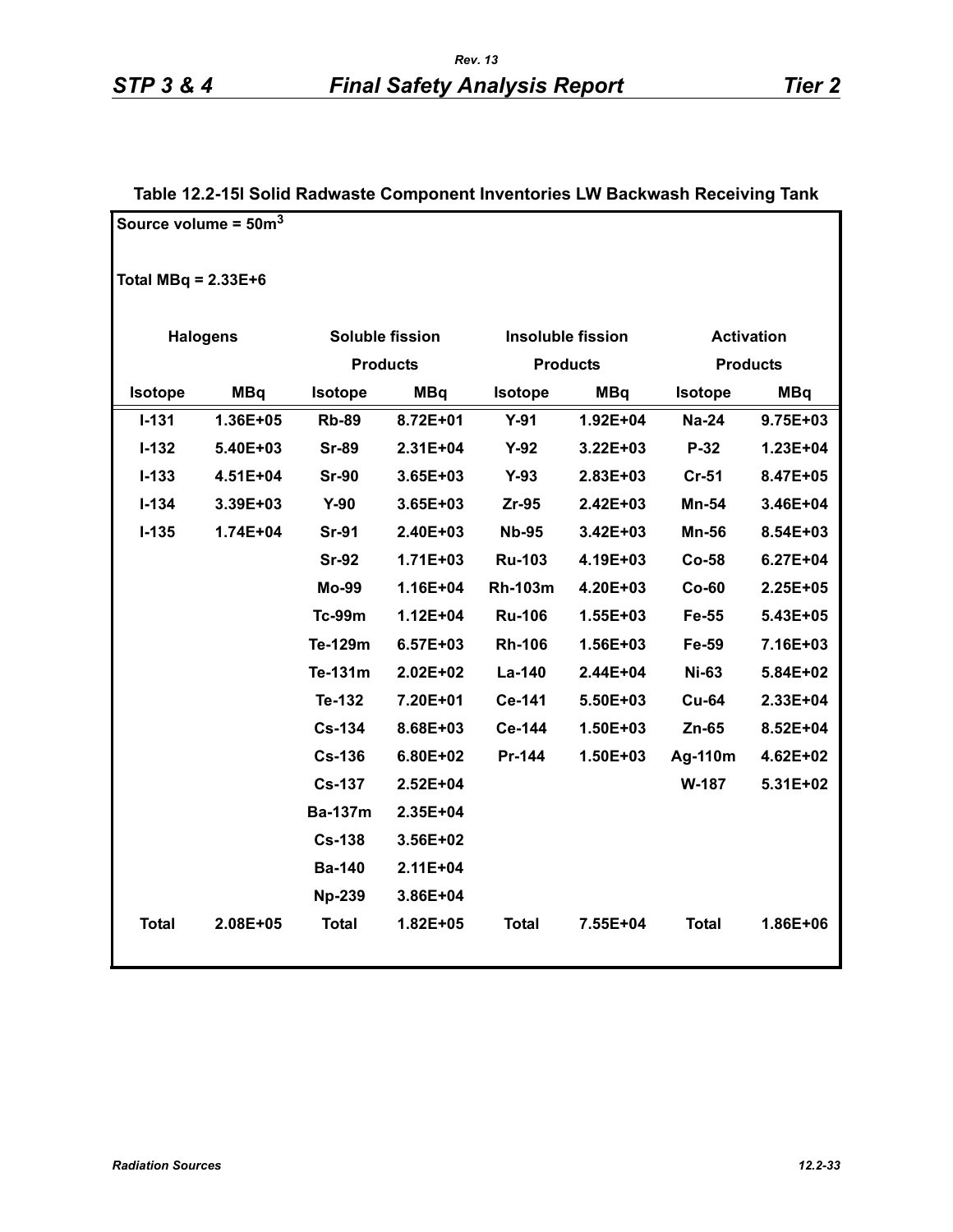|                 | Annual Average Airborne per Unit<br>(Site-specific) |                     | <b>Site Wide</b>    |
|-----------------|-----------------------------------------------------|---------------------|---------------------|
|                 | <b>Release</b>                                      | Concentration       | 10CFR20 Limits      |
| <b>Nuclides</b> | MBq/yr                                              | MBq/cm <sup>3</sup> | MBq/cm <sup>3</sup> |
| $Kr-83m$        | 3.10E+01                                            | 1.28E-17            | 1.85E-06            |
| <b>Kr-85m</b>   | 7.80E+05                                            | 3.22E-13            | 3.70E-09            |
| <b>Kr-85</b>    | 2.10E+07                                            | 8.66E-12            | 2.59E-08            |
| <b>Kr-87</b>    | 9.30E+05                                            | 3.83E-13            | 7.40E-10            |
| <b>Kr-88</b>    | 1.40E+06                                            | 5.77E-13            | 3.33E-10            |
| <b>Kr-89</b>    | 8.90E+06                                            | 3.67E-12            |                     |
| <b>Kr-90</b>    | 1.20E+01                                            | 4.95E-18            |                     |
| Xe-131m         | 1.90E+06                                            | 7.83E-13            | 7.40E-08            |
| Xe-133m         | 3.20E+03                                            | 1.32E-15            | 2.22E-08            |
| Xe-133          | 8.90E+07                                            | 3.67E-11            | 1.85E-08            |
| Xe-135m         | 1.50E+07                                            | 6.18E-12            | 1.48E-09            |
| Xe-135          | 1.70E+07                                            | 7.01E-12            | 2.59E-09            |
| Xe-137          | 1.90E+07                                            | 7.83E-12            |                     |
| Xe-138          | 1.60E+07                                            | 6.60E-12            | 7.40E-10            |
| Xe-139          | 1.50E+01                                            | 6.18E-18            |                     |
| $I-131$         | 9.60E+03                                            | 3.96E-15            | 7.40E-12            |
| $I-132$         | 8.10E+04                                            | 3.34E-14            | 7.40E-10            |
| $I-133$         | 6.30E+04                                            | 2.60E-14            | 3.70E-11            |
| $I - 134$       | 1.40E+05                                            | 5.77E-14            | 2.22E-09            |
| $I-135$         | 8.90E+04                                            | 3.67E-14            | 2.22E-10            |
| $H-3$           | 2.70E+06                                            | $1.11E-12$          | 3.70E-09            |
| $C-14$          | 3.40E+05                                            | 1.40E-13            | 1.11E-10            |
| Na-24           | 1.50E+02                                            | 6.18E-17            | 2.59E-10            |
| $P-32$          | 3.40E+01                                            | 1.40E-17            | 3.70E-11            |
| Ar-41           | 2.50E+05                                            | 1.03E-13            | 3.70E-10            |
| $Cr-51$         | 1.30E+03                                            | 5.36E-16            | 1.11E-09            |
| Mn-54           | 2.00E+02                                            | 8.24E-17            | 3.70E-11            |
| Mn-56           | 1.30E+02                                            | 5.36E-17            | 7.40E-10            |
| Fe-55           | 2.40E+02                                            | 9.89E-17            | 1.11E-10            |

**Table 12.2-20 Airborne Concentrations**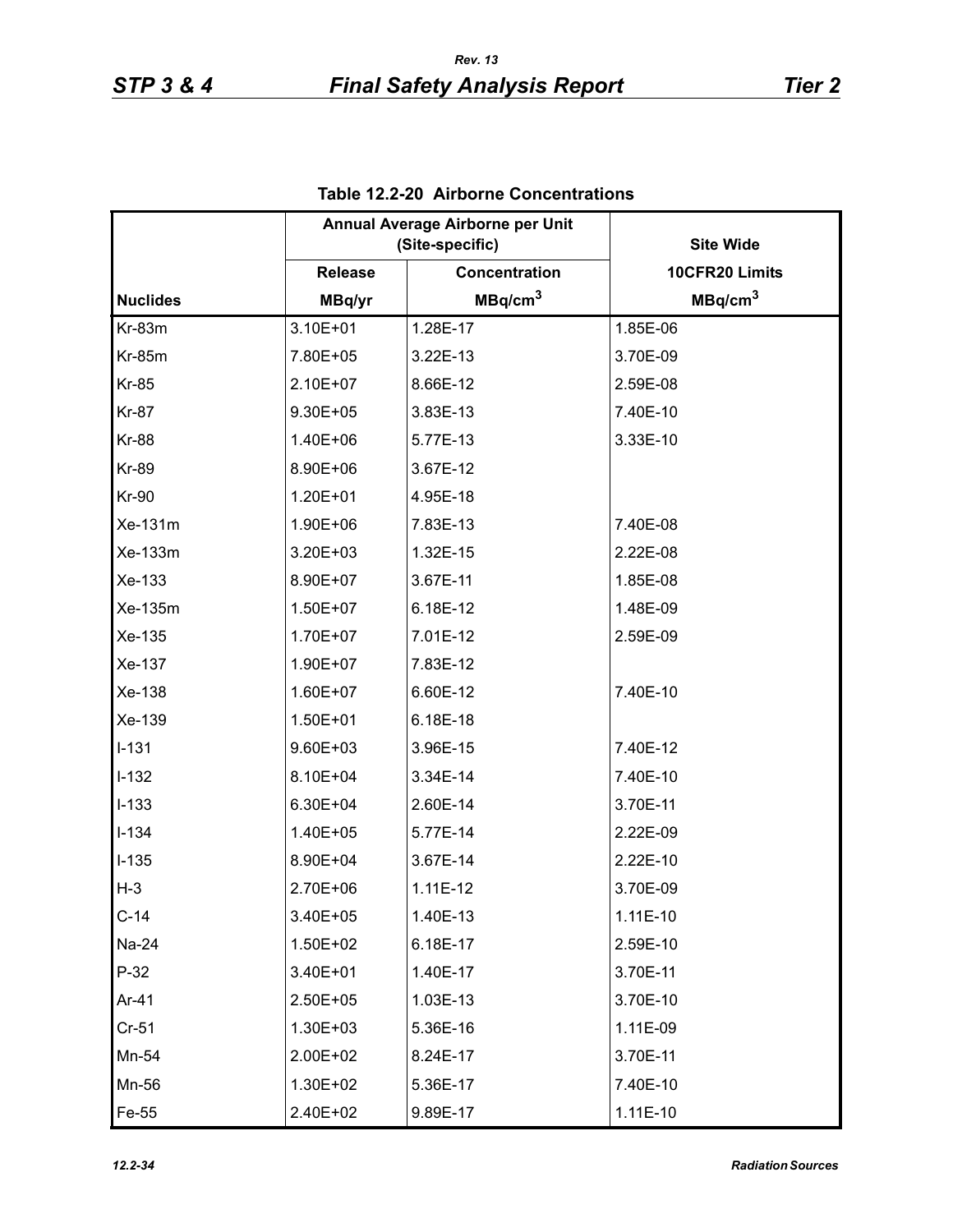|                 |                | Annual Average Airborne per Unit<br>(Site-specific) | <b>Site Wide</b>    |
|-----------------|----------------|-----------------------------------------------------|---------------------|
|                 | <b>Release</b> | Concentration                                       | 10CFR20 Limits      |
| <b>Nuclides</b> | MBq/yr         | MBq/cm <sup>3</sup>                                 | MBq/cm <sup>3</sup> |
| Fe-59           | 3.00E+01       | 1.24E-17                                            | 1.85E-11            |
| Co-58           | 8.90E+01       | 3.67E-17                                            | 3.70E-11            |
| $Co-60$         | 4.80E+02       | 1.98E-16                                            | 1.85E-12            |
| Ni-63           | 2.40E-01       | 9.89E-20                                            | 3.70E-11            |
| Cu-64           | 3.70E+02       | 1.53E-16                                            | 1.11E-09            |
| $Zn-65$         | 4.10E+02       | 1.69E-16                                            | 1.48E-11            |
| <b>Rb-89</b>    | 1.60E+00       | 6.60E-19                                            | 7.40E-09            |
| <b>Sr-89</b>    | 2.10E+02       | 8.66E-17                                            | 3.70E-11            |
| <b>Sr-90</b>    | 2.60E+00       | 1.07E-18                                            | 2.22E-13            |
| $Y-90$          | 1.70E+00       | 7.01E-19                                            | 3.33E-11            |
| Sr-91           | 3.70E+01       | 1.53E-17                                            | 1.85E-10            |
| <b>Sr-92</b>    | 2.90E+01       | 1.20E-17                                            | 3.33E-10            |
| $Y-91$          | 8.90E+00       | 3.67E-18                                            | 7.40E-12            |
| $Y-92$          | 2.30E+01       | 9.48E-18                                            | 3.70E-10            |
| $Y-93$          | 4.10E+01       | 1.69E-17                                            | 1.11E-10            |
| $Zr-95$         | 5.90E+01       | 2.43E-17                                            | 1.48E-11            |
| <b>Nb-95</b>    | 3.10E+02       | 1.28E-16                                            | 7.40E-11            |
| Mo-99           | 2.20E+03       | 9.07E-16                                            | 1.48E-10            |
| Tc-99m          | 1.10E+01       | 4.53E-18                                            | 7.40E-09            |
| Ru-103          | 1.30E+02       | 5.36E-17                                            | 3.33E-11            |
| Rh-103m         | 4.10E+00       | 1.69E-18                                            | 7.40E-08            |
| Ru-106          | 7.00E-01       | 2.89E-19                                            | 3.70E-12            |
| Rh-106          | 7.00E-01       | 2.89E-19                                            | 1.48E-09            |
| Ag-110m         | 7.40E-02       | 3.05E-20                                            | 3.70E-12            |
| Sb-124          | 6.70E+00       | 2.76E-18                                            | $1.11E-11$          |
| Te-129m         | 8.10E+00       | 3.34E-18                                            | 3.33E-11            |
| Te-131m         | 2.80E+00       | 1.15E-18                                            | 3.70E-11            |
| Te-132          | 7.00E-01       | 2.89E-19                                            | 3.70E-11            |
| Cs-134          | 2.30E+02       | 9.48E-17                                            | 7.40E-12            |

**Table 12.2-20 Airborne Concentrations (Continued)**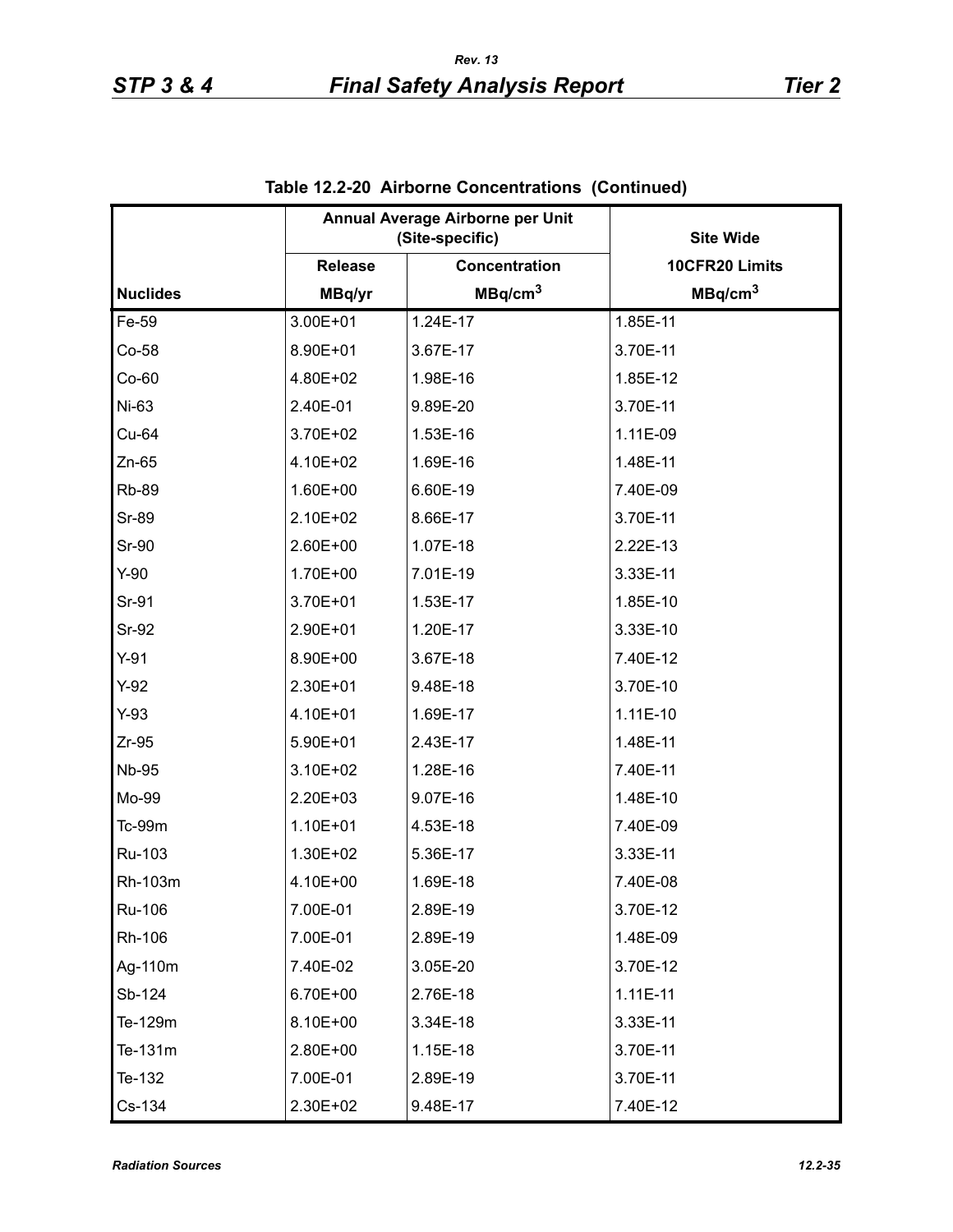|                 |                | Annual Average Airborne per Unit<br>(Site-specific) | <b>Site Wide</b>      |  |
|-----------------|----------------|-----------------------------------------------------|-----------------------|--|
|                 | <b>Release</b> | Concentration                                       | <b>10CFR20 Limits</b> |  |
| <b>Nuclides</b> | MBq/yr         | MBq/cm <sup>3</sup>                                 | MBq/cm <sup>3</sup>   |  |
| $Cs-136$        | 2.20E+01       | 9.07E-18                                            | 3.33E-11              |  |
| Cs-137          | $3.50E + 02$   | 1.44E-16                                            | 7.40E-12              |  |
| $Cs-138$        | 6.30E+00       | 2.60E-18                                            | 2.69E-09              |  |
| Ba-140          | 1.00E+03       | 4.12E-16                                            | 7.40E-11              |  |
| La-140          | 6.70E+01       | 2.76E-17                                            | 7.40E-11              |  |
| Ce-141          | 3.40E+02       | 1.40E-16                                            | 3.70E-11              |  |
| Ce-144          | 7.00E-01       | 2.89E-19                                            | 1.48E-12              |  |
| Pr-144          | 7.00E-01       | 2.89E-19                                            | 7.40E-09              |  |
| W-187           | 7.00E+00       | 2.89E-18                                            | 3.70E-10              |  |
| Np-239          | 4.40E+02       | 1.81E-16                                            | $1.11E-10$            |  |

**Table 12.2-20 Airborne Concentrations (Continued)**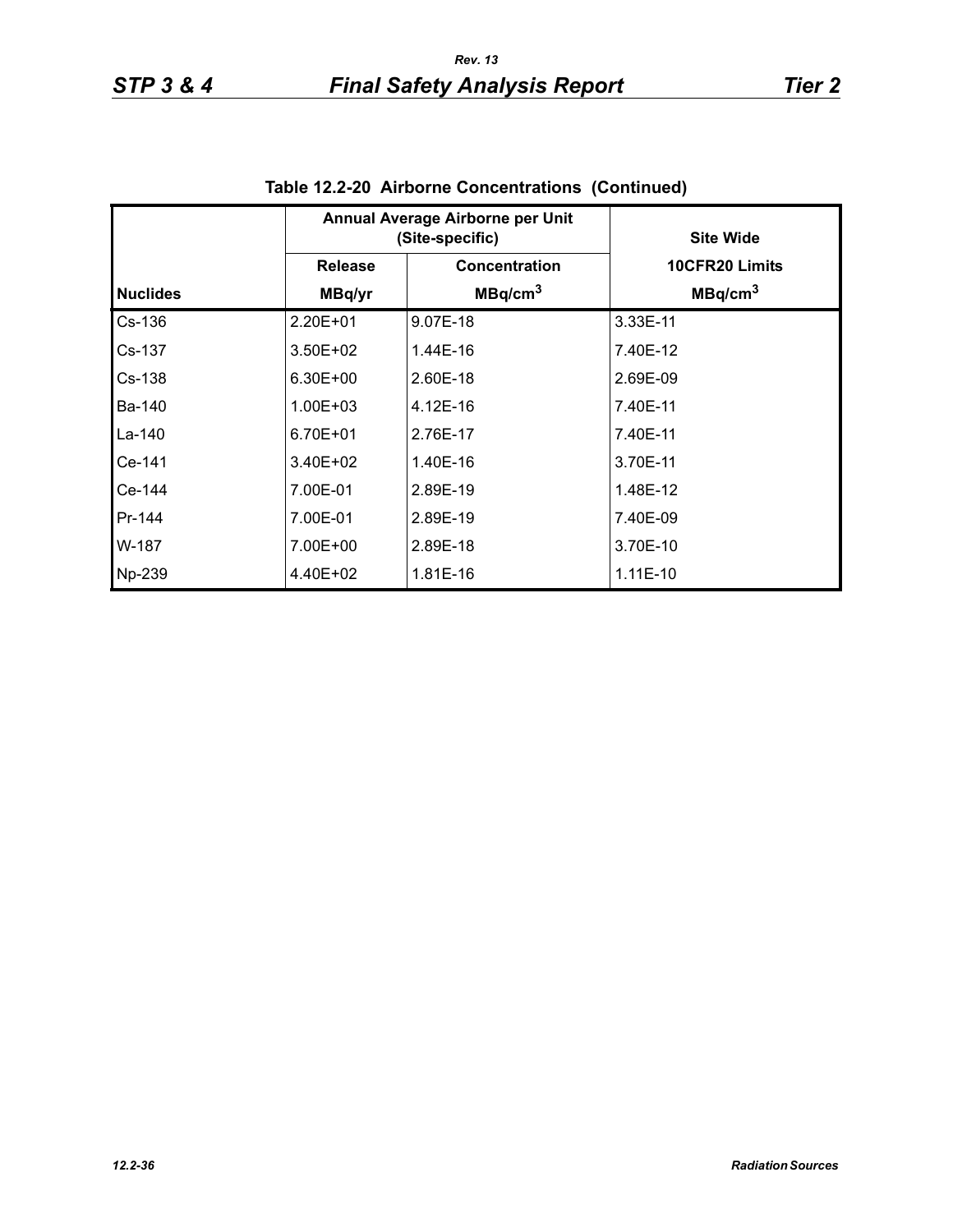| Table 12.2-21 Gaseous Pathway Doses for Maximally Exposed Individual [1] One Unit |
|-----------------------------------------------------------------------------------|
| (millirem per year)                                                               |

| <b>PATHWAY</b>                                               | T.BODY   | GI-TRACT BONE     |            | <b>LIVER</b>                        | <b>KIDNEY</b>       | <b>THYROID</b><br>$[4]$ | <b>LUNG</b> | <b>SKIN</b>       |
|--------------------------------------------------------------|----------|-------------------|------------|-------------------------------------|---------------------|-------------------------|-------------|-------------------|
| <b>PLUME</b>                                                 | 1.67E-01 | 1.67E-01          | 1.67E-01   | 1.67E-01                            | 1.67E-01            | 8.63E-02                | 1.70E-01    | 4.62E-01          |
| <b>GROUND</b>                                                | 2.36E-02 | 2.36E-02          | 2.36E-02   | 2.36E-02                            | 2.36E-02            | 2.84E-02                | 2.36E-02    | 2.77E-02          |
| <b>VEGETABLE</b>                                             |          |                   |            |                                     |                     |                         |             |                   |
| ADULT <sub>[2]</sub>                                         |          | 4.09E-02 4.03E-02 | 1.76E-01   |                                     | 4.41E-02 4.03E-02   | 8.31E-01                | 3.43E-02    | 3.34E-02          |
| <b>TEEN [2]</b>                                              | 6.14E-02 | $6.13E-02$        | 2.84E-01   | 7.00E-02                            | 6.38E-02            | $1.05E + 00$            | 5.55E-02    | 5.40E-02          |
| <b>CHILD</b>                                                 | 1.38E-01 | 1.35E-01          | 6.84E-01   | 1.55E-01                            | 1.44E-01            | 1.99E+00                | 1.31E-01    | 1.29E-01          |
| <b>MEAT</b>                                                  |          |                   |            |                                     |                     |                         |             |                   |
| <b>ADULT</b>                                                 | 1.33E-02 | 1.81E-02          | 6.18E-02   |                                     | 1.38E-02   1.32E-02 | $3.99E-02$              | 1.24E-02    | 1.23E-02          |
| <b>TEEN</b>                                                  | 1.10E-02 | 1.36E-02          | 5.21E-02   | 1.15E-02                            | 1.10E-02            | 2.97E-02                | $1.05E-02$  | 1.04E-02          |
| <b>CHILD</b>                                                 | 2.01E-02 | 2.11E-02          | 9.79E-02   | 2.09E-02                            | 2.02E-02            | 4.67E-02                | 1.95E-02    | 1.94E-02          |
| COW MILK [2]                                                 |          |                   |            |                                     |                     |                         |             |                   |
| <b>ADULT</b>                                                 | 2.08E-02 | 1.65E-02          |            | 7.36E-02 2.49E-02 2.17E-02 9.77E-01 |                     |                         | 1.43E-02    | 1.36E-02          |
| <b>TEEN</b>                                                  | 3.35E-02 | 2.84E-02          | 1.36E-01   | 4.45E-02                            | 3.90E-02            | $1.55E + 00$            | 2.64E-02    | 2.49E-02          |
| <b>CHILD</b>                                                 |          | 7.21E-02 6.34E-02 | 3.31E-01   | $9.34E-02$                          | 8.39E-02            | 3.10E+00                | 6.31E-02    | 6.09E-02          |
| <b>INFANT [2]</b>                                            | 1.43E-01 | 1.35E-01          | 6.43E-01   | 1.93E-01                            | 1.64E-01            | 7.52E+00                | 1.31E-01    | 1.27E-01          |
| <b>GOAT MILK [3]</b>                                         |          |                   |            |                                     |                     |                         |             |                   |
| <b>ADULT</b>                                                 | 3.10E-02 | $1.60E - 02$      | 8.26E-02   |                                     | 3.83E-02 2.70E-02   | $1.28E+00$              | $1.63E-02$  | 1.40E-02          |
| <b>TEEN</b>                                                  |          | 4.33E-02 2.80E-02 | 1.51E-01   | 6.79E-02                            | 4.81E-02            | $2.03E + 00$            | 3.01E-02    | 2.55E-02          |
| <b>CHILD</b>                                                 | 7.89E-02 | 6.37E-02          | 3.71E-01   | 1.33E-01                            | 9.88E-02            | $4.05E + 00$            | 6.86E-02    | 6.17E-02          |
| <b>INFANT</b>                                                | 1.50E-01 | 1.31E-01          | 7.08E-01   | 2.70E-01                            | 1.89E-01            | $9.82E + 00$            | 1.40E-01    | 1.28E-01          |
| <b>INHAL</b>                                                 |          |                   |            |                                     |                     |                         |             |                   |
| <b>ADULT</b>                                                 |          | 1.62E-03 2.14E-03 | 8.13E-04   | 2.41E-03                            | 3.06E-03            | 7.46E-02                | 3.67E-03    | 1.03E-03          |
| <b>TEEN</b>                                                  |          | 1.75E-03 2.33E-03 | $1.13E-03$ | 2.92E-03                            | 3.79E-03            | $9.76E-02$              | $5.04E-03$  | $1.04E-03$        |
| <b>CHILD</b>                                                 |          | 1.67E-03 1.76E-03 |            | 1.52E-03 2.72E-03 3.46E-03          |                     | 1.21E-01                |             | 4.25E-03 9.18E-04 |
| <b>INFANT</b>                                                |          | 1.03E-03 9.57E-04 | $1.13E-03$ |                                     | 2.10E-03 2.17E-03   | 1.10E-01                | 3.05E-03    | 5.28E-04          |
| <b>SUM OF</b><br><b>VIABLE</b><br><b>PATHWAYS</b><br>(CHILD) | 3.50E-01 | 3.48E-01          | 9.74E-01   | 3.69E-01                            | 3.58E-01            | $2.27E+00$              | 3.49E-01    | 6.39E-01          |

[1] Site-specific maximally exposed individual for total body and all organs except thyroid is child resident, 2.18 miles WSW of STP3/4.

[2] Adult, teen and infant doses are presented as additional information.

[3] Cow milk and goat milk pathway doses are hypothetical for this location and are presented as additional information only; no milk animals are located within 5 miles of the plant.

[4] Maximally exposed individual for thyroid. Child resident 3.03 miles NNW.

Ground level releases assumed.

Source: GASPAR II calculated pathway doses for locations indicated in footnotes [1] and [4]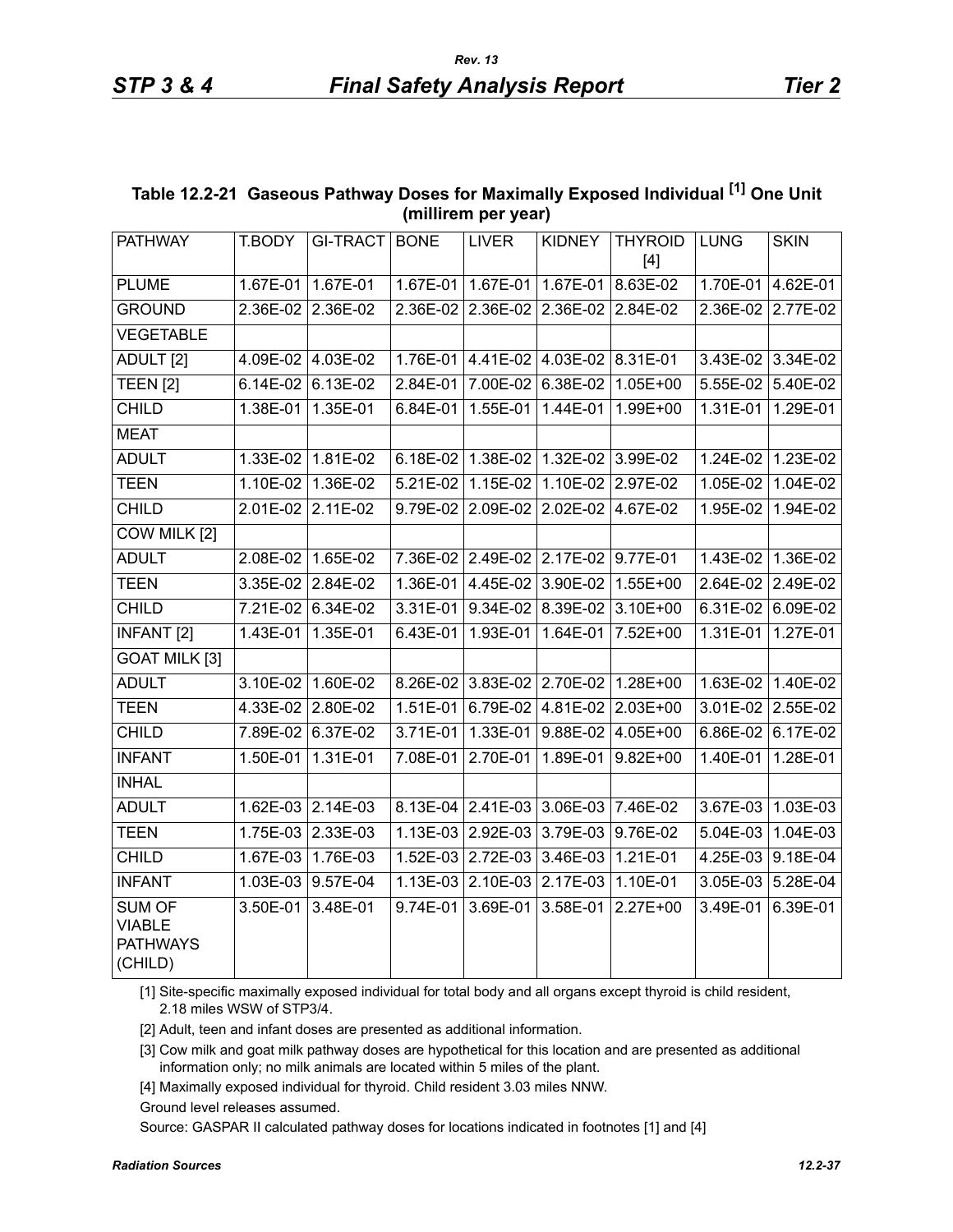|                | <b>Annual Release</b><br>(Site-specific) | Concentration<br>(Site-specific) |
|----------------|------------------------------------------|----------------------------------|
| <b>Nuclide</b> | MBq/yr                                   | MBq/ml                           |
| $I-131$        | 3.35E+02                                 | 1.75E-13                         |
| $I-132$        | 7.15E+01                                 | 3.75E-14                         |
| $I-133$        | 1.38E+03                                 | 7.23E-13                         |
| $I-134$        | 4.22E+00                                 | 2.21E-15                         |
| $I-135$        | 4.03E+02                                 | $2.11E-13$                       |
| $H-3$          | 2.96E+05                                 | 1.55E-10                         |
| $C-14$         | $0.00E + 00$                             | $0.00E + 00$                     |
| Na-24          | 1.87E+02                                 | 9.78E-14                         |
| $P-32$         | 2.10E+01                                 | 1.10E-14                         |
| $Cr-51$        | 6.30E+02                                 | 3.30E-13                         |
| Mn-54          | 1.47E+02                                 | 7.68E-14                         |
| Mn-56          | 7.55E+01                                 | 3.95E-14                         |
| Co-56          | $0.00E + 00$                             | $0.00E + 00$                     |
| Co-57          | $0.00E + 00$                             | $0.00E + 00$                     |
| Co-58          | 3.10E+02                                 | 1.62E-13                         |
| $Co-60$        | 5.69E+02                                 | 2.98E-13                         |
| Fe-55          | 3.50E+02                                 | 1.83E-13                         |
| Fe-59          | 8.24E+01                                 | 4.31E-14                         |
| Ni-63          | 6.29E+01                                 | 3.30E-14                         |
| Cu-64          | 4.67E+02                                 | 2.45E-13                         |
| $Zn-65$        | 1.63E+01                                 | 8.53E-15                         |
| <b>Rb-89</b>   | $0.00E + 00$                             | $0.00E + 00$                     |
| Sr-89          | 1.16E+01                                 | 6.08E-15                         |
| Sr-90          | 9.92E-01                                 | 5.19E-16                         |
| $Y-90$         | $0.00E + 00$                             | $0.00E + 00$                     |
| Sr-91          | 4.64E+01                                 | 2.43E-14                         |
| $Y-91$         | 8.70E+00                                 | 4.55E-15                         |
| Sr-92          | $1.64E + 01$                             | 8.58E-15                         |
| $Y-92$         | $6.27E + 01$                             | 3.28E-14                         |
| $Y-93$         | $5.05E + 01$                             | 2.64E-14                         |
| $Zr-95$        | 4.10E+01                                 | 2.14E-14                         |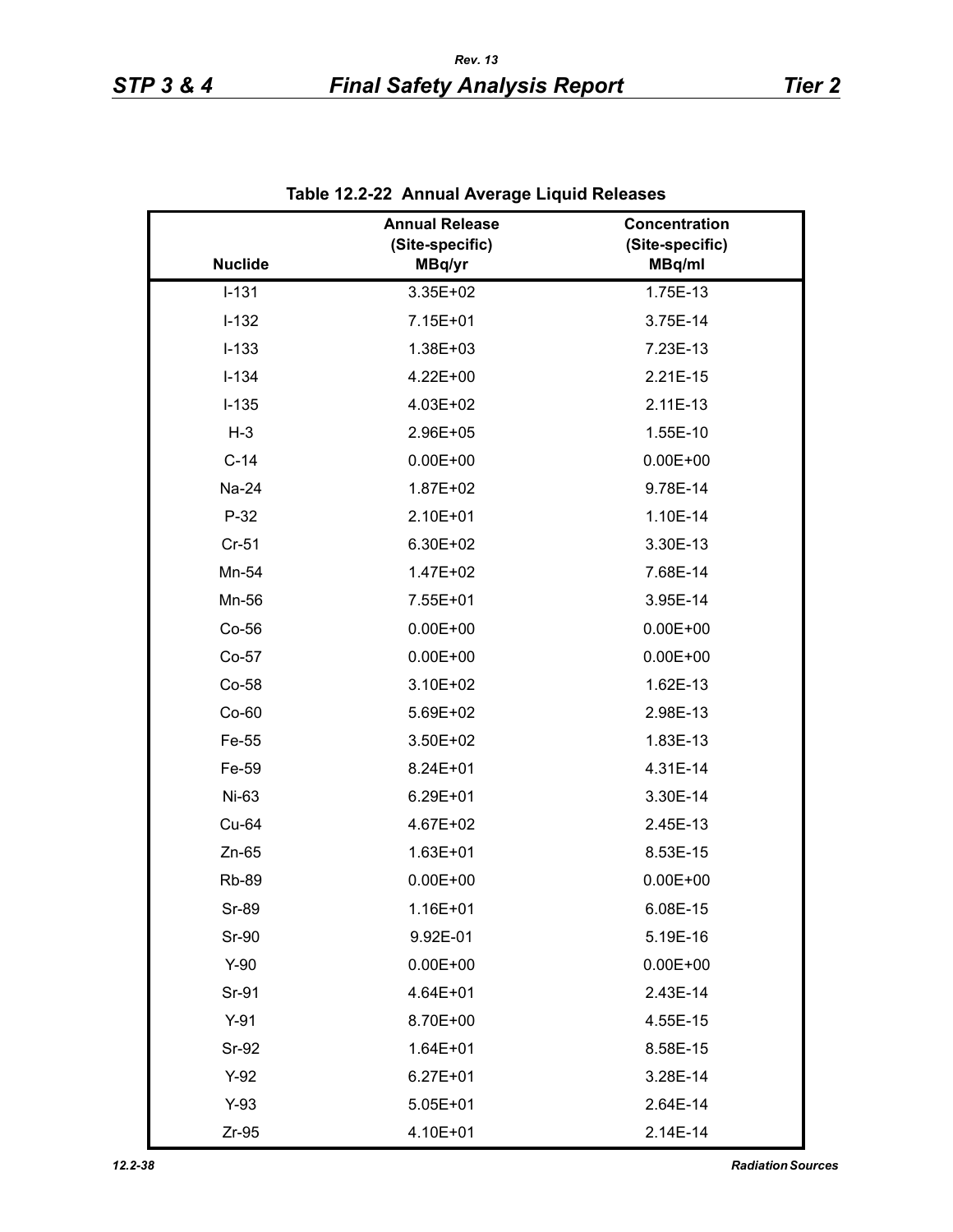|                | Alliaal Average Eiguld Releases (Commaca) |                                  |
|----------------|-------------------------------------------|----------------------------------|
|                | <b>Annual Release</b><br>(Site-specific)  | Concentration<br>(Site-specific) |
| <b>Nuclide</b> | MBq/yr                                    | MBq/ml                           |
| <b>Nb-95</b>   | 1.16E+01                                  | 6.08E-15                         |
| Mo-99          | $9.66E + 01$                              | 5.06E-14                         |
| Tc-99m         | 2.10E+02                                  | 1.10E-13                         |
| Ru-103         | $1.21E + 01$                              | 6.34E-15                         |
| Rh-103m        | $0.00E + 00$                              | $0.00E + 00$                     |
| <b>Ru-106</b>  | 3.29E+02                                  | 1.72E-13                         |
| Rh-106         | $0.00E + 00$                              | $0.00E + 00$                     |
| Ag-110m        | 4.44E+01                                  | 2.32E-14                         |
| Sb-124         | $0.00E + 00$                              | $0.00E + 00$                     |
| Te-129m        | $3.12E + 00$                              | 1.63E-15                         |
| Te-131m        | 3.10E+00                                  | 1.63E-15                         |
| Te-132         | 5.00E-01                                  | 2.62E-16                         |
| Cs-134         | 4.18E+02                                  | 2.19E-13                         |
| Cs-136         | 2.78E+01                                  | 1.46E-14                         |
| Cs-137         | $6.57E + 02$                              | 3.44E-13                         |
| Cs-138         | 2.96E-02                                  | 1.55E-17                         |
| Ba-140         | $6.23E + 01$                              | 3.26E-14                         |
| La-140         | $0.00E + 00$                              | $0.00E + 00$                     |
| Ce-141         | $1.10E + 01$                              | 5.74E-15                         |
| Ce-144         | 1.44E+02                                  | 7.56E-14                         |
| Pr-144         | 3.00E+00                                  | 1.57E-15                         |
| Nd-147         | 7.40E-02                                  | 3.87E-17                         |
| W-187          | 8.24E+00                                  | 4.32E-15                         |
| Np-239         | 3.51E+02                                  | 1.84E-13                         |

**Table 12.2-22 Annual Average Liquid Releases (Continued)**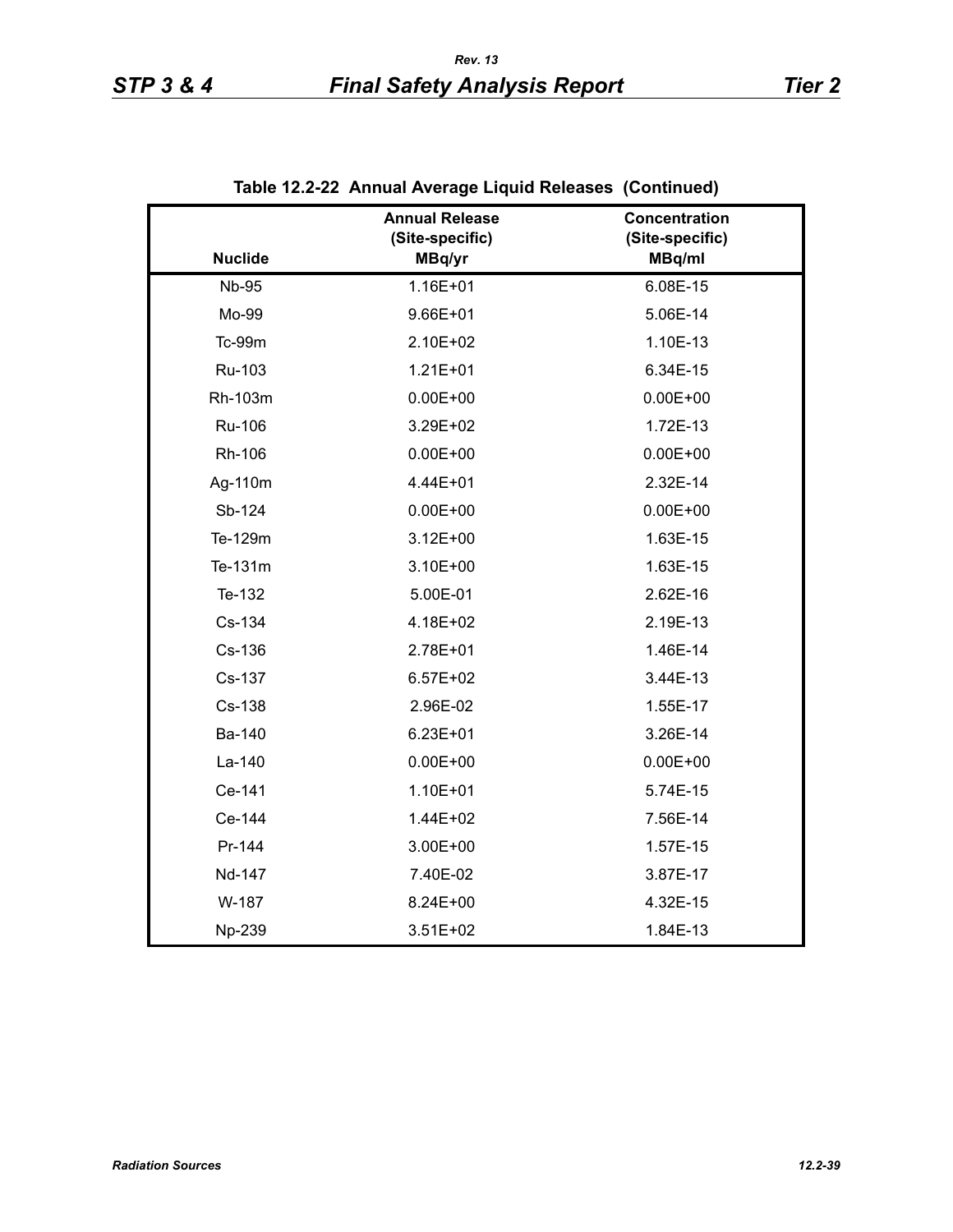|  |  | Table 12.2-23 Liquid Pathway Dose Analysis <sup>[1]</sup> (millirem per year) (One Unit) |  |
|--|--|------------------------------------------------------------------------------------------|--|
|--|--|------------------------------------------------------------------------------------------|--|

| Skin     | <b>Bone</b> | ∟iver   | Total Body   Thyroid |          | Kidney  | Lung     | <b>GI-LLI</b> [2] |
|----------|-------------|---------|----------------------|----------|---------|----------|-------------------|
| 2.12 E-4 | $1.15E-3$   | 2.92E-4 | 2.63E-4              | 2.03 E-4 | 2.13E-4 | 2.05 E-4 | 4.34 E-4          |

[1] Site-specific liquid pathway MEI is a teenager ingesting fresh water sport fish and receiving shoreline exposure from the Little Robbins Slough.

[2] GI-LLI = Gastrointestinal-lining of lower intestine.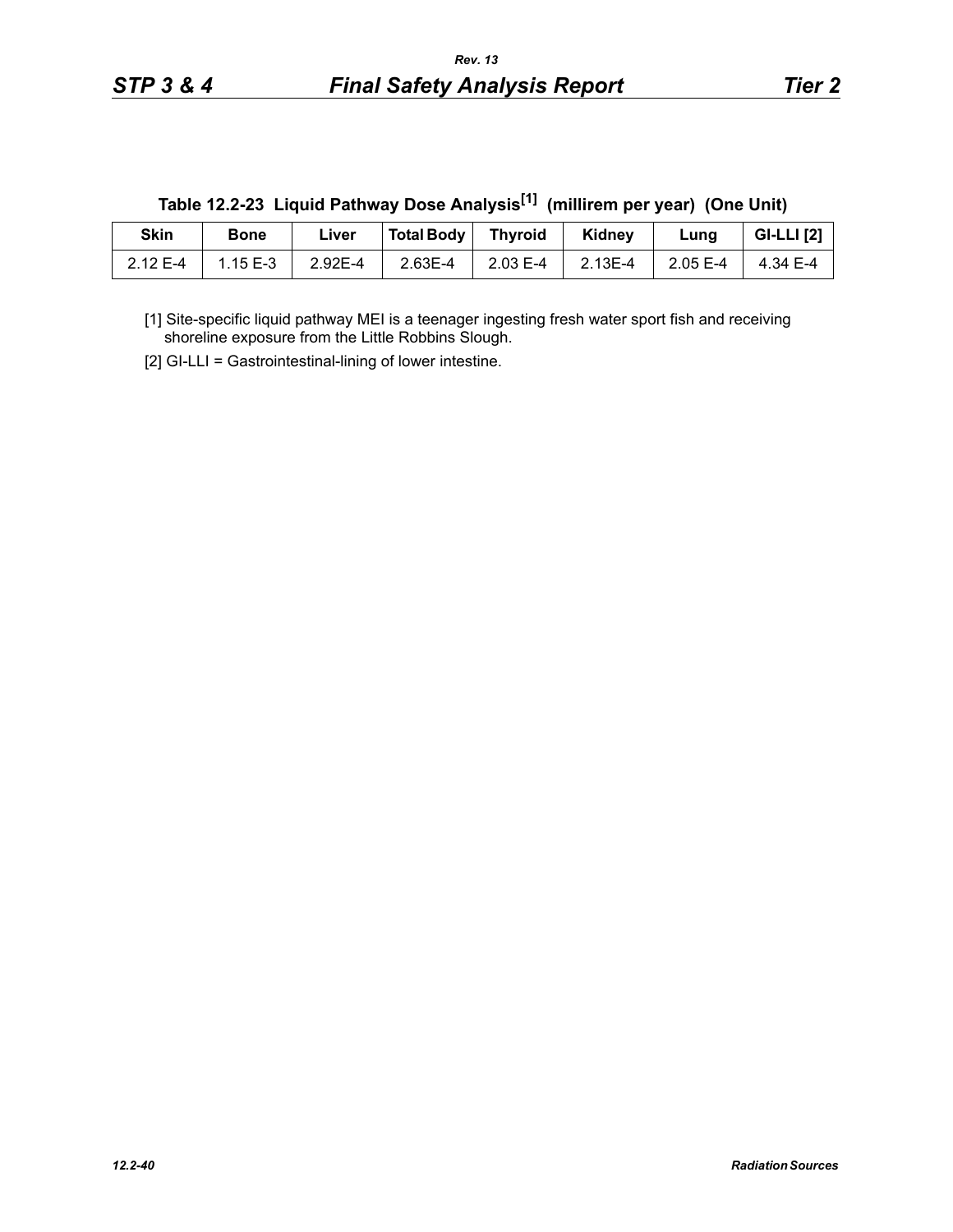| <b>Parameter</b>                                                  | Value            |
|-------------------------------------------------------------------|------------------|
| Release Source Terms                                              | Table 12.2-20    |
| Population distribution                                           | ER Table $2.5-2$ |
| Dispersion and deposition factors $(\chi/q \text{ and } d/q)$ [1] | Table 2.3S-27    |
| 50-Mile Milk Production (L/yr)                                    | 2.13E6 [2]       |
| 50-Mile Meat Production (kg/yr)                                   | $4.05E7$ [2]     |
| 50-Mile Vegetable Production (kg/yr)                              | $9.64E6$ [2]     |

**Table 12.2-31 Gaseous Pathway Parameters**

[1] Air concentration and deposition per unit release rate.

[2] Animal and vegetable production from 2002 National Census of Agriculture. Production converted to food products using average conversion factors: 21,328 lb-milk/cow, 524 lb beef per cattle/calf, 92.2 lb pork/hog-pig, 61.1 lb meat/sheep, and 8,090 kg vegetables/acre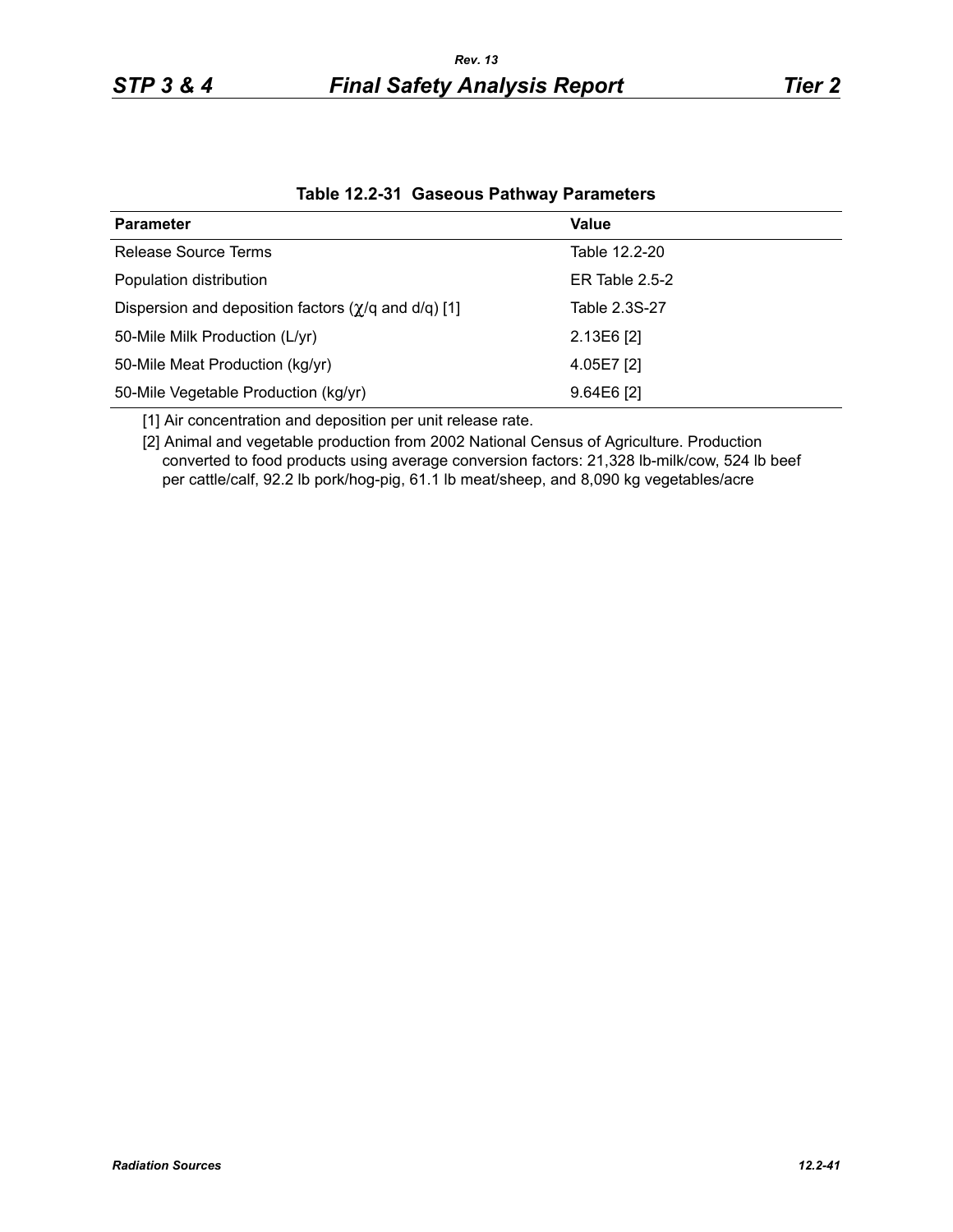|                                         | <b>Annual Rate</b> |       |      |              |  |  |
|-----------------------------------------|--------------------|-------|------|--------------|--|--|
| <b>Consumption Factor</b>               | Infant             | Child | Teen | <b>Adult</b> |  |  |
| Milk consumption $(L/yr)$ [1]           | 330                | 330   | 400  | 310          |  |  |
| Meat consumption (kg/yr) [1]            | 0                  | 41    | 65   | 110          |  |  |
| Leafy vegetable consumption (kg/yr) [2] | 0                  | 26    | 42   | 64           |  |  |
| Vegetable consumption (kg/yr) [2]       | 0                  | 520   | 630  | 520          |  |  |

#### **Table 12.2-32 Gaseous Pathway Consumption Factors for Maximally Exposed Individual**

Source: Reference 12.2-12

[1] Cattle are assumed on pasture for 11 months of the year.

[2] Leafy vegetables are assumed grown in the MEI's garden for 11 months of the year; the garden is assumed to supply 76% of the other vegetables ingested annually.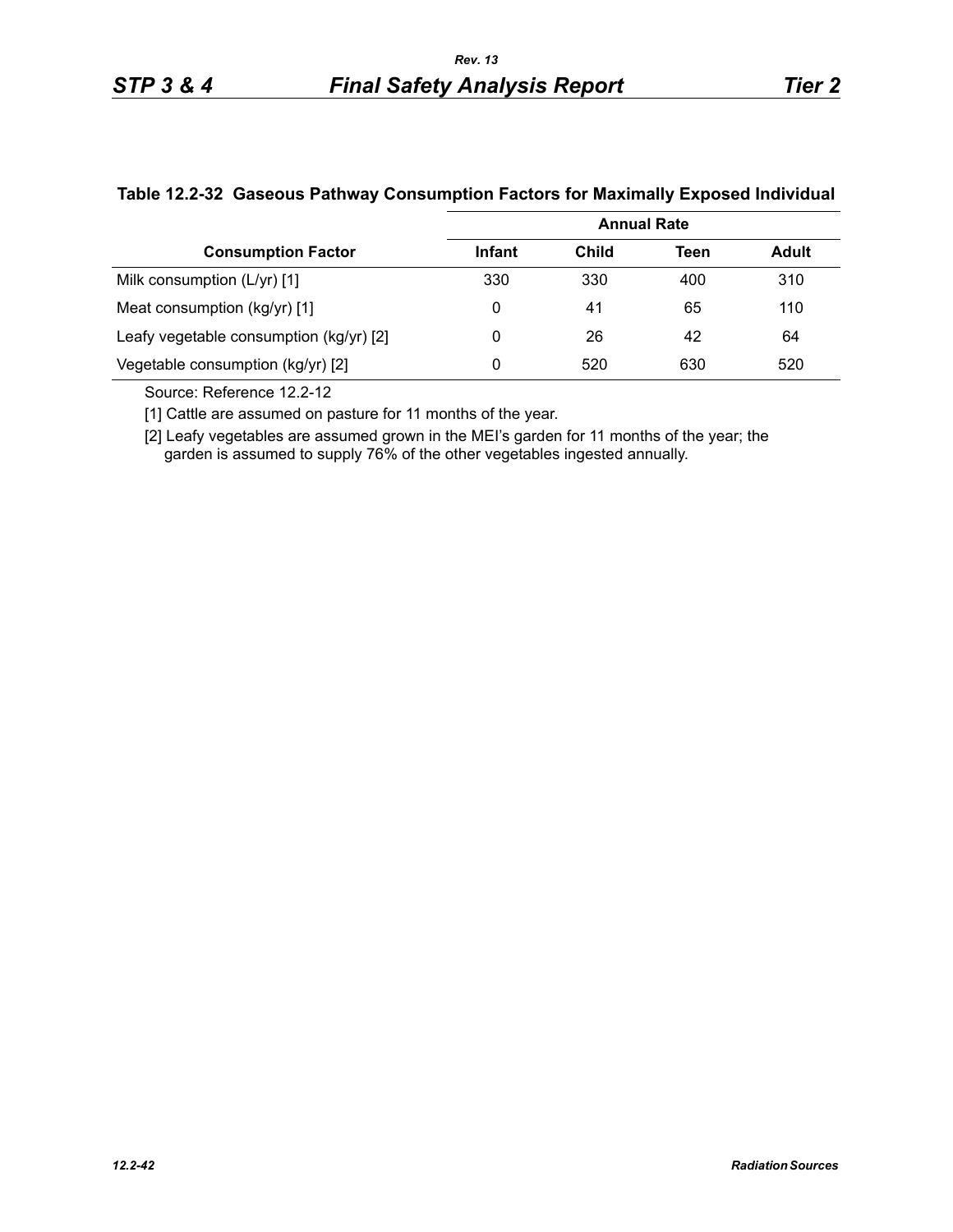| Receptor                                                                     | <b>Direction</b> | <b>Distance</b><br>(miles) |
|------------------------------------------------------------------------------|------------------|----------------------------|
| Site boundary                                                                | <b>NNW</b>       | 0.69                       |
| Maximally exposed individual (MEI), total body and all organs but<br>thyroid | <b>WSW</b>       | 2.18                       |
| MEI, thyroid                                                                 | <b>NNW</b>       | 3.03                       |

#### **Table 12.2-33 Gaseous Pathway Receptor Locations**

Source: from GASPAR II (Reference 12.2-12) calculations of dose at nearby receptors (receptors given in Reference 12.2-13). Locations of maximum dose reported above.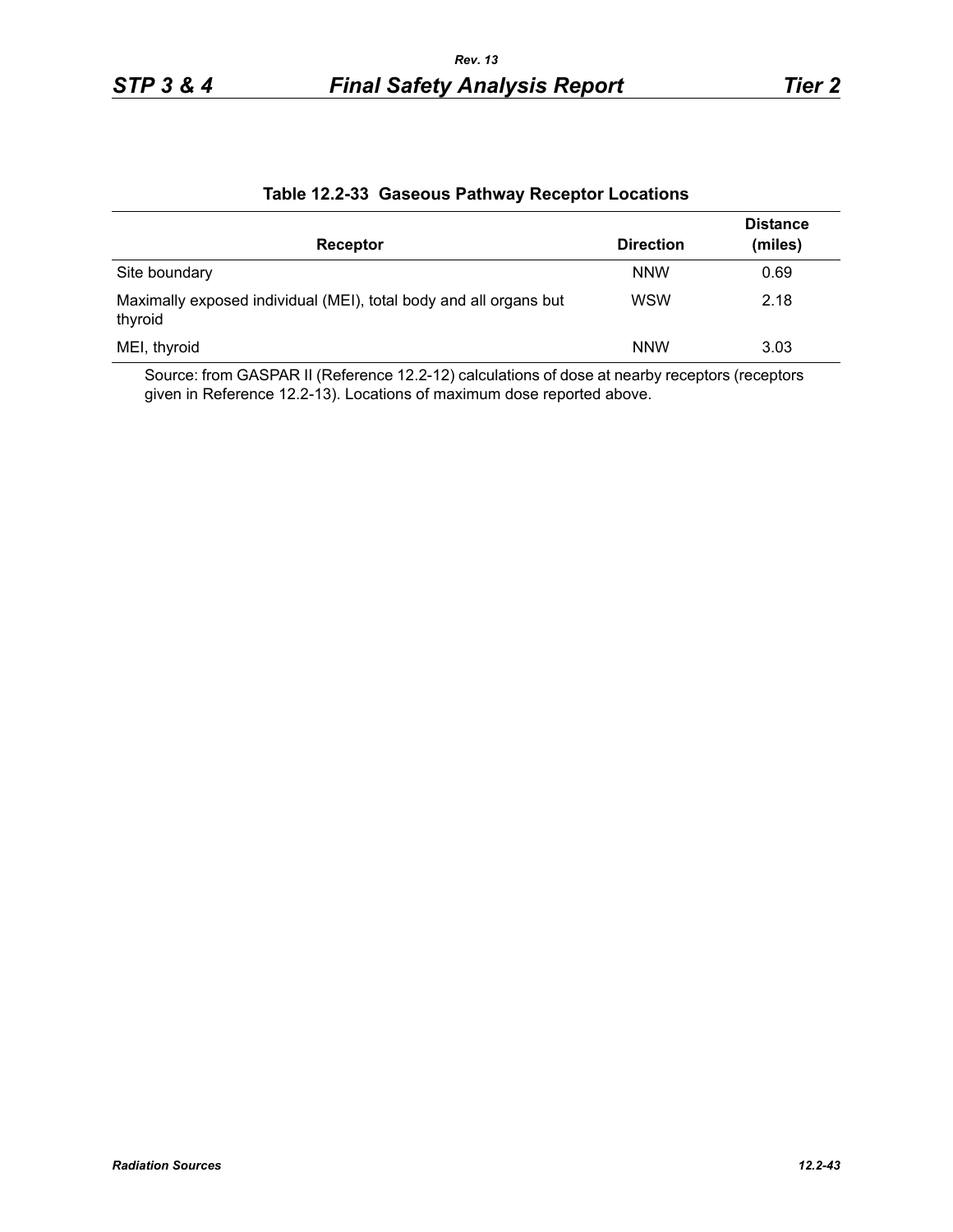| <b>Parameter</b>                          | Value                                      |
|-------------------------------------------|--------------------------------------------|
| Release source terms                      | Table 12.2-22 [1]                          |
| Water body flow                           | 600, 97800, 18.3 cubic feet per second [2] |
| Dilution factor for discharge             | 1[3]                                       |
| Transit time to receptor                  | 1 hour [4]                                 |
| Impoundment reconcentration model         | None [5]                                   |
| 50-Mile population                        | 514,003 [6]                                |
| 50-Mile sport fishing, invertebrate catch | 4.5E4, 1.8E6 kg/yr [7]                     |
| 50-Mile shoreline usage                   | 7.84E6 person-hours/yr [8]                 |
| 50-Mile swimming, boating usage           | 3.92E6 person-hours/yr [9]                 |
| Fish consumption                          | 21 kilograms per year [10]                 |
| Drinking water consumption                | None [11]                                  |

|  | Table 12.2-34 Liquid Pathway Parameters |  |
|--|-----------------------------------------|--|
|--|-----------------------------------------|--|

[1] Table 12.2-22 gives single unit releases to the main cooling reservoir. Sources to the Colorado River, Matagorda Bay, and Little Robbins Slough are calculated by multiplying the values in Table 12.2-22 by the factors for each water body and nuclide in Table B4-1 of Reference 12.2-13.

- [2] Dilution flow rate in Colorado River, Matagorda Bay, and Little Robbins Slough (Reference 12.2-14).
- [3] Liquid discharge assumed fully mixed with annual average dilution flows.
- [4] 1 hour assumed for transit time from reservoir discharge in all water bodies. This parameter is inconsequential because of residence time in the reservoir.
- [5] Completely mixed model used for all water bodies. Reservoir characteristics built into Reference 12.2-13 Table B4-1 factors.
- [6] Estimated 2060 population, ER Table 2.5-2.
- [7] One-half of fish catch in each of Colorado River and Matagorda Bay. All invertebrate catch in Matagorda Bay (Reference 12.2-13)
- [8] One-half at each of Colorado River and Matagorda Bay (Reference 12.2-13)
- [9] Each of swimming and boating assumed one-half of shoreline usage.
- [10] Adult MEI. 6.9 kilograms per year average (adult population) fish consumption (Reference 12.2-15)
- [11] References 12.2-13 and 12.2-14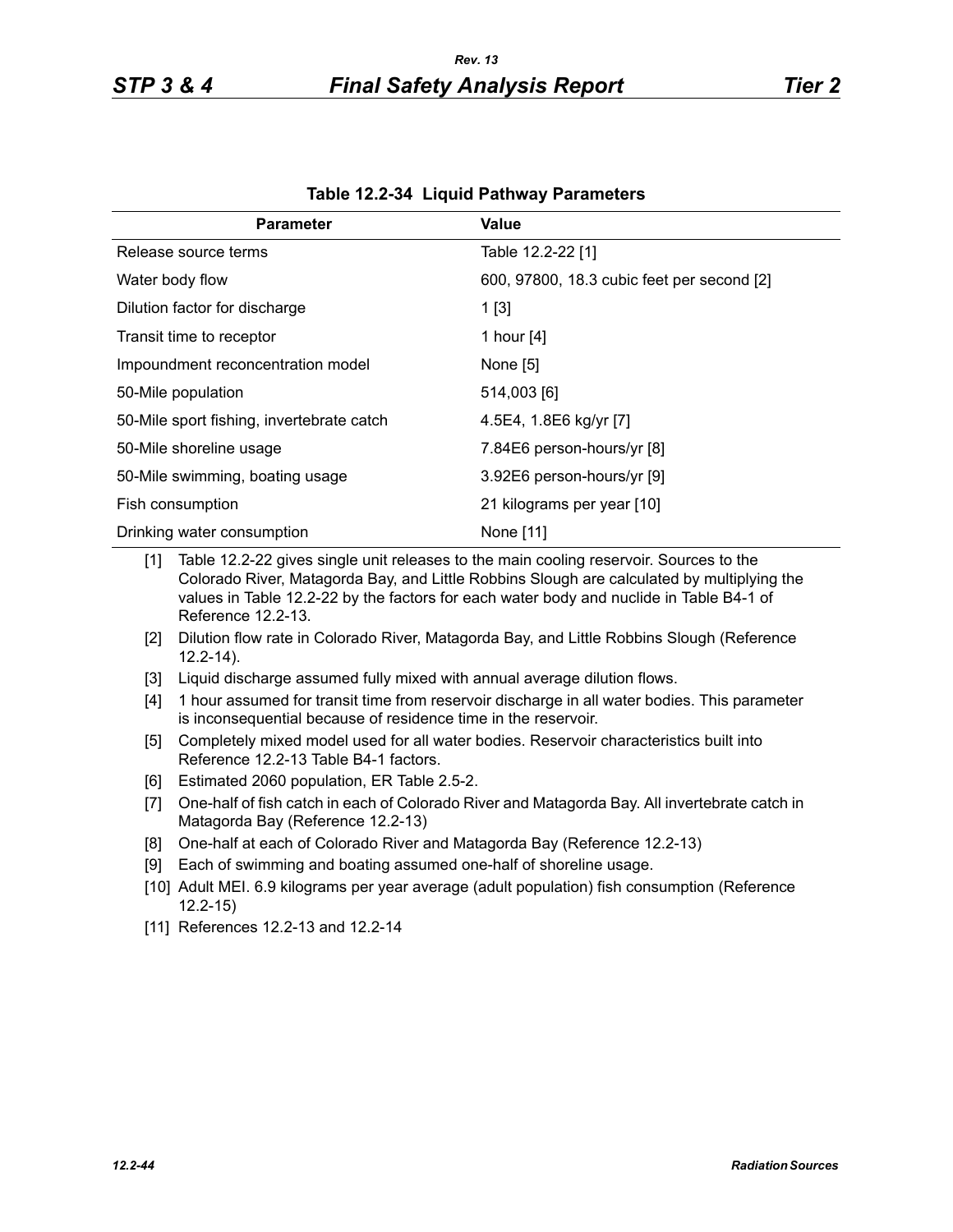| Table 12.2-35 Comparison of Annual Maximally Exposed Individual Doses with 10 CFR 50, |
|---------------------------------------------------------------------------------------|
| <b>Appendix I Criteria</b>                                                            |

|                                                     |                       | <b>Annual Dose</b> |       |  |  |  |
|-----------------------------------------------------|-----------------------|--------------------|-------|--|--|--|
|                                                     | <b>ABWR</b>           |                    |       |  |  |  |
| <b>Type of Dose</b>                                 | Location              | (per unit)         | Limit |  |  |  |
| Liquid effluent                                     | Little Robbins Slough |                    |       |  |  |  |
| Total body (mrem) [5]                               |                       | $2.63E-4$ [1]      | 3     |  |  |  |
| Maximum organ - Bone (mrem)                         |                       | $1.15E-3$ [7]      | 10    |  |  |  |
| Gaseous effluent [2]                                | Site Boundary         |                    |       |  |  |  |
| Gamma air (mrad) [6]                                |                       | 3.30               | 10    |  |  |  |
| Beta air (mrad)                                     |                       | 4.28               | 20    |  |  |  |
| Total external body (mrem)                          |                       | 3.20               | 5     |  |  |  |
| Skin (mrem)                                         |                       | 7.25               | 15    |  |  |  |
| lodines and particulates [3] (gaseous<br>effluents) |                       |                    |       |  |  |  |
| Maximum organ – thyroid (mrem)                      | MEI                   | 2.19[4]            | 15    |  |  |  |

[1] Teenager using Little Robbins Slough.

[2] North-northwest Site Boundary. Ground level releases assumed.

[3] Includes Tritium and Carbon-14 terrestrial food chain dose (and inhalation dose for calculation ease and conservatism), consistent with Table 1 of Reference 12.2-16.

- [4] Child eating home grown meat and vegetables. Difference between Tables 12.2-21 and 12.2-35 thyroid dose is 0.087 millirem per unit from noble gases in the plume.
- [5] One-one thousandth of a rem (roentgen equivalent man). For gamma and beta exposure, one mrem = one mrad.
- [6] One-one thousandth of a rad (radiation absorbed dose), or 0.1 ergs per gram of, biological mass.
- [7] Child using Little Robbins Slough.

Source: GASPAR II and LADTAP II calculated doses.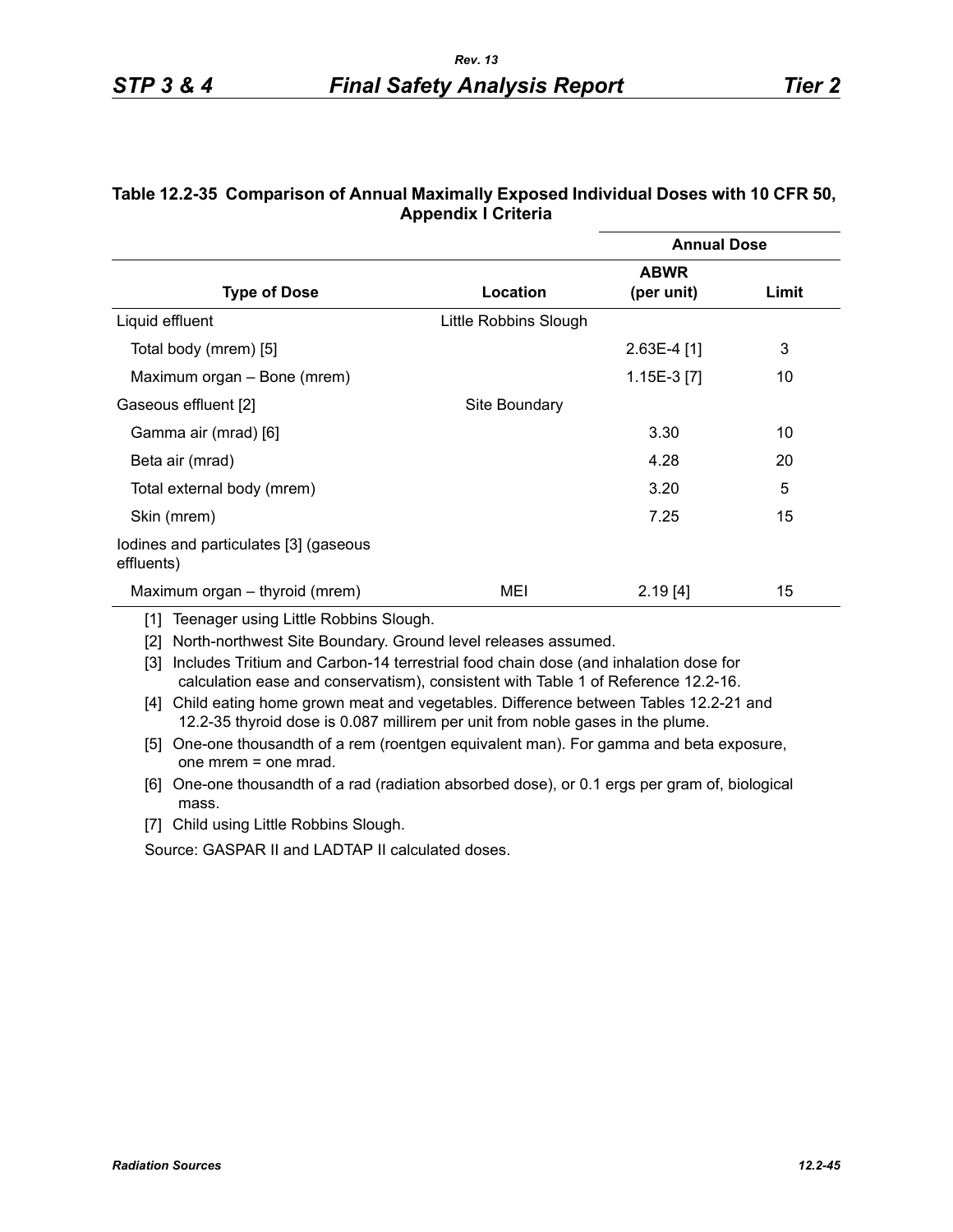|                       |                            | Units 3 and 4 (ABWR)                                                                                                                                                                    |                | Units 1 and 2 (Existing) [6] |         |                |              |                             |                            |
|-----------------------|----------------------------|-----------------------------------------------------------------------------------------------------------------------------------------------------------------------------------------|----------------|------------------------------|---------|----------------|--------------|-----------------------------|----------------------------|
|                       | <b>Direct</b><br>Radiation | Liquid                                                                                                                                                                                  | <b>Gaseous</b> | <b>Total</b>                 | Liquid  | <b>Gaseous</b> | <b>Total</b> | <b>Site</b><br><b>Total</b> | <b>Regulatory</b><br>Limit |
| <b>Total body</b>     | 5.0                        | $0.00053$ [2]                                                                                                                                                                           | 0.70[4]        | 5.70                         | 0.0042  | 0.0080         | 0.012        | 5.71                        | 25                         |
| Thyroid               | <b>NA</b>                  | $0.00041$ [2]                                                                                                                                                                           | 4.54 [5]       | 4.54                         | 0.0041  | 0.0097         | 0.014        | 4.55                        | 75                         |
| Other organ -<br>bone | <b>NA</b>                  | $0.0023$ [3]                                                                                                                                                                            | 1.94[4]        | 1.94                         | 0.00077 | 0.0011         | 0.0019       | 1.94                        | 25                         |
|                       |                            | [5] Residence with meat animal and vegetable garden, dose to child, 3.03 miles NNW of new units.<br>[6] References 12.2-12, 12.2-14, and 12.2-15. Same receptor locations as STP 3 & 4. |                |                              |         |                |              |                             |                            |

*Rev. 13*